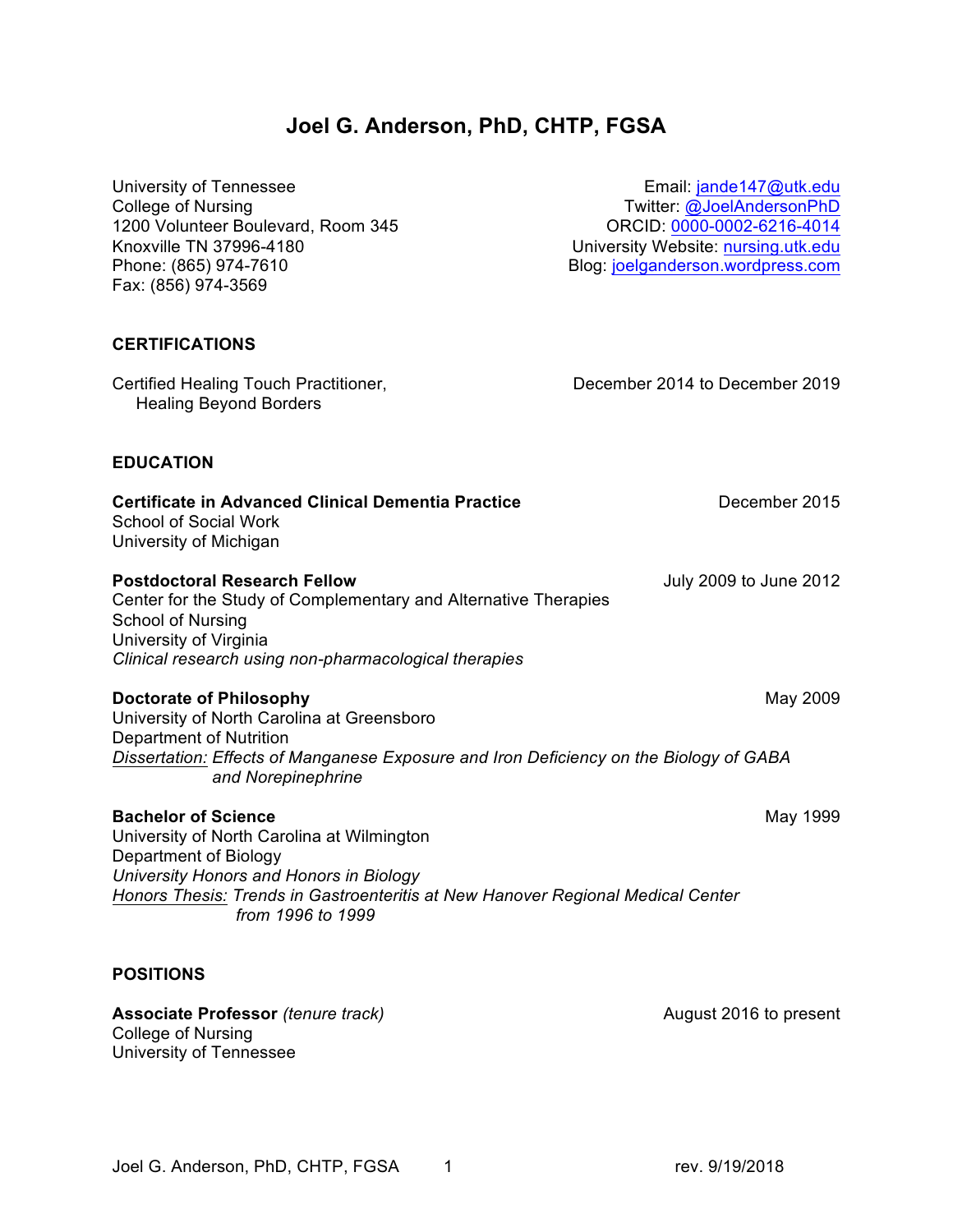| <b>Assistant Professor</b> (tenure track)<br>Department of Acute and Specialty Care<br>School of Nursing<br>University of Virginia | August 2012 to June 2016    |
|------------------------------------------------------------------------------------------------------------------------------------|-----------------------------|
| <b>Assistant Professor (non-tenure)</b><br>Department of Acute and Specialty Care<br>School of Nursing<br>University of Virginia   | August 2011 to May 2012     |
| <b>Graduate Research Assistant</b><br>Department of Nutrition<br>University of North Carolina at Greensboro                        | May 2005 to May 2009        |
| <b>Graduate Teaching Assistant</b><br>Department of Nutrition<br>University of North Carolina at Greensboro                        | August 2004 to May 2005     |
| <b>Laboratory Technician III</b><br>Department of Radiation Oncology<br>Wake Forest University School of Medicine                  | January 2001 to August 2004 |
| <b>Laboratory Technician II</b><br>Department of Cancer Biology                                                                    | July 1999 to January 2001   |

#### **PEER-REVIEWED PUBLICATIONS**

Wake Forest University School of Medicine

**Anderson JG**, E Hundt, M Dean and KM Rose. "A fine line that we walk every day": Self-care approaches used by family caregivers of persons with dementia. *Issues in Mental Health Nursing; in press.*

Letzkus LC, J Keim-Malpass, **J Anderson**, M Conaway, P Patrick and CM Kennedy. A retrospective analysis of paroxysmal sympathetic hyperactivity following severe pediatric brain injury. *Journal of Pediatric Rehabilitation*; *in press*.

Shearer J, SK Davis, P Erwin, **JG Anderson** and LC Lindley. Neonatal abstinence syndrome and neurodevelopmental health outcomes: A state of the science. *Journal of Neonatal Nursing; in press.*

Talbot CV, ST O'Dwyer, L Clare, J Heaton and **JG Anderson**. Identifying people with dementia on Twitter. *Dementia; in press.*

**Anderson JG** and JD Flatt. Characteristics of LGBT caregivers of older adults: Results from the national Caregiving in the U.S. 2015 Survey. *Journal of Gay and Lesbian Social Services* 2018; 30(2):103-116.

**Anderson JG**, C Rogers, A Bossen, I Testad and KM Rose. Mind-body therapies in persons with dementia: An integrative review. *Research in Gerontological Nursing* 2017; 10(6):288-296*.*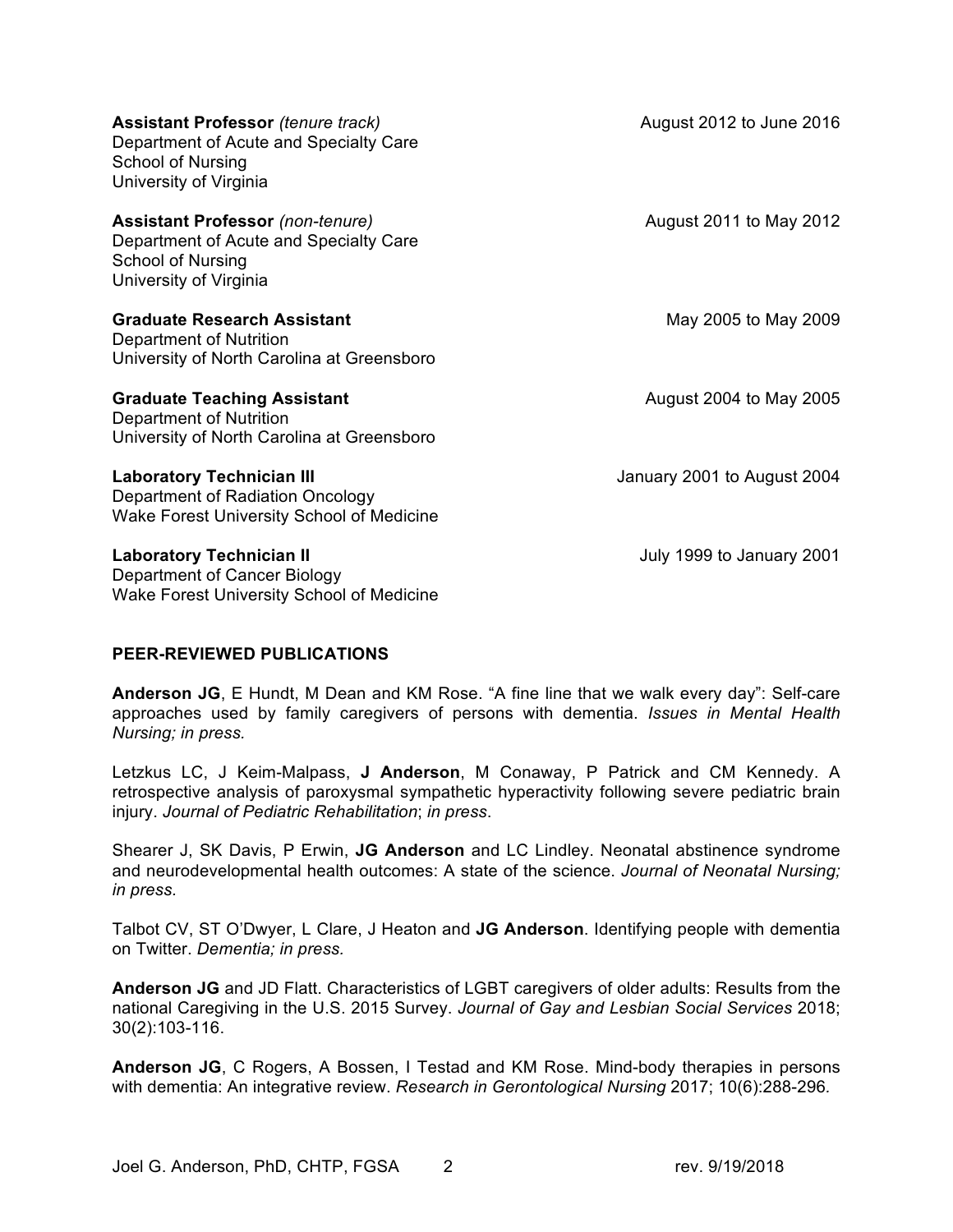Mangione L, D Swengros and **JG Anderson**. Biofield therapies and wellbeing: An integrative review. *Mental Health Issues in Nursing* 2017; 38(11):930-944. (*Selected by the Editorial Board as Practice Paper of the Year for 2017*)

Matos LC, SC Santos, **JG Anderson**, J Machado, HJ Greten and FJ Monteiro. Instrumental measurements of water and the surrounding space during a randomized blinded controlled trial of focused intention. *Journal of Evidence-Based Complementary and Alternative Medicine* 2017; 22(4):675-686*.*

Letzkus LC, J Keim-Malpass, **J Anderson** and CM Kennedy. Paroxysmal sympathetic hyperactivity: An exploratory evaluation of documented nursing interventions. *Journal of Pediatric Nursing* 2017; 34:e17-e21.

**Anderson JG**, MA Friesen, A Herbst, D Swengros and L Mangione. Examination of the use of Healing Touch by registered nurses in the acute care setting. *Journal of Holistic Nursing* 2017; 35(1):97-107.

**Anderson JG**, E Hundt, M Dean, J Keim-Malpass and RP Lopez. "The Church of Online Support": Examining the use of blogs by family caregivers of persons with dementia. *Journal of Family Nursing* 2017; 23:34-54*.*

**Anderson JG**, RP Lopez, KM Rose and J Specht. Non-pharmacological strategies for patients with early stage dementia or mild cognitive impairment: A ten-year update. *Research in Gerontological Nursing* 2017; 10(1):5-11*.*

Heath J, KM Butler, S Craig, **JG Anderson**, C Barone and J Andrews. Relationships between tobacco cessation interventions and attributes of individual and organizational excellence in acute and critical care nursing practice. *American Journal of Critical Care* 2016; 26:53-61*.*

Taylor AG, T Fischer-White, **JG Anderson**, KE Adelstein, M Murugesan, JE Lewis, M Scott, RPA Gaykema and L Goehler. Stress, inflammation, and pain: A potential role for monocytes in fibromyalgia-related symptom severity. *Stress and Health* 2016; 32:503-513*.*

Taylor AG, KE Adelstein, TG Fischer-White, M Murugesan, and **JG Anderson**. Perspectives on living with fibromyalgia. *Global Qualitative Nursing Research*, 2016; 3:1-13.

**Anderson JG**, MA Friesen, J Fabian, D Swengros, A Herbst and L Mangione. Examination of the perceptions of registered nurses regarding the use of Healing Touch in the acute care setting. *Journal of Holistic Nursing*, 2016; 34(2):167-176*.*

Fischer-White TG, **JG Anderson** and AG Taylor. An integrated methodology to assess compliance with Delphi survey key components of yoga interventions for musculoskeletal conditions as applied in a systematic review of fibromyalgia studies. *Explore: The Journal of Science and Healing*, 2016; 12(2): 100-112.

**Anderson JG**, KM Rose and AG Taylor. A descriptive study of the nutrition-related concerns of caregivers of persons with dementia. *Journal of Aging Research and Clinical Practice,* 2016,  $5(1):1-6.$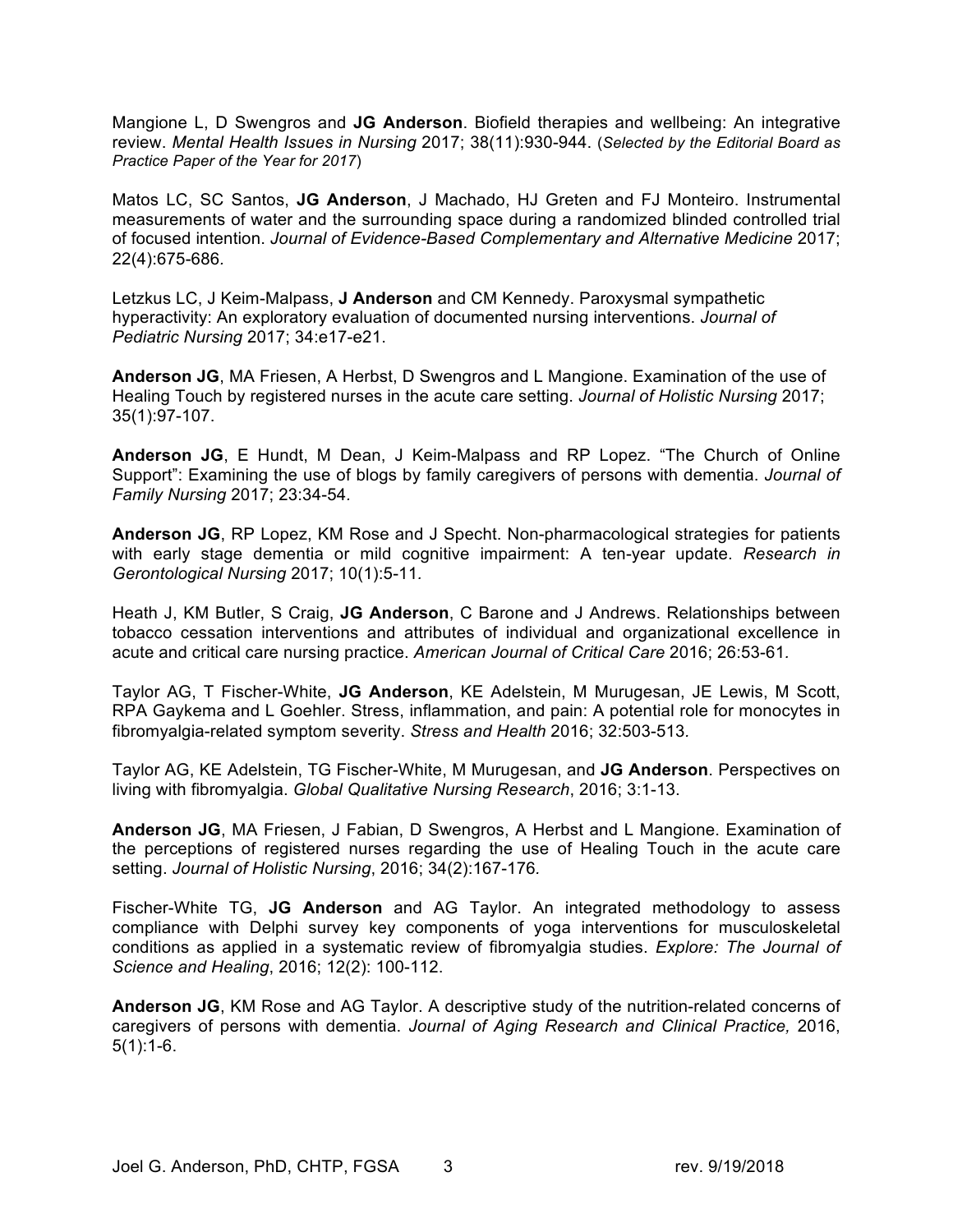Smith DT, AE Snyder, PJ Hollen, **JG Anderson** and JM Caterino. Analyzing the usability of the 5-level Canadian Triage and Acuity Scale by paramedics in the prehospital environment. *Journal of Emergency Nursing*, 2015; 41(6):489-495.

Burgener SC, YL Jao, **JG Anderson** and A Bossen. Mechanism of action for nonpharmacological therapies for individuals with dementia: Implications for practice and research. *Research in Gerontological Nursing*, 2015; 8(5):240-259*.*

Fischer-White TG, JE Lewis, KM Rose, **JG Anderson** and AG Taylor. Restorative yoga for symptom management in fibromyalgia: Results of an 8-week intervention. *Journal of Yoga & Physical Therapy*, 2015; 5(2):185*.*

Fischer-White TG, JE Lewis, KM Rose, **JG Anderson** and AG Taylor. Protocol for a feasibility study of restorative yoga for symptom management in fibromyalgia. *Journal of Yoga & Physical Therapy*, 2015; 5(2):183.

Mensah SB and **JG Anderson**. Barriers and facilitators of the use of mind-body therapies by healthcare providers and clinicians to care for themselves. *Complementary Therapies in Clinical Practice*, 2015; 21:124-130.

**Anderson JG**, L Suchicital, M Lang, A Kukic, L Mangione, D Swengros, J Fabian and MA Friesen. The effects of Healing Touch on pain, nausea and anxiety following bariatric surgery: A pilot study. *Explore*, 2015; 11:208-216.

**Anderson JG**. Clinical roundup: Selected treatment options for Alzheimer's disease—Biofield therapies. *Alternative and Complementary Therapies*, 2015; 21:44.

Johnson CC, AG Taylor, DE Whaley, **JG Anderson** and RA Jones. Feasibility and acceptability of an internet-based, African dance-modified yoga program for African-American women with or at risk for metabolic syndrome. *Journal of Yoga & Physical Therapy,* 2014; 4:174*.*

Swengros D, AM Herbst, MA Friesen, L Mangione and **JG Anderson**. Promoting caring-healing relationships: Bringing Healing Touch to the bedside in a multi-hospital health system. *Holistic Nursing Practice,* 2014; 28:370-375*.*

Taylor AG, PF Rodeheaver, M DiBenedetto, C Bourguignon, **JG Anderson** and GT Gillies. Randomized, sham-controlled, pilot trial using magnetic wrist-hand fitments for symptoms of carpal tunnel syndrome. *Journal of Clinical Trials*, 2014; 4:169.

Brotherton CS, AG Taylor, CM Bourguignon and **JG Anderson**. A high fiber diet may improve bowel function and health-related quality of life in patients with Crohn's disease. *Gastroenterology Nursing*, 2014; 37:206-216.

Taylor AG, AE Snyder, **JG Anderson**, CJ Brown, JJ Densmore and C Bourguignon. Gentle massage improves disease- and treatment-related symptoms in patients with acute myelogenous leukemia. *Journal of Clinical Trials*, 2014; 4:161.

Adelstein K, **JG Anderson** and AG Taylor. Importance of meaning-making for patients undergoing hematopoietic stem cell transplantation for hematologic malignancies. *Oncology Nursing Forum*, 2014; 41:E172-E184.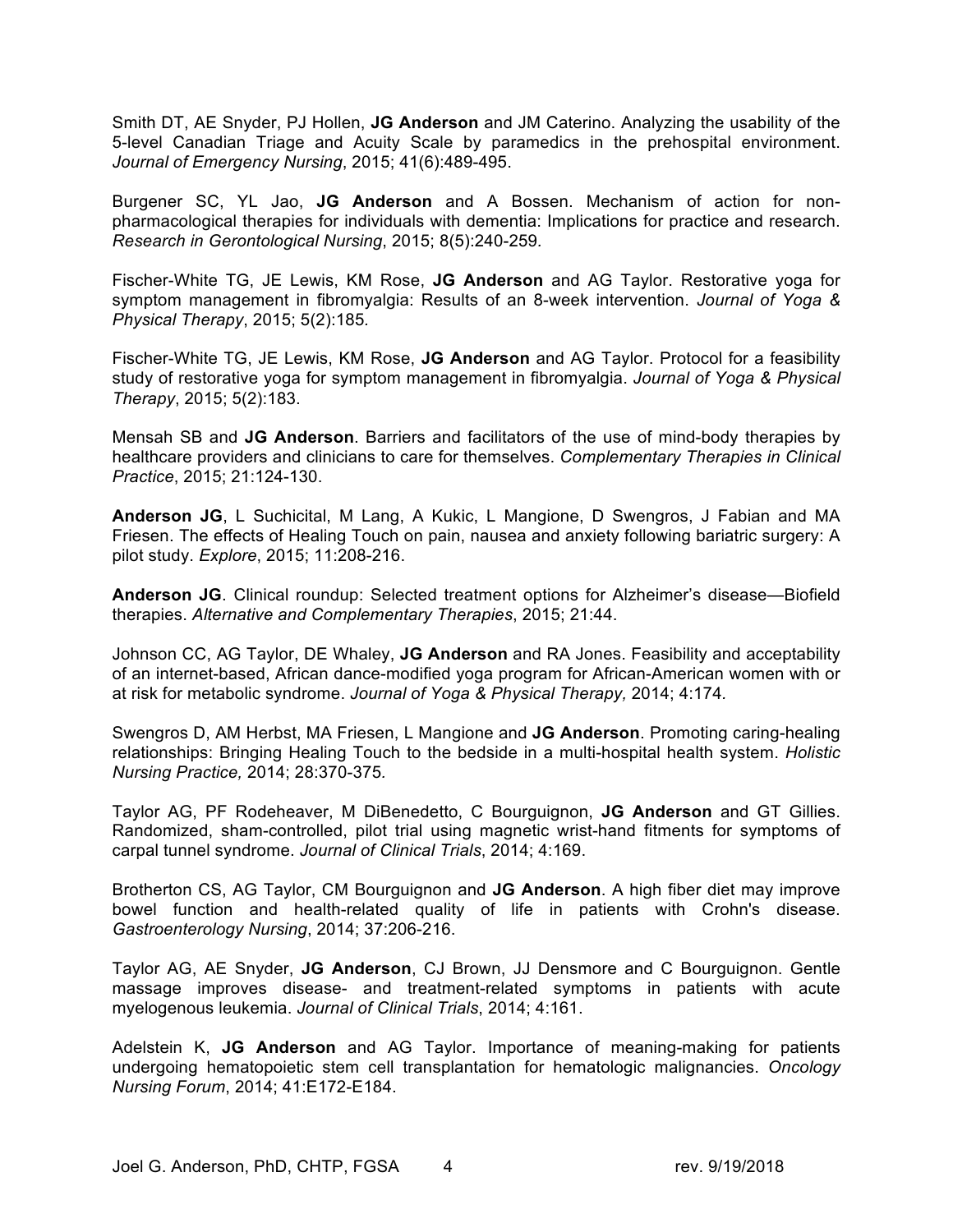**Anderson JG**, SA Kebaish, JE Lewis and AG Taylor. Effects of cranial electrical stimulation on activity in regions of the basal ganglia in individuals with fibromyalgia. *Journal of Alternative and Complementary Medicine*, 2014; 20:206-207.

Taylor AG, **JG Anderson**, SL Riedel, JE Lewis, PA Kinser and C Bourguignon. Cranial electrical stimulation improves symptoms and functional status in individuals with fibromyalgia. *Pain Management Nursing* 2013; 14:327-335.

Taylor AG, **JG Anderson**, SL Riedel, JE Lewis and CM Bourguignon. A randomized, controlled, double-blind pilot study of the effects of cranial electrical stimulation on activity in brain pain processing regions in individuals with fibromyalgia. *Explore* 2013; 9:32-40. *(Profiled by ProHealth, NPR, and the University of Virginia 2013 President's Report)*

Dickerson RF, **JG Anderson**, E Hoque, D Gerdt, AG Taylor and J Stankovic. Tracking influence of Reflective Exercise for people with epilepsy. *Wireless Health* 2012; doi: 10.1145/2448096.2448110.

Enyinnaya E, **JG Anderson**, EI Merwin and AG Taylor. Chiropractic use, healthcare expenditures, and health outcomes for rural and nonrural individuals with arthritis. *Journal of Manipulative and Physiological Medicine* 2012; 35(7):515-524.

Albrecht TA, **JG Anderson**, R Jones, C Bourguignon and AG Taylor. A complementary care study combining flaxseed oil, caffeine, fasting, and exercise in women diagnosed with advanced ovarian cancer: Findings from a case study. *Holistic Nursing Practice* 2012; 26:308-316.

**Anderson JG** and AG Taylor. Use of complementary therapies by individuals with or at risk for cardiovascular disease: Results of the 2007 National Health Interview Survey. *Journal of Cardiovascular Nursing* 2012; 27:96-102.

**Anderson JG** and AG Taylor. Use of complementary therapies for cancer symptom management: Results of the 2007 National Health Interview Survey. *Journal of Alternative and Complementary Medicine* 2012; 18:235-241.

**Anderson JG** and AG Taylor. Biofield therapies and cancer pain. *Clinical Journal of Oncology Nursing* 2012; 16:43-48. *(Profiled by the American Academy of Pain Management)*

**Anderson JG** and AG Taylor. Effects of Healing Touch in clinical practice: A systematic review of randomized clinical trials. *Journal of Holistic Nursing* 2011; 29:221-228.

**Anderson JG** and AG Taylor. The metabolic syndrome and mind-body therapies: A systematic review of clinical trials. *Journal of Nutrition and Metabolism* 2011; article ID 276419.

**Anderson JG** and AG Taylor. Biofield therapies in cardiovascular disease management: A brief review. *Holistic Nursing Practice* 2011; 25:199-204.

Fordahl SC, **JG Anderson**, PT Cooney, TL Weaver, CL Colyer and KM Erikson. Manganese exposure inhibits the clearance of extracellular GABA and influences taurine homeostasis in the striatum of developing rats. *NeuroToxicology* 2010; 31:639-646.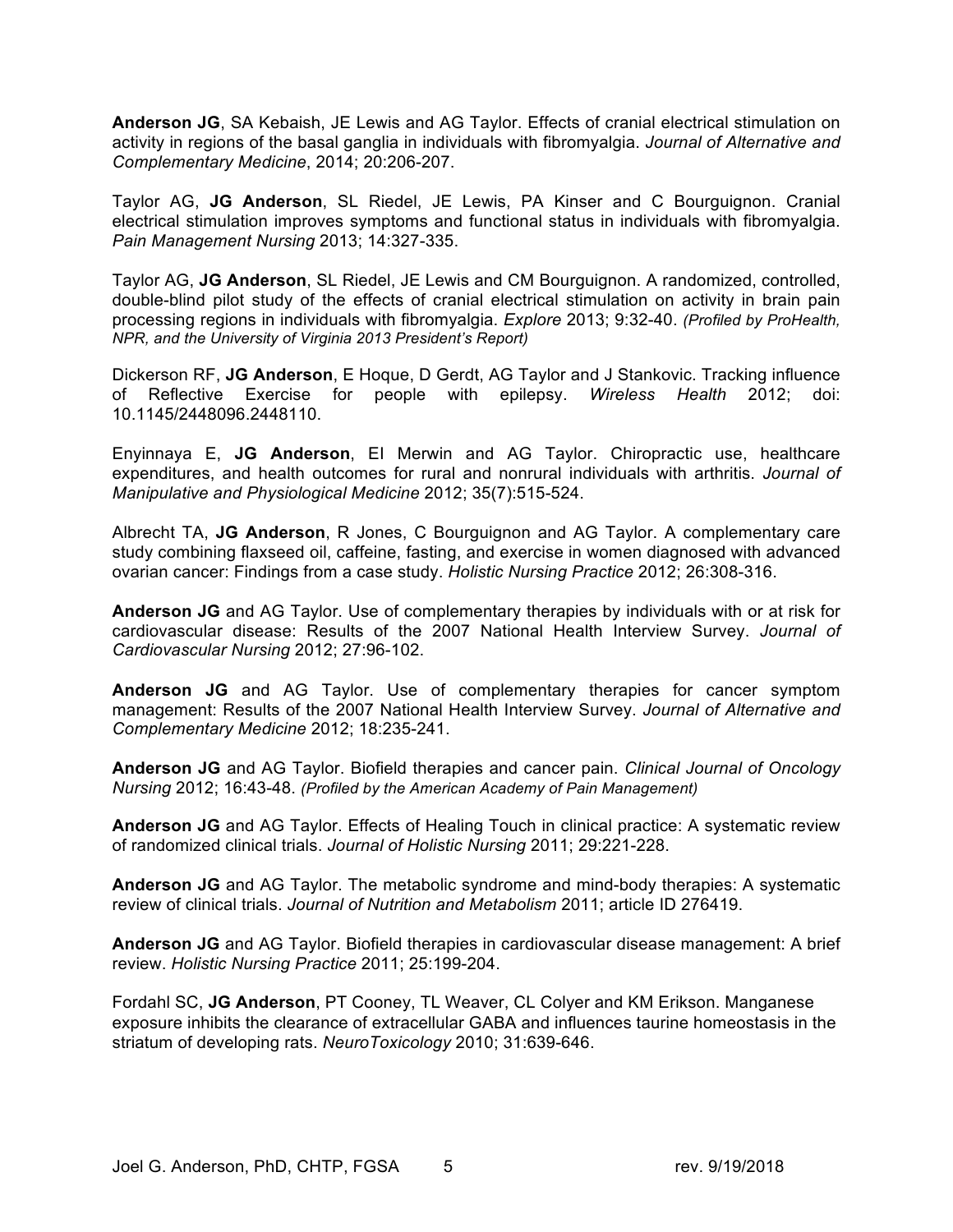Williams BB, BK Vadodaria, **JG Anderson**, GF Kwakye, D Li, M Aschner, KM Erikson and AB Bowman. Disease-toxicant screen reveals a neuroprotective interaction between Huntington's disease and manganese exposure. *Journal of Neurochemistry* 2010; 112:227-237.

Au C, A Benedetto, **J Anderson**, A Labrousse, K Erikson, JJ Ewbank and M Aschner. SMF-1, SMF-2 and SMF-3 NRAMP orthologues control manganese uptake and toxicity in *C. elegans*. *PLoS One* 2009; 4(11):e7792.

**Anderson JG**, SC Fordahl, PT Cooney, TL Weaver, CL Colyer and KM Erikson. Extracellular norepinephrine, norepinephrine receptor and transporter protein and mRNA levels are differentially altered in the developing rat brain due to dietary iron deficiency and manganese exposure. *Brain Research* 2009; 1281:1-14.

**Anderson JG**, SC Fordahl, PT Cooney, TL Weaver, CL Colyer and KM Erikson. Manganese exposure alters extracellular GABA, GABA receptor and transporter protein and mRNA levels in the developing rat brain. *NeuroToxicology* 2008; 29:1044-1053.

Fitsanakis VA, N Zhang, **JG Anderson**, KM Erikson, MJ Avison, JC Gore and M Aschner. Measuring brain manganese and iron accumulation in rats following 14-weeks of low-dose manganese treatment using atomic absorption spectroscopy (AAS) and magnetic resonance imaging (MRI). *Toxicological Sciences* 2008; 103:116-124.

**Anderson JG**, PT Cooney and KM Erikson. Brain manganese accumulation is inversely related to GABA uptake in male and female rats. *Toxicological Sciences* 2007; 95:188-195.

**Anderson JG**, PT Cooney and KM Erikson. Inhibition of DAT function attenuates manganese accumulation in the globus pallidus. *Environmental Toxicology and Pharmacology* 2007; 23:179-184.

Hess SM, **JG Anderson** and U Bierbach. A non-crosslinking platinum-acridine hybrid agent shows enhanced cytotoxicity compared to BCNU and cisplatin in glioblastoma cells. *Bioorganic and Medicinal Chemistry Letters* 2005; 15:443-446.

Augustus TM, **J Anderson**, SM Hess and U Bierbach. Bis(acridinylthiourea)platinum(II) complexes: synthesis, DNA affinity, and biological activity in glioblastoma cells. *Bioorganic and Medicinal Chemistry Letters* 2003; 13(5):855-8.

#### **MANUSCRIPTS UNDER REVIEW**

Shearer JN, PC Erwin, SK Davis, **JG Anderson** and LC Lindley. Analysis of Tennessee opioid legislation and the implications on neonatal abstinence syndrome. *Policy, Politics and Nursing Practice*

Lee M, H Kim, **JG Anderson** and IC Williams. Self-rated health and caregiver stress among caregivers of persons with dementia: Results from the *Caregiving the U.S.* 2015 data. *Journal of Gerontological Nursing*

Testad I, CT Froiland, M Kajander, A Corbett, MT Gjestsen and **JG Anderson**. Nutrition-related interventions for persons with early-stage dementia or Alzheimer's disease: An integrative review. *Research in Gerontological Nursing*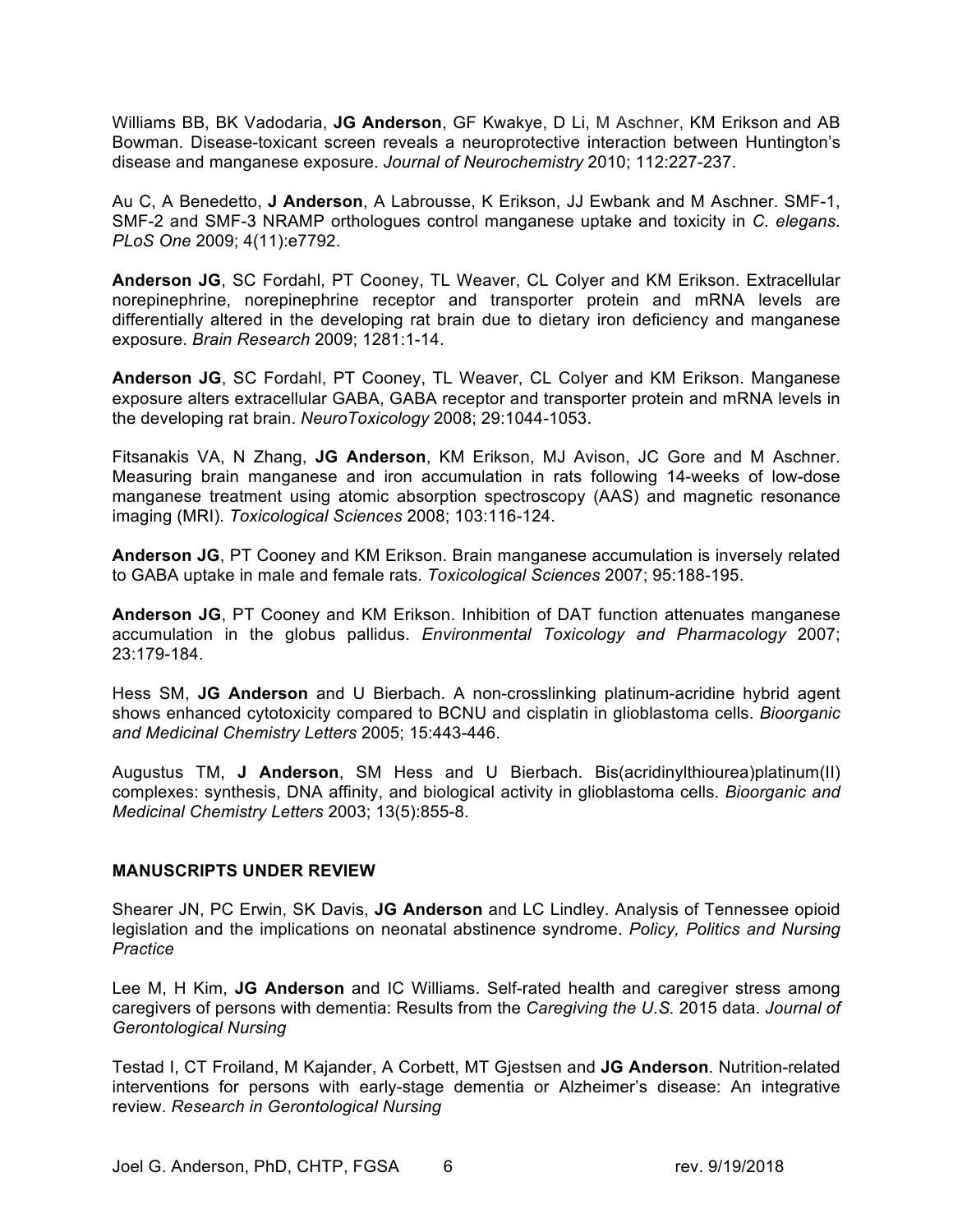Lee M, JH Ryoo, M Chung, **JG Anderson**, KM Rose and IC Williams. Effective interventions for depressive symptoms among caregivers of people with dementia: A systematic review and meta-analysis. *Dementia*

McLennon SM, **JG Anderson**, FR Epps and KM Rose. "It's just part of life": African American daughters caregiving for parents with dementia. *Journal of Women and Aging*

Rose KM, **JG Anderson**, IC Williams and RP Lopez. A systematic scoping review of the dementia family caregiving literature. *Journal of Family Nursing; in revision*

Davis TM, MA Friesen, V Lindgren, A Golino, R Jackson, L Mangione, D Swengros and **JG Anderson**. Healing Touch improves vital signs in critical care patients: A pilot study. *Critical Care Nurse*

#### **MANUSCRIPTS IN PREPARATION**

**Anderson JG**, A Eppes and ST O'Dwyer. "Like death is near": Expressions of suicidal and homicidal thoughts in the blog posts of family caregivers of people with dementia.

**Anderson JG**, E Hundt, M Dean, X Li and KM Rose. Strategies used by caregivers to support family members with dementia.

**Anderson JG**, A Loughlin, C Jacelon and RP Lopez. Investigating the psychosocial impact of dementia and caregiving on dignity through illness blogs.

**Anderson JG**, S Cobb, C Talbot and ST O'Dwyer. Leveraging Twitter to understand family perspectives of dementia caregiving.

**Anderson JG**, A Kirk, RP Lopez and KM Rose. Aspects of stigma in the dementia care experience.

**Anderson JG**, R Jablonski-Jaudon, KB Hirschman, A Perez, L Eastham, IC Williams and KM Rose. Transitions in care for sexual and gender minorities: Recommendations for research, education, and practice.

Lee BG and **JG Anderson**. Cultural competency in health care and aging services: Insights from the #CultCompMatters Twitter chat.

Flatt JD and **JG Anderson**. Health risks of LGB caregivers.

Chen F, JD Flatt and **JG Anderson**. Technology use and the health of LGB older adults.

Rose KM, IC Williams, **JG Anderson** and D Geldmacher. Development and validation of the Family Quality of Life in Dementia Scale.

Williams IC, KM Rose, and **JG Anderson**. Family quality of life in dementia among African American caregivers.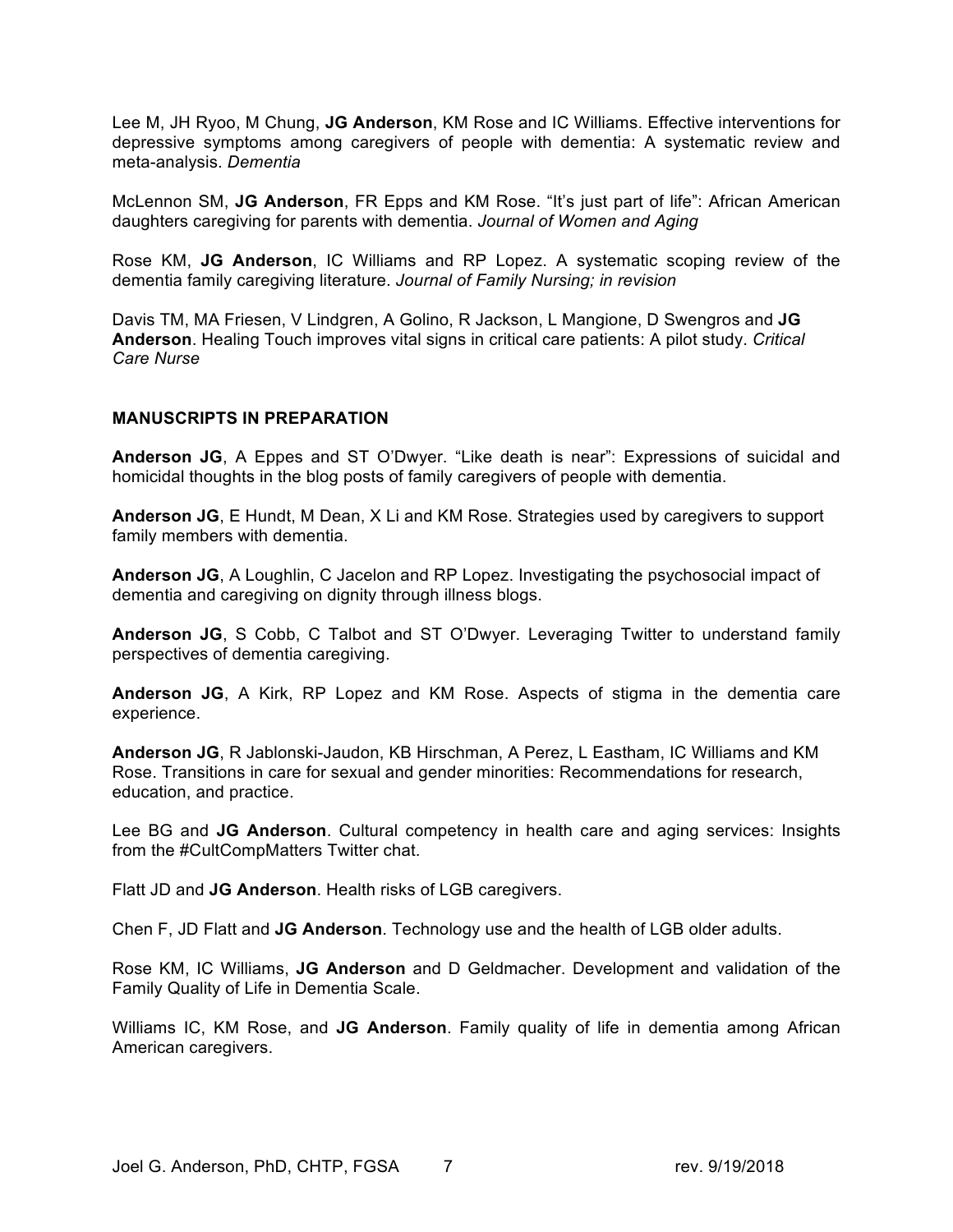McLennon S, S Mixer, A Davis, S Covington and **JG Anderson**. Riding the rollercoaster: Needs and concerns of family caregivers of persons with Alzheimer's disease and related dementias near the end of life.

Edwards CA, **JG Anderson** and KM Rose. Analysis of social isolation using caregiver blogs.

## **BOOKS**

**Anderson JG**, L Anselme and LK Hart. *Foundations and Practice of Healing Touch*. Healing Beyond Borders, Lakewood CO, 2017.

## **BOOK CHAPTERS**

**Anderson JG**. Healing Touch. In: *Encyclopedia of Theory in Counseling and Psychotherapy*. E Neukrug (ed.), Sage Publishers, 2015.

**Anderson JG** and ME Megel. Evidence-based practice. In: *Healing Touch: Enhancing Life through Energy Therapy*. D Wardell, S Kagel and L Anselme (eds.), iUniverse-Penguin, 2014.

**Anderson JG** and KM Erikson. The importance of trace elements for neurological function. In: *The Handbook of Behavior, Food, and Nutrition*. VR Preedy et al., (eds.), Springer Press, 2011.

### **WHITE PAPERS**

**Anderson JG**, DF Lu, N Strybol, SM Hess and L Mangione. Healing Touch research brief: A summary of topics on research and strategies for the future. Healing Beyond Borders, Lakewood CO, 2015.

## **EDITORIALS**

**Anderson JG.** The Next Harmonic: A paradigm shift in Healing Touch research, education, and practice. *Perspectives in Healing*; March 2017, p. 10.

Rose KM and **JG Anderson**. Top 10 list for building team science. *Research in Gerontological Nursing* 2016; 9(6):254-255. (*Invited*)

**Anderson JG**. Transitions, service, and the Volunteer spirit. *Perspectives in Healing*; November 2016, p. 21.

**Anderson JG**. A research hat trick. *Perspectives in Healing*; June 2016, p. 23.

**Anderson JG**. Healing Touch research: Where we've been and where we're going. *Perspectives in Healing*; April 2016, p. 26.

Mensah SB and **JG Anderson**. Nurses' use of mind-body therapies for self-care. *Perspectives in Healing;* December 2015, p. 26-29.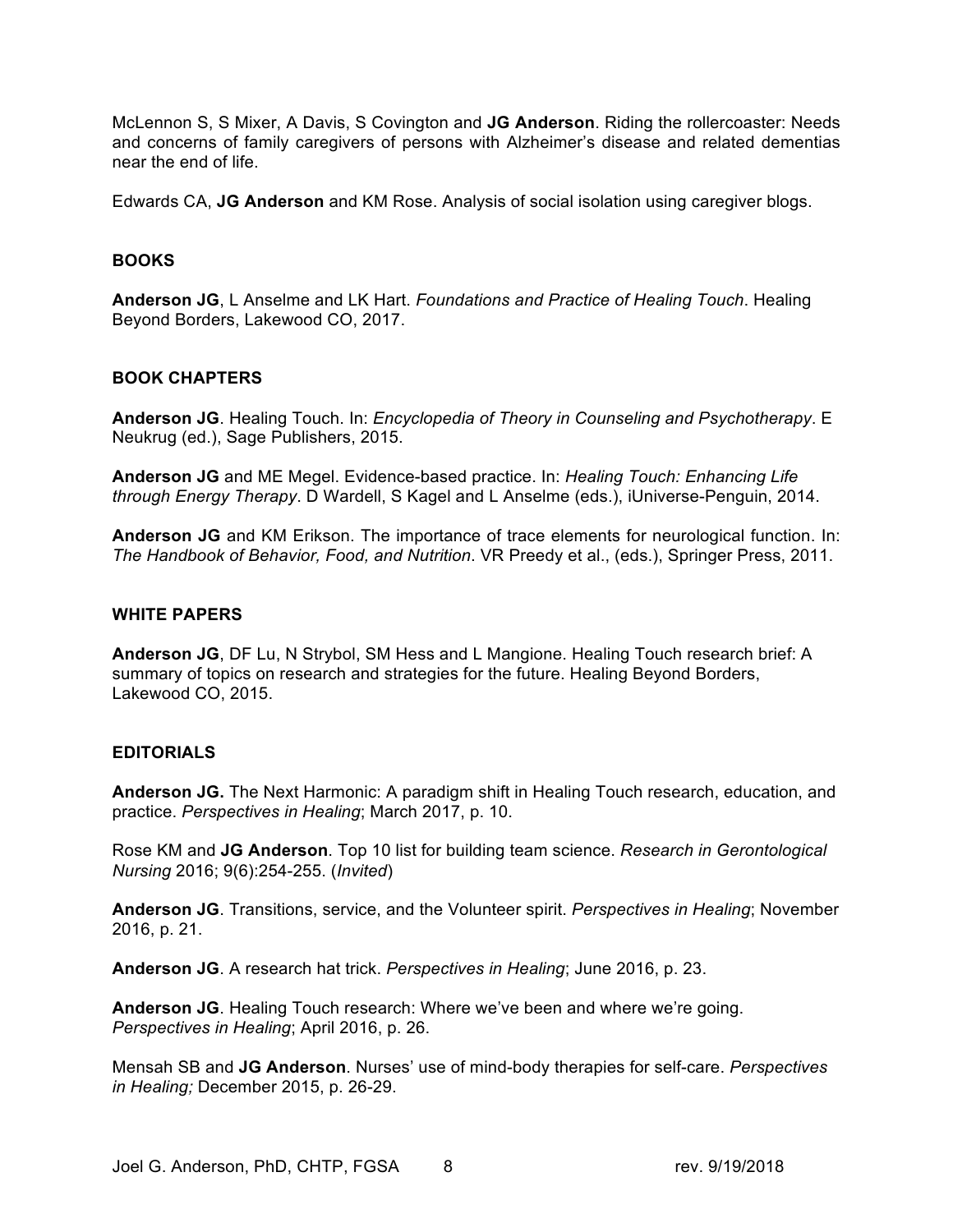**Anderson JG**. Butterscotch pie: Reflections of family caregiving in dementia. *Richmond Times Dispatch*, November 15, 2015.

**Anderson JG**. Leveraging social media to support Healing Touch research, education, and practice. *Perspectives in Healing*, September 2015, p. 31-34.

**Anderson JG**. The impact of the relaxation response on metabolism, inflammation and other physiological pathways. *Perspectives in Healing*, June 2014, p. 21.

**Anderson JG**. Dispelling myths and criticism regarding research. *Perspectives in Healing*, September 2013, p. 17-18.

**Anderson JG**. Expanding our vision: Supporting the evidence-based practice of Healing Touch. *Perspectives in Healing*, March 2013, p. 24.

**Anderson JG**. Recommendations for Healing Touch clinical research: Assessing subjective patient outcomes and reporting findings. *Perspectives in Healing,* April 2012, p. 24-25.

**Anderson JG**. Energy research: Systematic review of Healing Touch research. *Perspectives in Healing,* May 2011, p. 20-21.

#### **PRESENTATIONS**

#### **National and International:**

**Anderson JG** and JD Flatt. Characteristics of LGBT caregivers of older adults: Results from the national *Caregiving in the U.S.* 2015 Survey. 2018 Gerontological Society of America Annual Meeting, Boston, MA, November 17, 2018 (*podium*)

**Anderson JG** and JD Flatt. Characteristics of LGBT caregivers of older adults: Results from the national *Caregiving in the U.S.* 2015 Survey. 2018 National Hartford Center for Gerontological Nursing Excellence Leadership Conference, Boston, MA, November 13, 2018 (*poster*)

**Anderson JG**. The Basics of Alzheimer's Disease: Alzheimer's and Sedation/Anesthesia. 2018 American Association of Moderate Sedation Nurses Annual Meeting, Pigeon Forge, TN, September 21, 2018 (*invited keynote presentation*)

**Anderson JG**. Legacy planning and career cartography in holistic care. 2018 Healing Touch International Conference, Minneapolis, MN, September 13, 2018 (*invited presentation*)

**Anderson JG**. Aging and Dementia in the 21<sup>st</sup> Century: A Discussion of Insights and Innovations in Care. 2017 International Dementia Scholars Collaborative Annual Meeting, Knoxville, TN, November 10, 2017 (*invited discussant*)

**Anderson JG** and L Anselme. In service: Raising the vibe. 2017 Healing Touch International Conference, Denver, CO, August 20, 2017 (*invited presentation*)

**Anderson JG**, L Anselme and L Hart. Foundations and practice of Healing Touch. 2017 Healing Touch International Conference, Denver, CO, August 18, 2017 (*invited presentation*)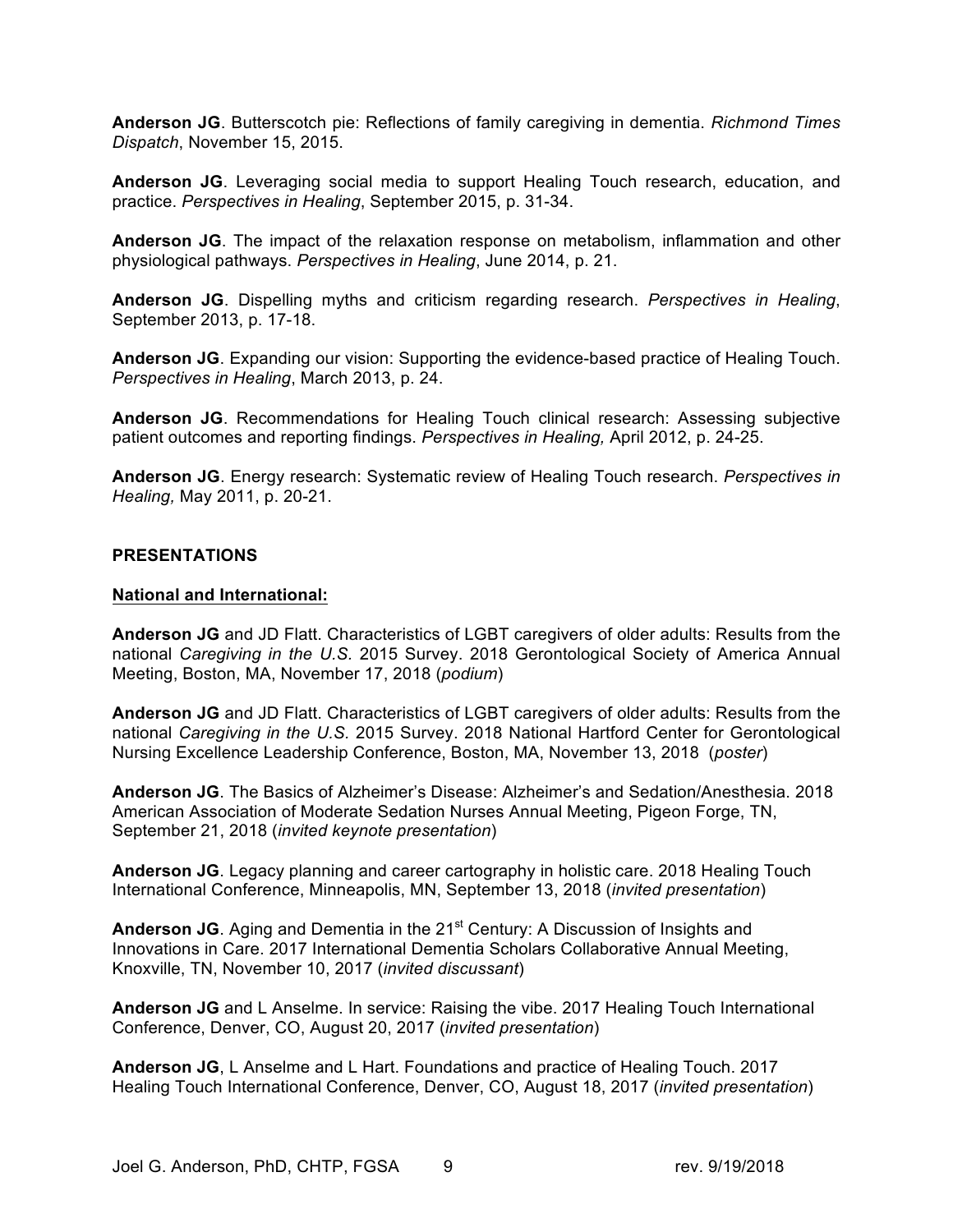**Anderson JG**. Culturally congruent practice of Healing Touch. 2017 Healing Touch International Conference, Denver, CO, August 16, 2017 (*invited presentation*)

**Anderson JG**, R Jablonski-Jaudon, KB Hirschman, A Perez, L Eastham, IC Williams and KM Rose. Transitions in care for sexual and gender minorities: Recommendations for research, education, and practice. 2017 International Association of Gerontology and Geriatrics World Congress of Gerontology and Geriatrics, San Francisco, CA, July 23, 2017. *Innovation in Aging*, 2017; 1(S1):70. (*podium*)

Bell JM, W Schroeder, **JG Anderson** and W Looman. A social media primer for family nursing scholars. 2017 International Family Nursing Conference, Pamplona, Spain, June 14, 2017 (*pre-conference workshop*)

**Anderson JG**. "The Church of Online Support": Examining the use of blogs among family caregivers of persons with dementia. Regional Conference in Elderly Medicine, Centre for Medicine and Aging, University of Stavanger, Stavanger, Norway, June 8, 2017 (*invited presentation*)

**Anderson JG**. "The Church of Online Support": Examining the use of blogs among family caregivers of persons with dementia. International Collaborative Research Group, Centre for Medicine and Aging, University of Stavanger, Stavanger, Norway, June 7, 2017 (*invited presentation*)

**Anderson JG**. Examining the experience of caring for a family member with dementia through illness blogs. Collaboration for Leadership in Applied Health Research and Care, Institute of Health Research, University of Exeter, Exeter, United Kingdom, June 1, 2017 (*invited presentation*)

**Anderson JG**, IC Williams and KM Rose. Development and testing of the Family Quality of Life in Dementia Scale. 2016 Gerontological Society of America Annual Meeting, New Orleans, LA, November 19, 2016. *The Gerontologist*, 2016; 56:492. (*podium*)

**Anderson JG** and KM Rose. Non-pharmacological strategies in dementia care: The state of the science. 2016 Gerontological Society of America Annual Meeting, New Orleans, LA, November 19, 2016. *The Gerontologist*, 2016; 56:598-599. (*session chair*) (*Invited symposium for Health Science Section Clinical Interventions track*)

**Anderson JG**. Diving into the psychoneuroimmunology model: A Healing Touch perspective. 2016 Healing Touch International Conference, Colorado Springs, CO, October 8, 2016 (*invited keynote presentation*)

**Anderson JG**. Social media made easy for the holistic practitioner. 2016 Healing Touch International Conference, Colorado Springs, CO, October 7, 2016 (*invited keynote presentation*)

**Anderson JG**. Contemplative pedagogy for holistic educators. 2016 Healing Touch International Conference, Colorado Springs, CO, October 6, 2016 (*invited keynote presentation*)

**Anderson JG**, J Keim-Malpass and RP Lopez. Investigating the psychosocial impact of dementia and caregiving on dignity through illness blogs. 2015 Gerontological Society of America Annual Meeting, Orlando, FL, November 19, 2015. *The Gerontologist*, 2015; 55:145. (*podium*)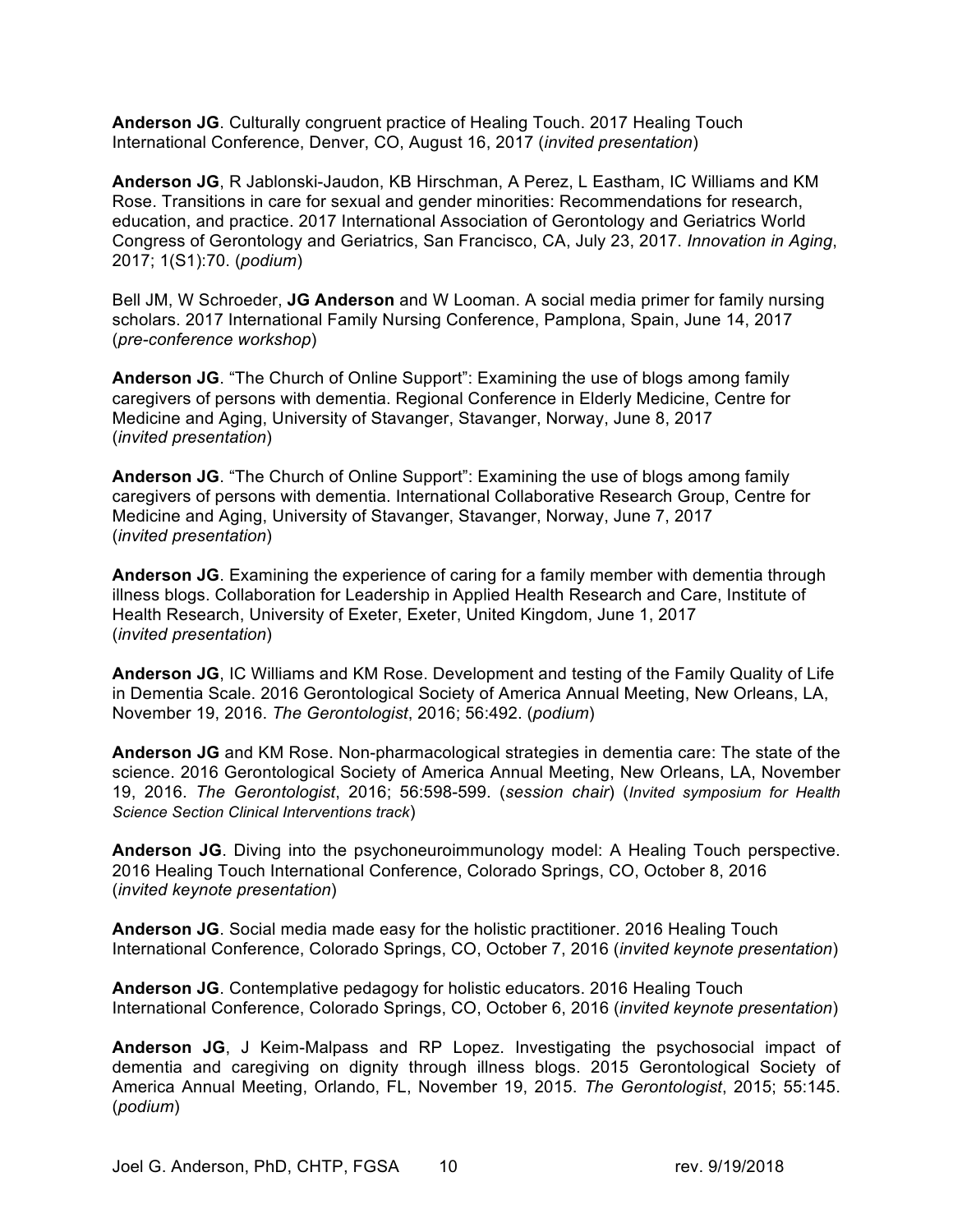**Anderson JG** and N Strybol. State of the science in biofield therapy research. 2015 Healing Touch International Conference, Naples, FL, October 3, 2015 (*podium*)

Caprel E, **JG Anderson** and L Mangione. Bringing Healing Touch into your facility: Business planning. 2015 Healing Touch International Conference, Naples, FL, October 2, 2015 (*podium*)

**Anderson JG**, AG Taylor and KM Rose. A descriptive study of the nutrition-related concerns of caregivers of persons with dementia. 2015 International Family Nursing Conference, Odense, Denmark, August 19, 2015 (*podium*)

**Anderson JG**. State of the science in biofield therapy research. 2015 Healing Touch Association of Canada Biennial Conference, Nanaimo, BC, Canada, April 25, 2015 (*invited keynote presentation*)

**Anderson JG**. Investigating the psychosocial impacts of dementia caregiving through blogs. 2014 Gerontological Society of America Annual Meeting, Washington, DC, November 8, 2014 (*podium; session chair*)

**Anderson JG**, L Suchicital, M Lang, A Kukic, L Mangione, J Fabian and MA Friesen. The effects of Healing Touch on pain, nausea and anxiety following bariatric surgery: A pilot study. 2014 National State of the Science Congress in Nursing Research, Council for the Advancement of Nursing Science, Washington, DC, September 2014 (*podium*)

**Anderson JG**. Design and implementation of Healing Touch research in the clinical setting. 2014 Healing Touch International Annual Meeting, Colorado Springs, CO, September 6, 2014 (*podium*)

**Anderson JG**. Healing Touch research. 2014 Healing Touch International Annual Meeting, Colorado Springs, CO, September 5, 2014 (*podium; session chair*)

**Anderson JG**. Investigating the psychosocial impacts of dementia caregiving through blogs. 2014 International Dementia Scholars Collaborative Annual Meeting, Boston, MA, May 30, 2014 (*podium*)

**Anderson JG**. Expanding our vision: Supporting the evidence-based practice of Healing Touch. 2014 Healing Touch California Annual Regional Symposium, Redwood Shores, CA, April 13, 2014 (*invited keynote presentation*)

**Anderson JG**, SM Hess and LK Hart. Healing Touch research. 2013 Healing Touch International Annual Meeting, Denver, CO, October 5, 2013 (*podium; session chair*)

**Anderson JG**. Use of complementary therapies by persons with dementia: Results from the 2007 National Health Interview Survey. 2013 International Dementia Scholars Collaborative Annual Meeting, Charlottesville, VA, May 31, 2013 (*podium*)

**Anderson JG**, H Durham, A Stull and J Lambert. Young professionals mentoring and networking. 2013 American Society for Nutrition Annual Meeting, Boston, MA, April 22, 2013 (*session leader*)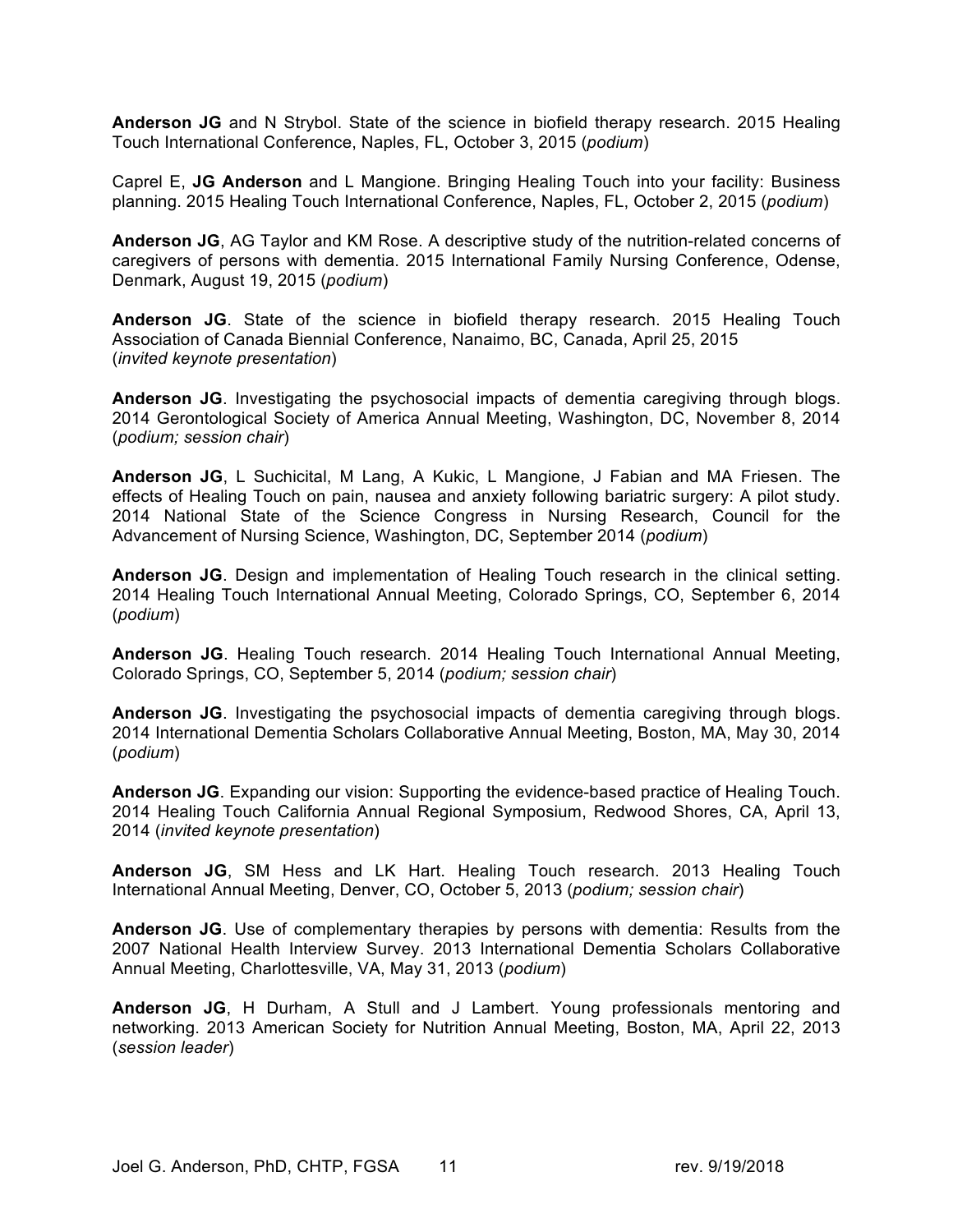**Anderson JG**, SL Riedel, PA Kinser, JE Lewis, C Bourguignon and AG Taylor. Cranial electrical stimulation improves symptoms and functional status in individuals with fibromyalgia. 2012 National State of the Science Congress in Nursing Research, Council for the Advancement of Nursing Science, Washington, DC, September 14, 2012 (*podium*)

**Anderson JG**. Expanding our knowledge base: Results of the 2007 National Health Interview Survey. Healing Touch International Annual Conference, St. Louis, MO, September 10, 2010 (*podium*)

**Anderson JG** and KM Erikson. Manganese exposure and iron deficiency result in home cage behavior alterations in the developing rat. Experimental Biology 2009 (*poster*)

**Anderson JG**, SC Fordahl, PT Cooney and KM Erikson. Manganese exposure alters GABA and norepinephrine transporter protein expression in the developing rat brain. Society of Toxicology 2008 (*poster*)

**Anderson JG**, SC Fordahl, PT Cooney and KM Erikson. Iron deficiency and manganese toxicity are associated with decreases in neurotransmitter uptake. Experimental Biology 2007. *FASEB Journal* 21:A1065. (*poster*)

**Anderson JG**, SC Fordahl, PT Cooney and KM Erikson. The effect of manganese accumulation on neurotransmitter uptake. Society of Toxicology 2007 (*poster*)

**Anderson JG** and Erikson KM. Effect of DAT blockade on dietary iron/manganese interactions in the developing male rat brain. Society of Toxicology 2006 (*poster*)

Hess SM, **J Anderson**, P Brady, J Davenport and U Bierbach. Effects of the novel drugs ACRAMTU and PT-ACRAMTU in glioblastoma cells. American Association for Cancer Research 2003 (*poster*)

Blackstock AW, R Johnson, **J Anderson** and SM Hess. Analysis of oxaliplatin damage and repair in RKO colon cancer cells. American Association for Cancer Research 2003 (*poster*)

#### **Regional:**

**Anderson JG**. Supporting families living with Alzheimer's disease and dementia: A research perspective. The Summitt Series: Alzheimer's Education and Legal Aid Wellness Checkup, The Pat Summitt Foundation, Johnson City, TN, April 18, 2018 (*invited presentation*)

**Anderson JG**. Supporting families living with Alzheimer's disease and dementia: A research perspective. The Summitt Series: Alzheimer's Education and Legal Aid Wellness Checkup, The Pat Summitt Foundation, Kingsport, TN, April 18, 2018 (*invited presentation*)

**Anderson JG**. Nutritional and dietary support for mental health and wellbeing. 2017 Tennessee Chapter of the American Psychiatric Nurses Association Annual Meeting, Knoxville, TN, April 28, 2017 (*invited keynote presentation*)

**Anderson JG**, E Hundt, M Dean, J Keim-Malpass and RP Lopez. Examining the use of blogs and social media by family caregivers of persons with dementia. 2016 Southern Gerontological Society Annual Meeting, Charlottesville, VA, April 2, 2016 (*podium*)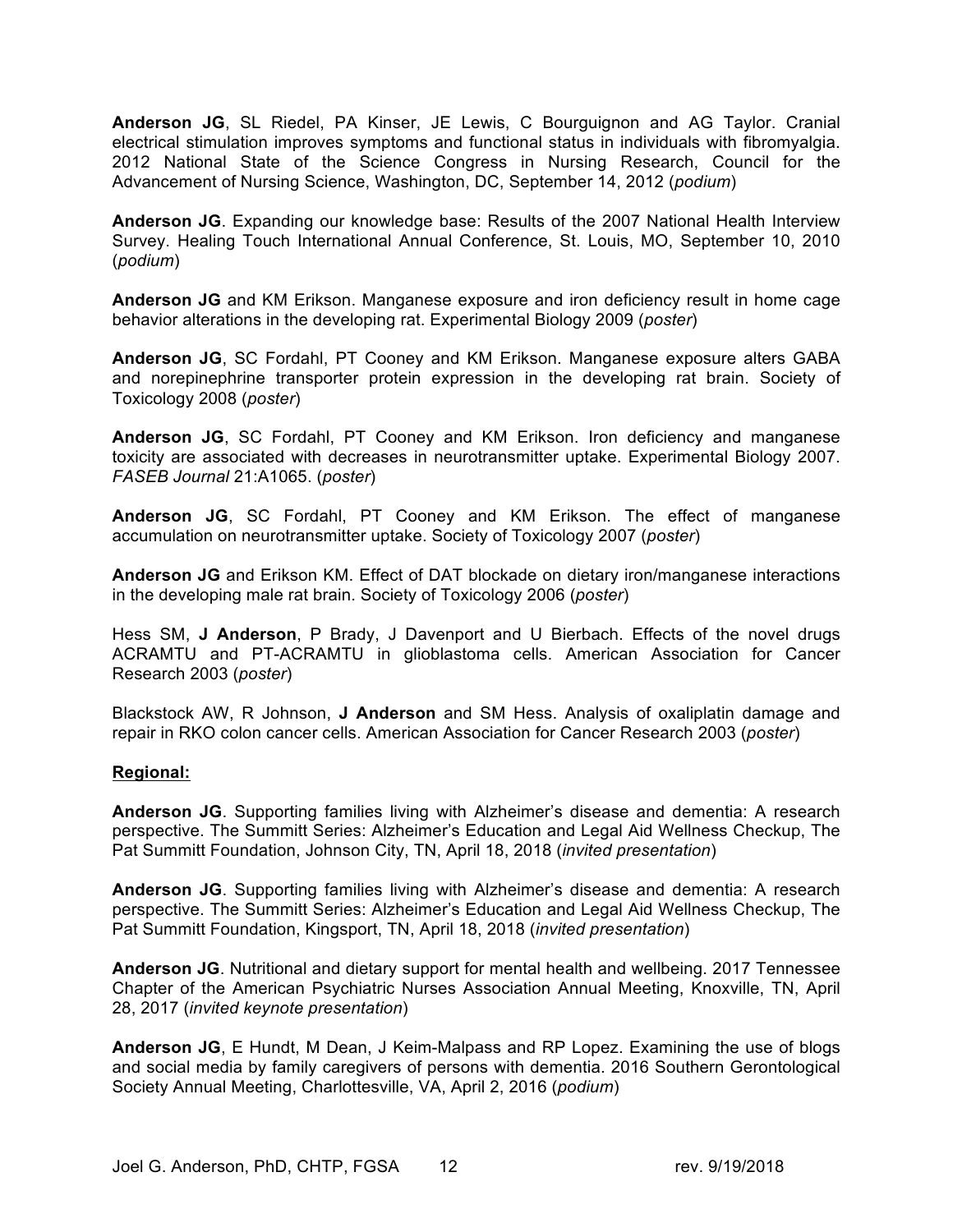**Anderson JG**, AG Taylor and KM Rose. A descriptive study of the nutrition-related concerns of caregivers of persons with dementia. 2016 Southern Nursing Research Society Annual Meeting, Williamsburg, VA, February 25, 2016 (*poster*)

**Anderson JG**, MA Friesen, A Herbst, D Swengros and L Mangione. Examination of the use of Healing Touch by registered nurses in the acute care setting. 2015 Inova Nursing Research Symposium, Falls Church, VA, October 16, 2015 (*poster*)

Davis TM, L Mangione, J Kyte, A Golino, K Hicks, R Jackson, V Lindgren and **JG Anderson**. Effects of Healing Touch in the critical care environment. 2015 Inova Nursing Research Symposium, Falls Church, VA, October 16, 2015 (*invited presentation*)

**Anderson JG**. Healing Touch in the acute care setting. Edelman Conference, Inova Health System, Falls Church, VA, May 14, 2015 (*invited presentation*)

**Anderson JG**. Investigating the psychosocial impacts of dementia caregiving through blogs. 2015 Southern Gerontological Society Annual Meeting, Williamsburg, VA, April 17, 2015 (*podium*)

**Anderson JG**. Healing Touch in the acute care setting. Inova Health System, Falls Church, VA, December 7, 2013 (*invited presentation*)

**Anderson JG** and L Suchicital. Healing Touch research in the acute care setting: Preliminary findings and recommendations. 2013 Inova Nursing Research Symposium, Falls Church, VA, November 8, 2013 (*invited keynote presentation*)

#### **Local:**

**Anderson JG** and JD Flatt. Characteristics of LGBT caregivers of older adults: Results from the national *Caregiving in the U.S.* 2015 Survey. LGBTQ Appalachian Health Equity Interdisciplinary Symposium, Department of Public Health, University of Tennessee, April 6, 2018 (*poster*)

**Anderson JG**. Characterizing psychosocial measures among LGBTQ+ caregivers of persons with Alzheimer's disease and related dementias. Doctoral Student Colloquium, College of Nursing, University of Tennessee, April 2, 2018 (*invited presentation*)

**Anderson JG**. "A little bit of their souls": Dignity and compassion in Alzheimer's disease and dementia. MicNite, University of Tennessee, November 15, 2017 (*invited presentation*)

**Anderson JG**. To tweet or not to tweet: A place for Twitter in scholarship. College of Nursing, University of Tennessee, September 8, 2017 (*invited presentation*)

Davis TM, MA Friesen, L Mangione, A Herbst, J Kyte, D Swengros, A Golino, K Hicks, R Jackson, M Obeid, V Lindgren and **JG Anderson**. The effects of Healing Touch on the vital signs of critical care patients. 2016 Sigma Theta Tau International Gamma Chi Research Day, College of Nursing, University of Tennessee, November 7, 2016 (*poster*) (*Selected as Third Place in Research*)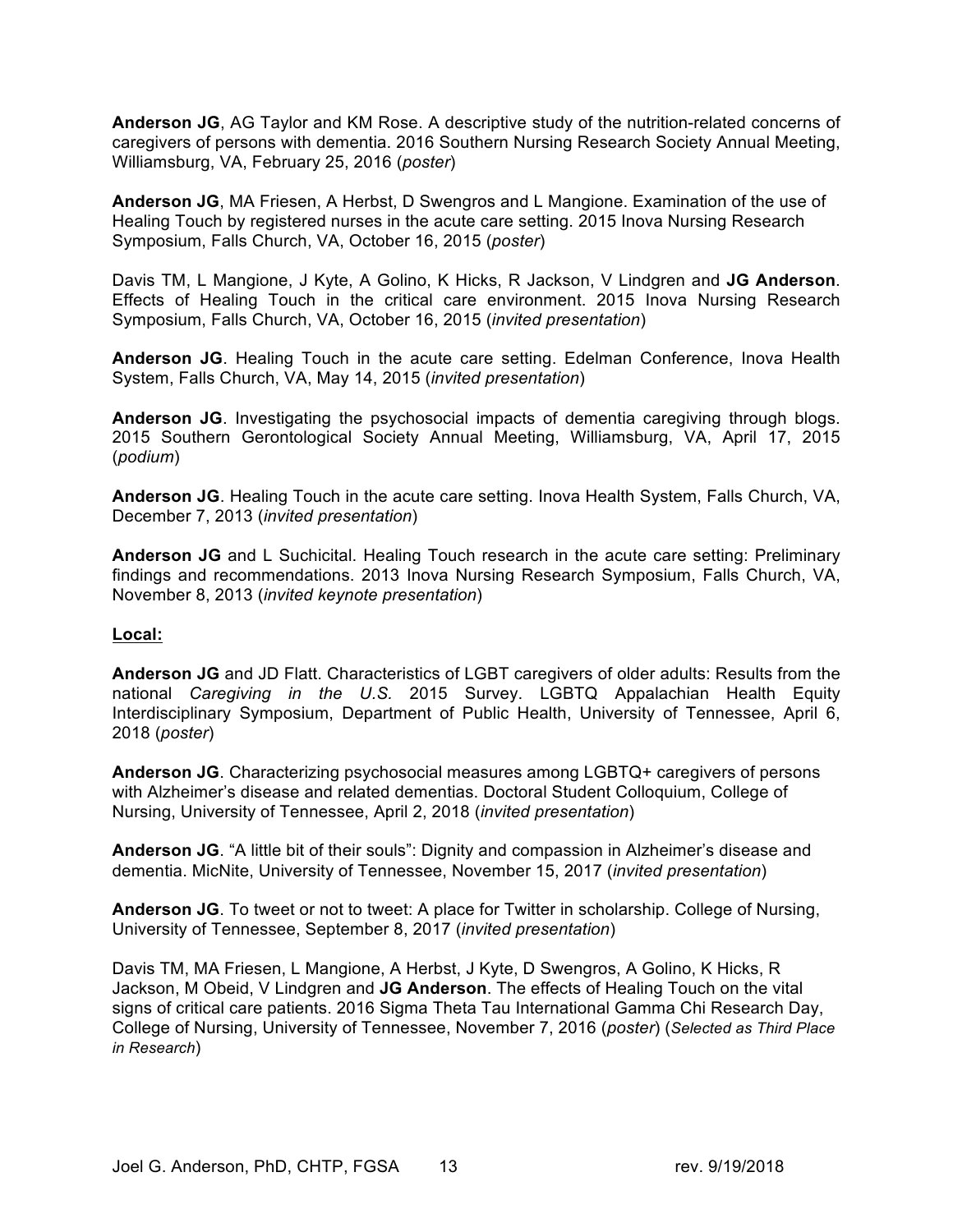**Anderson JG**, MA Friesen, A Herbst, D Swengros and L Mangione. Examination of the use of Healing Touch by registered nurses in the acute care setting. 2016 Sigma Theta Tau International Gamma Chi Research Day, College of Nursing, University of Tennessee, November 7, 2016 (*poster*)

**Anderson JG**. Development and testing of the Family Quality of Life in Dementia Scale. Graduate School of Medicine Research Seminar Series, University of Tennessee Medical Center-Knoxville, October 18, 2016 (*invited presentation*)

**Anderson JG**. Tailored education interventions for dementia caregiver support. Population Health and Prevention Research Seminar Series, Department of Public Health Sciences, University of Virginia School of Medicine, November 13, 2015 (*invited presentation*)

**Anderson JG**. Clinical research from bench to bedside. Office of Nursing Research, University of Virginia, July 17, 2015 (*invited presentation*)

**Anderson JG**. Healing Touch: Implications for education and practice. School of Nursing, University of Virginia, October 31, 2014 (*invited presentation*)

**Anderson JG** and K Keim-Malpass. Using social media to build a research network. School of Nursing, University of Virginia, October 20, 2014 (*invited presentation*)

**Anderson JG**. Clinical research from bench to bedside. Office of Nursing Research, University of Virginia, June 23, 2014 (*invited presentation*)

**Anderson JG**. Teaching statistics to graduate and undergraduate students. 2013 Quantitative Collaborative CAFÉ, University of Virginia, September 27, 2013 (*invited presentation*)

**Anderson JG**. Clinical research from bench to bedside. Office of Nursing Research, University of Virginia, July 8, 2013 (*invited presentation*)

Anderson JG. Randomized behavioral clinical trials: points of consideration from the NIH summer research institute. Office of Nursing Research, University of Virginia, April 16, 2013 (*invited presentation*)

**Anderson JG**, M Baernholdt, J Keim-Malpass and T Albrecht. Post-doctoral fellowship panel discussion. School of Nursing, University of Virginia, April 3, 2013 (*panel discussant*)

**Anderson JG**. Showcasing innovation in teaching. School of Nursing, University of Virginia, February 13, 2013 (*invited presentation*)

Rose KM and **JG Anderson**. Diagnosis of dementia: Implications for individuals and family caregivers. Office of Nursing Research, University of Virginia, June 29, 2012 (*invited presentation*)

**Anderson JG**, SL Riedel, PA Kinser, JE Lewis, C Bourguignon and AG Taylor. Cranial electrical stimulation improves symptoms and functional status in individuals with fibromyalgia. 2nd Annual Presidential Poster Competition, University of Virginia, May 4, 2012 (*poster*)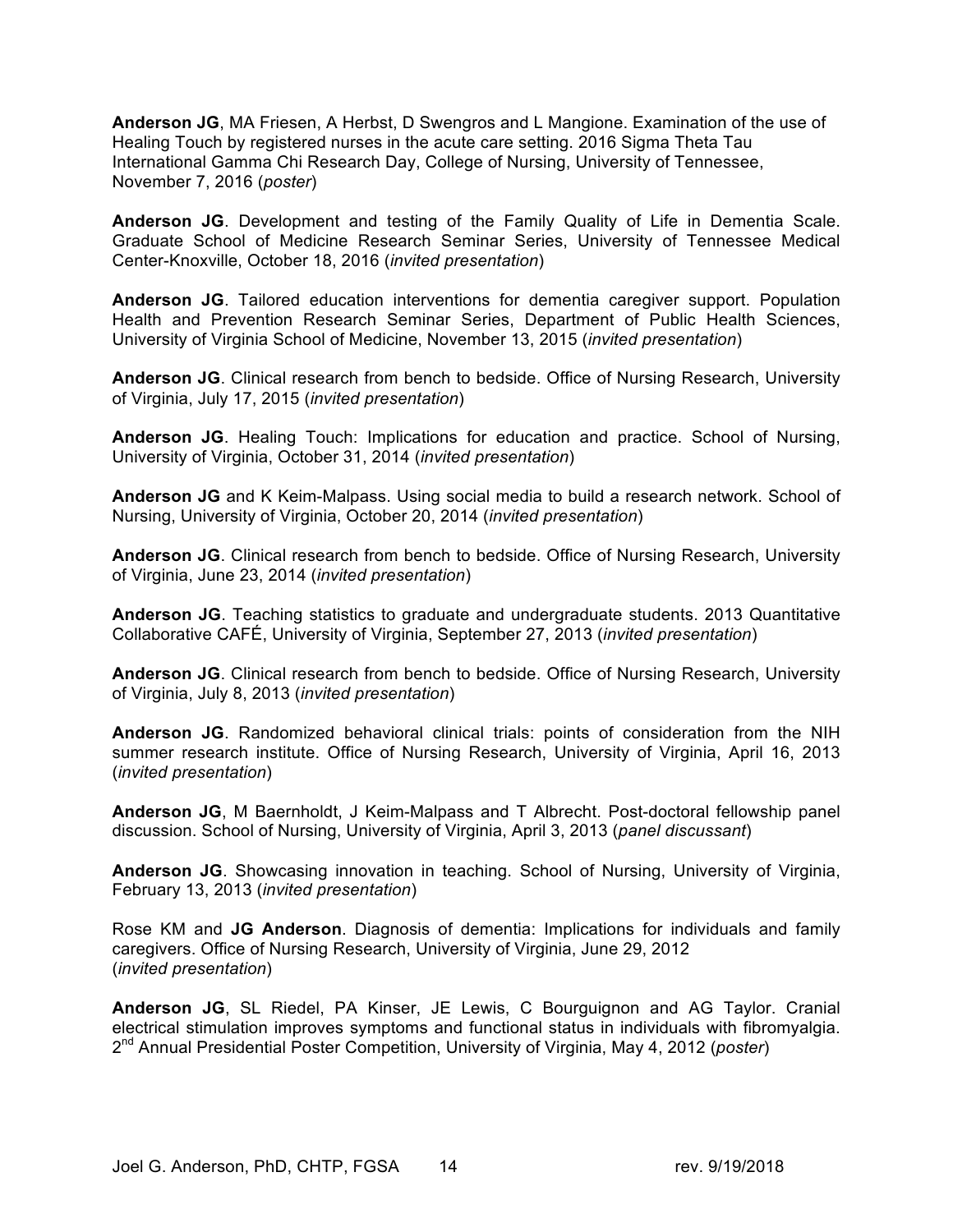Taylor AG and **JG Anderson**. Researcher perspectives on selected complementary and supportive care therapies. Society for Multicultural Medicine, University of Virginia, March 21, 2012 (*invited presentation*)

**Anderson JG**, J Kirchgessner, H Lee and A Jamal-Kabani. Beneath the surface: A closer look at the influence of diversity in academic and clinical nursing professionals. University of Virginia School of Nursing, March 31, 2010 (*panel discussant*)

### **MEDIA AND IMPACT**

#### **Blog posts:**

"Family is who they say they are": Health disparities among LGBTQ+ families. International Family Nursing Association blog, July 31, 2018.

The 4 C's of Tweeting for #familynursing. International Family Nursing Association blog, May 25, 2018.

Engaging multidisciplinary and interprofessional family health scholars in family nursing. International Family Nursing Association blog, April 24, 2018

Self-care for family nursing scholars: Walking our talk. International Family Nursing Association blog, March 26, 2018

IFNA-graphics: How to Use Infographics to Promote Family Nursing. International Family Nursing Association blog, February 26, 2018

"Who are you from?": Family narratives and family nursing. International Family Nursing Association blog, September 15, 2017

And to think that it started with IFNC13. International Family Nursing Association blog, July 19, 2017

Social media and #familynursing. International Family Nursing Association blog, April 9, 2017

It takes a village. International Family Nursing Association blog, February 20, 2017

"I see and I remember. I do and I understand": YouTube and family nursing. International Family Nursing Association blog, January 10, 2017

MIND-ful superfoods. Work Healthy UT blog, December 20, 2016 (*invited post*)

Finding time for "deep work." International Family Nursing Association blog, October 3, 2016

Reflections on IFNC12. International Family Nursing Association blog, July 17, 2016

Dining with dementia. International Family Nursing Association blog, June 3, 2016

The how's and why's of blogging. International Family Nursing Association blog, May 6, 2016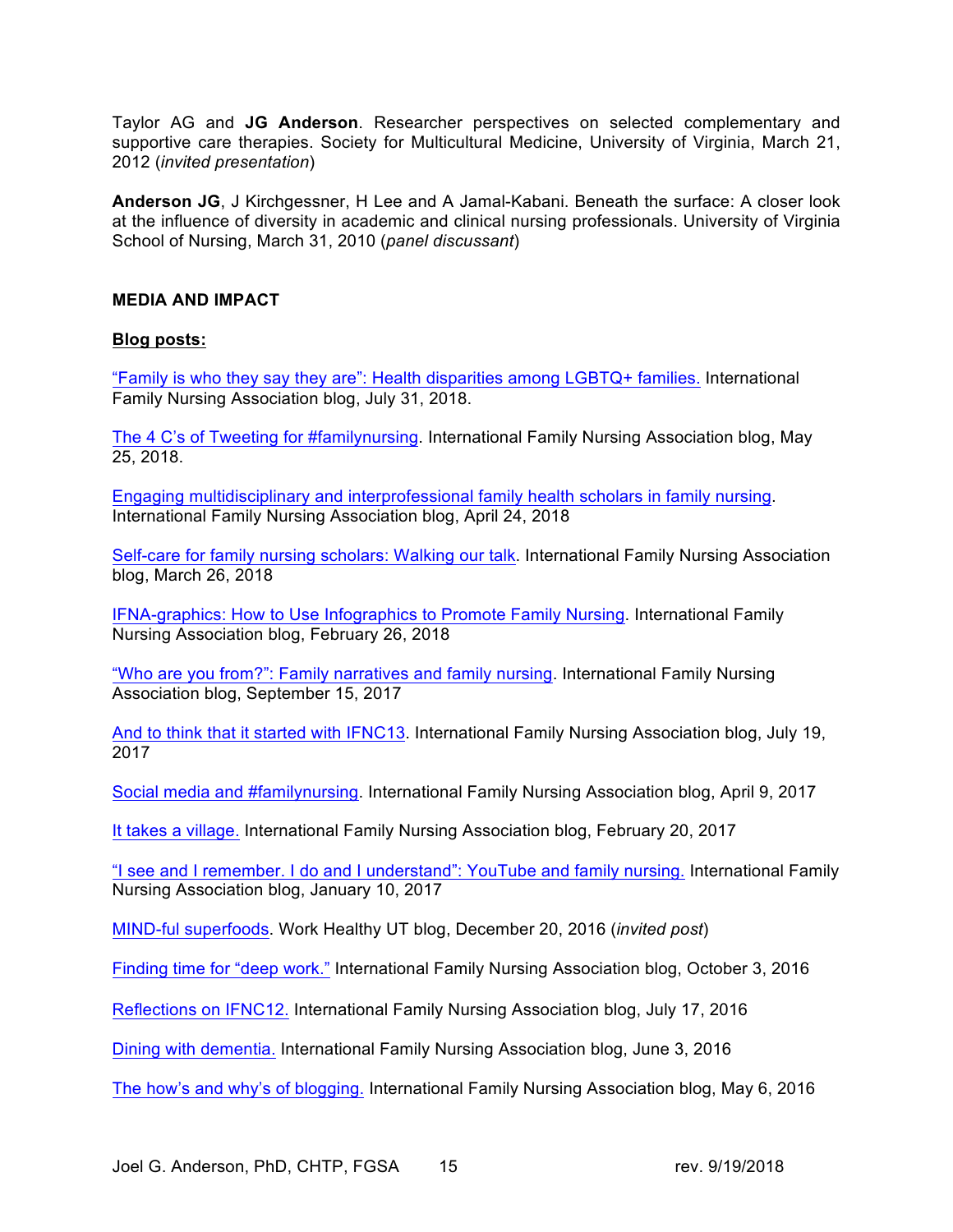#### **Media Interviews:**

| WUOT (NPR; Knoxville, TN), Health Connections,<br>"Myths about Alzheimer's disease and dementia"            | June 2018    |
|-------------------------------------------------------------------------------------------------------------|--------------|
| WVIR (NBC 29; Charlottesville, VA), "UVA Health System MLK celebration"                                     | January 2016 |
| WVIR (NBC 29; Charlottesville, VA), "UVA hosts 'Day in the Life' of a health<br>care professional"          | January 2014 |
| WVTF (NPR; Charlottesville, VA), "Help for fibromyalgia"                                                    | May 2013     |
| WVIR (NBC 29; Charlottesville, VA), "Device sends electrical pulses and relief<br>to fibromyalgia patients" | March 2013   |

## **ABSTRACTS**

Anderson JG, RP Lopez, LH Beebe, KM Rose and SM McLennon. Innovative data collection methods in family research. 2019 International Family Nursing Conference.

Davis TM, MA Friesen, V Lindgren, A Golino, R Jackson, J Drake, J Gucciardo, L Mangione, J Shearer, M DeMariano, M Corkins, MF Kamin, A Escalante and **JG Anderson**. Effects of Healing Touch on outcomes in persons experiencing orthopaedic surgery. 2018 American Holistic Nurses Association Annual Meeting. (*poster*)

Davis TM, MA Friesen, V Lindgren, A Golino, R Jackson, J Drake, J Gucciardo, L Mangione, J Shearer, M DeMariano, M Corkins, MF Kamin, A Escalante and **JG Anderson**. Effects of Healing Touch on outcomes in persons experiencing orthopaedic surgery. 2018 Reston/Marymount Annual Research Meeting. (*poster*) (*Selected as Second Place in Research*)

Smith SM and **JG Anderson**. Emotion-focused coping among individuals with fibromyalgia. 2018 Exhibition of Undergraduate Research and Creative Achievement, University of Tennessee. (*poster*)

Smith SM and **JG Anderson**. Emotion-focused coping among individuals with fibromyalgia. 2018 Annual Undergraduate Research Symposium, University of Tennessee. (*podium*)

Metz A, J Heath, **J Anderson** and K Butler. Nurses' perceptions of the safety of e-cigarettes and marijuana compared with conventional cigarettes. 2018 Southern Nursing Research Society Annual Meeting. (*poster*)

Shearer J, L Lindley and **J Anderson**. The long-term effect of neonatal abstinence syndrome on intellectual and developmental health outcomes of children. 2017 Sigma Theta Tau International Gamma Chi Research Day, College of Nursing, University of Tennessee. (*poster*)

Davis TM, MA Friesen, A Golino, V Lindgren, R Jackson, J Drake, J Gucciardo, J Shearer and **JG Anderson**. Effects of Healing Touch on outcomes in persons experiencing orthopaedic surgery. 2017 Inova Nursing Research and Evidence Based Practice Symposium. (*podium*)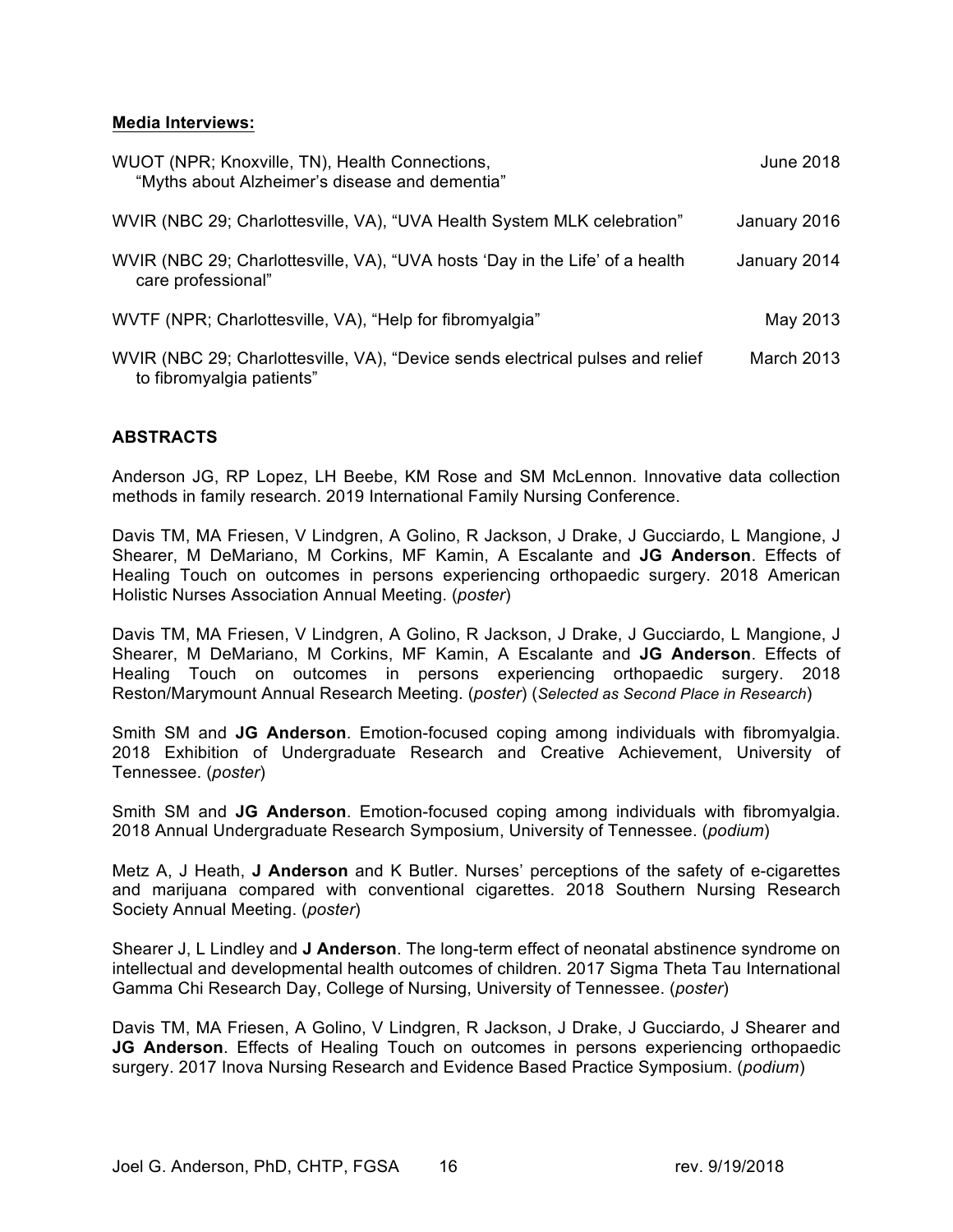Rose KM, KB Hirschman, A Perez, L Eastham, R Jablonski-Jaudon, **JG Anderson** and IC Williams. State of science: Transitional care among older vulnerable adults. 2017 International Association of Gerontology and Geriatrics World Congress of Gerontology and Geriatrics. *Innovation in Aging*, 2017; 1(S1):69. (*podium*)

Williams IC, A Perez, L Eastham, KB Hirschman, R Jablonski-Jaudon, **JG Anderson** and KM Rose. Exploring transitional care challenges among older racial/ethnic minorities. 2017 International Association of Gerontology and Geriatrics World Congress of Gerontology and Geriatrics. *Innovation in Aging*, 2017; 1(S1):69-70. (*podium*)

McLennon S, **JG Anderson** and KM Rose. African American female family caregivers for older persons with Alzheimer's disease: Experiences with crisis and coping. 2017 International Family Nursing Conference. (*podium*)

Smith S and **JG Anderson**. Emotional coping in individuals with fibromyalgia. 2017 Annual Undergraduate Research Symposium, University of Tennessee. (*podium*)

Smith S and **JG Anderson**. Emotional coping in individuals with fibromyalgia. 2017 Exhibition of Undergraduate Research and Creative Achievement, University of Tennessee. (*poster*)

Yost T, J Krusel, **JG Anderson** and AG Taylor. Cranial Electrotherapy for Military Beneficiaries with Restless Leg Syndrome. 2017 Annual Meeting of the Associated Professional Sleep Societies. (*poster*)

Zhao H, HD Byon and **JG Anderson**. Ethnic differences in caregiver burden experiences among caregivers of persons with dementia. 2017 Southern Nursing Research Society Annual Meeting. (*poster*)

Butler K, J Heath, **J Anderson**, C Barone and J Andrews. Nurses' knowledge of tobacco products and beliefs related to assisting patients with cessation. 2017 Southern Nursing Research Society Annual Meeting. (*poster*)

Suchicital L, M Lang, MA Friesen, **JG Anderson**, L Mangione, J Fabian and A Kukic. Nursing research: findings from implementation of a Healing Touch program for bariatric surgical patients. 2016 Healing Touch International Conference. (*poster*)

Friesen MA, **JG Anderson**, A Herbst, D Swengros and L Mangione. Examination of the use of Healing Touch by registered nurses in the acute care setting: Implications for holistic nursing practice. 2016 Healing Touch International Conference. (*poster*)

Davis TM, MA Friesen, L Mangione, A Herbst, J Kyte, D Swengros, A Golino, K Hicks, R Jackson, M Obeid, V Lindgren and **JG Anderson**. The effects of Healing Touch on the vital signs of critical care patients. 2016 Healing Touch International Conference. (*poster*)

Williams IC, **JG Anderson** and KM Rose. Family quality of life among African American caregivers of persons with dementia. 2016 Gerontological Society of America Annual Meeting. *The Gerontologist*, 2016; 56:492. (*podium*)

Chung M, **JG Anderson**, IC Williams and KM Rose. Stigma among Korean-American dementia caregivers: Impact on quality of life and coping strategies. 2016 Gerontological Society of America Annual Meeting. *The Gerontologist*, 2016; 56:492. (*podium*)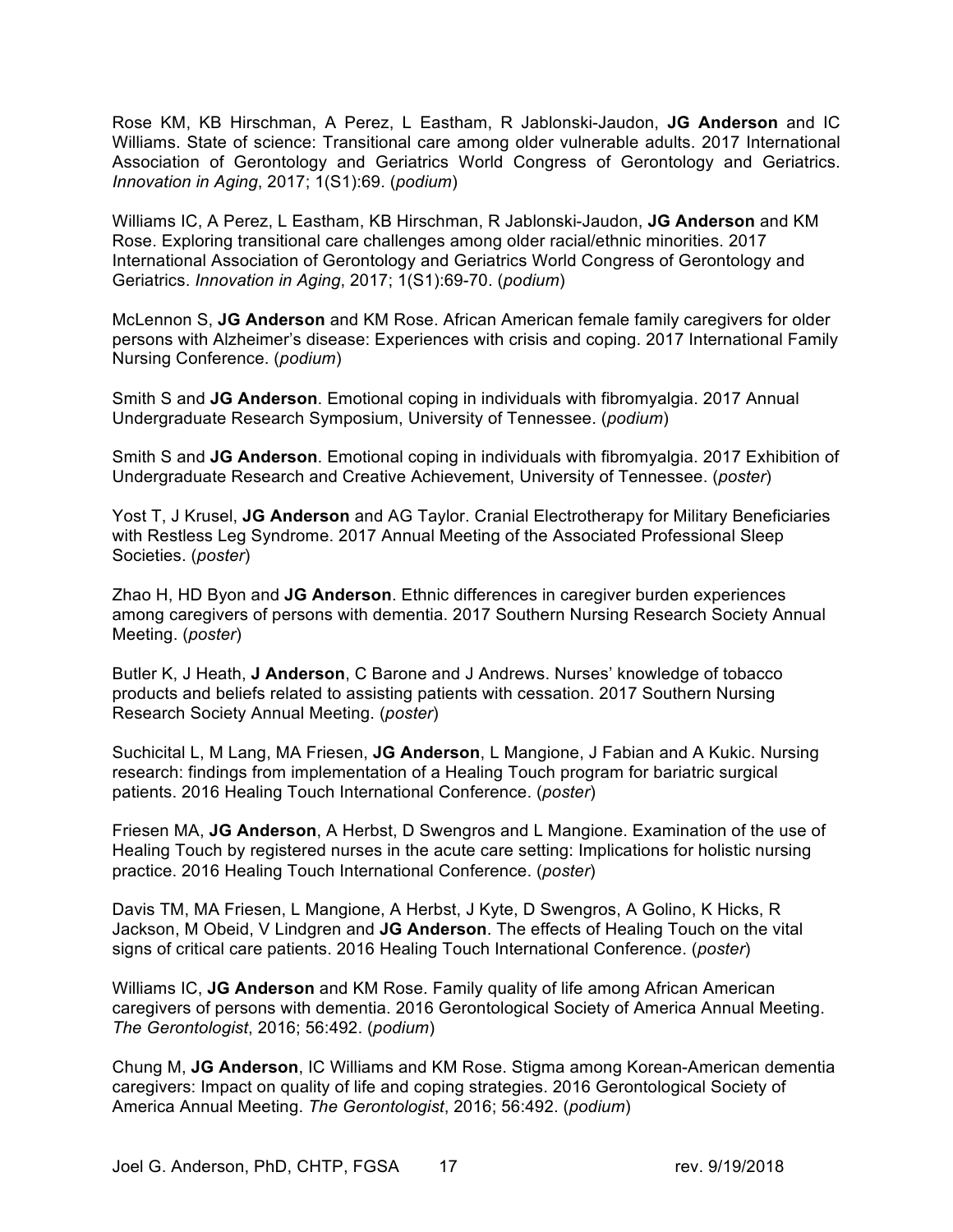Rogers CE, **JG Anderson**, A Bossen, I Testad and K Rose. Mind-body therapies in persons with dementia: An integrative review. 2016 Gerontological Society of America. *The Gerontologist*, 2016; 56:598. (*podium*) (*Invited symposium presentation for Health Sciences Section Clinical Interventions track*)

Testad I, CT Froiland, M Kajander, MT Gjestsen and **JG Anderson**. Nutritional interventions for persons with early-stage dementia or Alzheimer`s disease: An integrative review. 2016 Gerontological Society of America. *The Gerontologist*, 2016; 56:598-599. (*podium*) (*Invited symposium presentation for Health Sciences Section Clinical Interventions track*)

Davis TM, MA Friesen, L Mangione, A Herbst, J Kyte, D Swengros, A Golino, K Hicks, R Jackson, M Obeid, V Lindgren and **JG Anderson**. The effects of Healing Touch on the vital signs of critical care patients. 2016 National State of the Science Congress in Nursing Research, Council for the Advancement of Nursing Science (*podium*)

Friesen MA, **JG Anderson**, A Herbst, D Swengros and L Mangione. Examination of the use of Healing Touch by registered nurses in the acute care setting: Implications for holistic nursing practice. 2016 Reston Nursing Research Conference (*poster*)

Davis TM, MA Friesen, L Mangione, A Herbst, J Kyte, D Swengros, A Golino, K Hicks, R Jackson, M Obeid, V Lindgren and **JG Anderson**. The effects of Healing Touch on the vital signs of critical care patients. 2016 Reston Nursing Research Conference (*poster*) (*Selected as Best in Research at conference*)

Williams IC, **JG Anderson**, M Dean, E Epstein, RP Lopez, K Rose, D Wilson and A Xie. Nuts and bolts of a scoping effort in dementia caregiving. 2016 Southern Gerontological Society Annual Meeting (*podium*)

Zhao H and **JG Anderson**. Mind-body therapies for informal caregivers of people with dementia: an integrative review. 2016 Southern Gerontological Society Annual Meeting (*poster*)

Friesen MA, **JG Anderson**, A Herbst, D Swengros and L Mangione. Examination of the use of Healing Touch by registered nurses in the acute care setting: Implications for holistic nursing practice. 2016 American Holistic Nurses Association Annual Meeting (*poster*)

Davis TM, MA Friesen, L Mangione, A Herbst, J Kyte, D Swengros, A Golino, K Hicks, R Jackson, M Obeid, V Lindgren and **JG Anderson**. Effects of Healing Touch in the critical care environment. 2016 American Holistic Nurses Association Annual Meeting (*poster*)

Davis TM, MA Friesen, L Mangione, A Herbst, J Kyte, D Swengros, A Golino, K Hicks, R Jackson, M Obeid, V Lindgren and **JG Anderson**. Effects of Healing Touch in the critical care environment. 2016 Virginia Patient Safety Summit (*poster*)

Butler K, J Heath, **J Anderson**, S Craig, C Barone and J Andrews. Relationship of tobacco cessation pharmacotherapy options and standards for nursing practice. 2016 Society for Research on Nicotine and Tobacco (*poster*)

Mensah SB and **JG Anderson**. Nurses' perceptions of barriers and facilitators to the use of mind-body therapies for self-care. 2016 Southern Nursing Research Society Annual Meeting (*poster*)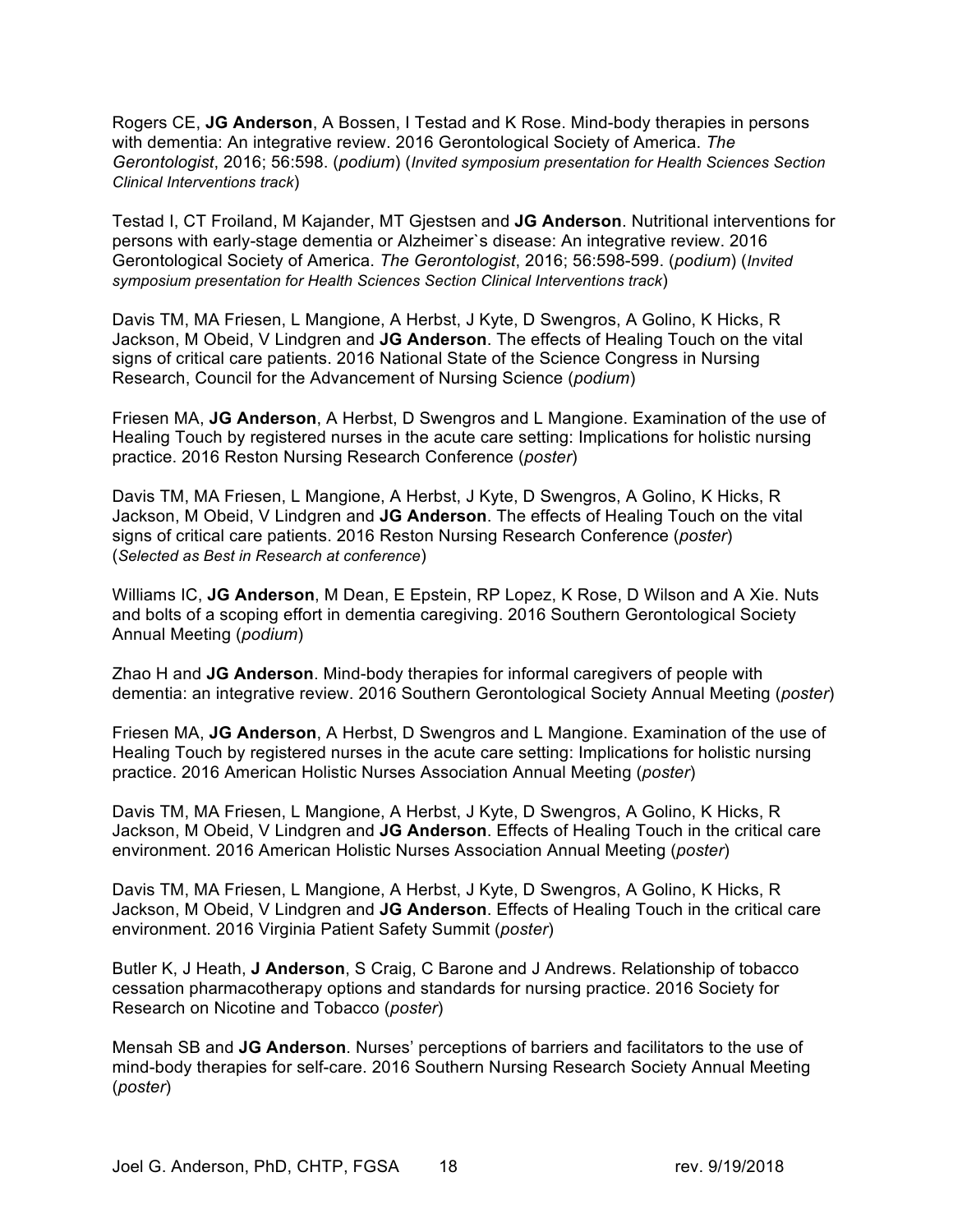Davis TM, MA Friesen, L Mangione, A Herbst, J Kyte, D Swengros, A Golino, K Hicks, R Jackson, M Obeid, V Lindgren and **JG Anderson**. Effects of Healing Touch in the critical care environment. 2015 Virginia Hospital and Healthcare Association Annual Meeting (*poster*)

**Anderson JG**, MA Friesen, A Herbst, D Swengros and L Mangione. Examination of the use of Healing Touch by registered nurses in the acute care setting. 2015 Shenandoah University School of Nursing Fall Research Summit (*poster*)

Davis TM, MA Friesen, L Mangione, A Herbst, J Kyte, D Swengros, A Golino, K Hicks, R Jackson, M Obeid, V Lindgren and **JG Anderson**. Effects of Healing Touch in the critical care environment. 2015 Shenandoah University School of Nursing Fall Research Summit (*podium*)

Davis TM, MA Friesen, L Mangione, A Herbst, J Kyte, D Swengros, A Golino, K Hicks, R Jackson, M Obeid, V Lindgren and **JG Anderson**. Effects of Healing Touch in the critical care environment. 2015 Greater Washington Area Chapter of American Association of Critical Care Nurses Annual Conference (*poster*) (*Selected as Best in Research at conference*)

Suchicital L, M Lang, MA Friesen, **JG Anderson**, L Mangione, J Fabian and A Kukic. Nursing research: findings from implementation of a Healing Touch program for bariatric surgical patients. 2015 Virginia Nurses Association Annual Meeting (*poster*)

Davis TM, MA Friesen, L Mangione, A Herbst, J Kyte, D Swengros, A Golino, K Hicks, R Jackson, M Obeid, V Lindgren and **JG Anderson**. Effects of Healing Touch in the critical care environment. 2015 Virginia Nurses Association Annual Meeting (*poster*)

Rose K, **J Anderson**, M Dean, E Epstein, R Lopez, I Williams, D Wilson and A Xie. A systematic scoping review of dementia family caregiving. 2015 Gerontological Society of America Annual Meeting. *Gerontologist* 2015; 55:495. (*podium*)

Rose K, **J Anderson**, M Dean, E Epstein, R Lopez, I Williams, D Wilson and A Xie. A systematic scoping review of dementia family caregiving. 2015 International Family Nursing Association Biennial Conference (*podium*)

Rose K, **J Anderson**, A Bossen, R Davis, I Testad and I Williams. Use of cognitive training in persons with early stage dementia. 2015 International Dementia Scholars Collaborative Annual Meeting (*podium*)

Friesen MA, **JG Anderson**, L Suchicital, M Lang and L Mangione. Nursing research: findings from implementation of a Healing Touch program for bariatric surgical patients. 2015 Reston Hospital Center Research Conference (*poster*)

Friesen MA, **JG Anderson**, L Mangione, D Swengros, A Herbst and J Fabian. Perceptions of a nursing innovation using Healing Touch in a health care system: A pilot study. 2015 Reston Hospital Center Research Conference (*poster*)

Mensah SB and **JG Anderson**. Barriers and facilitators of healthcare providers' and clinicians' self-use of mind-body therapies. 2015 Virginia Nurses Association Legislative Day (*poster*)

Heath J, S Craig, **J Anderson**, C Barone and J Andrews. Electronic cigarettes: knowledge and perceptions among acute and critical care nurses. 2015 Southern Nurses Research Society Annual Conference (*poster*)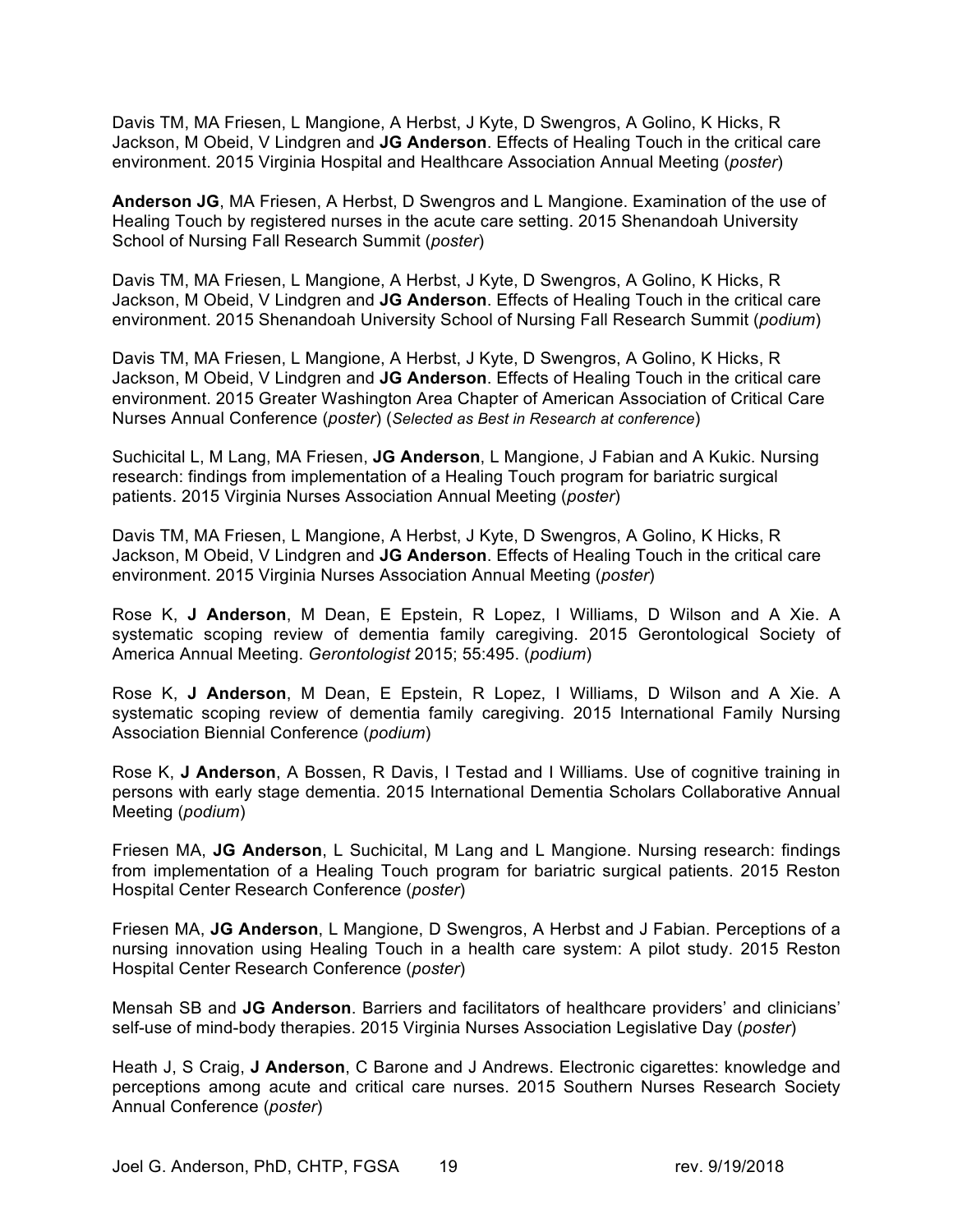Suchicital L, M Lang, **JG Anderson** and L Mangione. Nursing Research: Findings from Implementation of a Healing Touch Program for Bariatric Surgical Patients. 2014 Inova Nursing Research Symposium (*poster*)

Friesen MA, **JG Anderson**, L Mangione, D Swengros, A Herbst and J Fabian. Perceptions of a nursing innovation using Healing Touch in a health care system: a pilot study. 2014 Inova Nursing Research Symposium (*poster*)

Friesen MA, **JG Anderson**, M Lang, L Suchicital, L Mangione, J Fabian and A Kukic. Findings from implementation of a Healing Touch program for bariatric surgical patients. George Mason University School of Nursing 40th Anniversary Celebration (*poster*)

Friesen MA, **JG Anderson**, L Mangione, D Swengros, A Herbst and J Fabian. Perceptions of a nursing innovation using Healing Touch in a health care system: A pilot study. 2014 Virginia Nurses Association Conference (*poster*) (*Profiled by the Virginia Society for PeriAnesthesia Nurses*)

Fischer-White TG, AG Taylor, KE Adelstein, RPA Gaykema, JE Lewis, **JG Anderson** and LE Goehler. Inverse correlations between circulating classical and intermediate monocytes and fibromyalgia symptoms of self-reported stress and pain. 2014 Council for the Advancement of Nursing Science (*podium*)

Friesen MA, **JG Anderson**, L Suchicital, M Lang and L Mangione. Nursing research: findings from implementation of a Healing Touch program for bariatric surgical patients. 2014 American Nurses Credentialing Center National Magnet Conference (*poster*)

Mensah SB, **JG Anderson**, MA Friesen, L Mangione, D Swengros and A Herbst. Examination of the use of Healing Touch by registered nurses in the acute care setting. 2014 Undergraduate Research Poster Session, University of Virginia (*poster*)

Goehler LE, T Fischer-White, KE Adelstein, M Murugesan, J Denomme, S Mensah, M Scott, RPA Gaykema, JE Lewis, **JG Anderson** and AG Taylor. Stress, pain and monocytes in fibromyalgia. 2014 Psychoneuroimmunology Research Society Annual Meeting. *Brain, Behavior and Immunity* 40:e6. (*poster*)

Fischer-White TG, AG Taylor, KE Adelstein, M Murugesan, J Denomme, S Mensah, M Scott, RPA Gaykema, JE Lewis, **JG Anderson** and LE Goehler. A PNI approach to correlations between circulating classical and intermediate monocytes, perceived stress, and reported pain in individuals with fibromyalgia. 2014 Robert J. Huskey Research Competition, University of Virginia (*poster*)

Johnson CC, AG Taylor, **JG Anderson**, RA Jones and DE Whaley. Dance/modified yoga for African American women at risk for chronic diseases. 2014 Southern Nurses Research Society Annual Conference (*poster*)

Heath J, S Craig, **J Anderson**, L Lassiter, C Barone and J Andrews. Three-year trends with tobacco cessation interventions among acute and critical care nurses. 2014 Southern Nurses Research Society Annual Conference (*poster*)

Brotherton CS, **JG Anderson** and AG Taylor. Nurse-led investigation of the relationship between dietary fiber and Crohn's disease symptoms. 2013 Crohn's and Colitis Foundation of America Annual Conference; *Inflammatory Bowel Diseases* 2013; 19:S7-S8 (*poster*)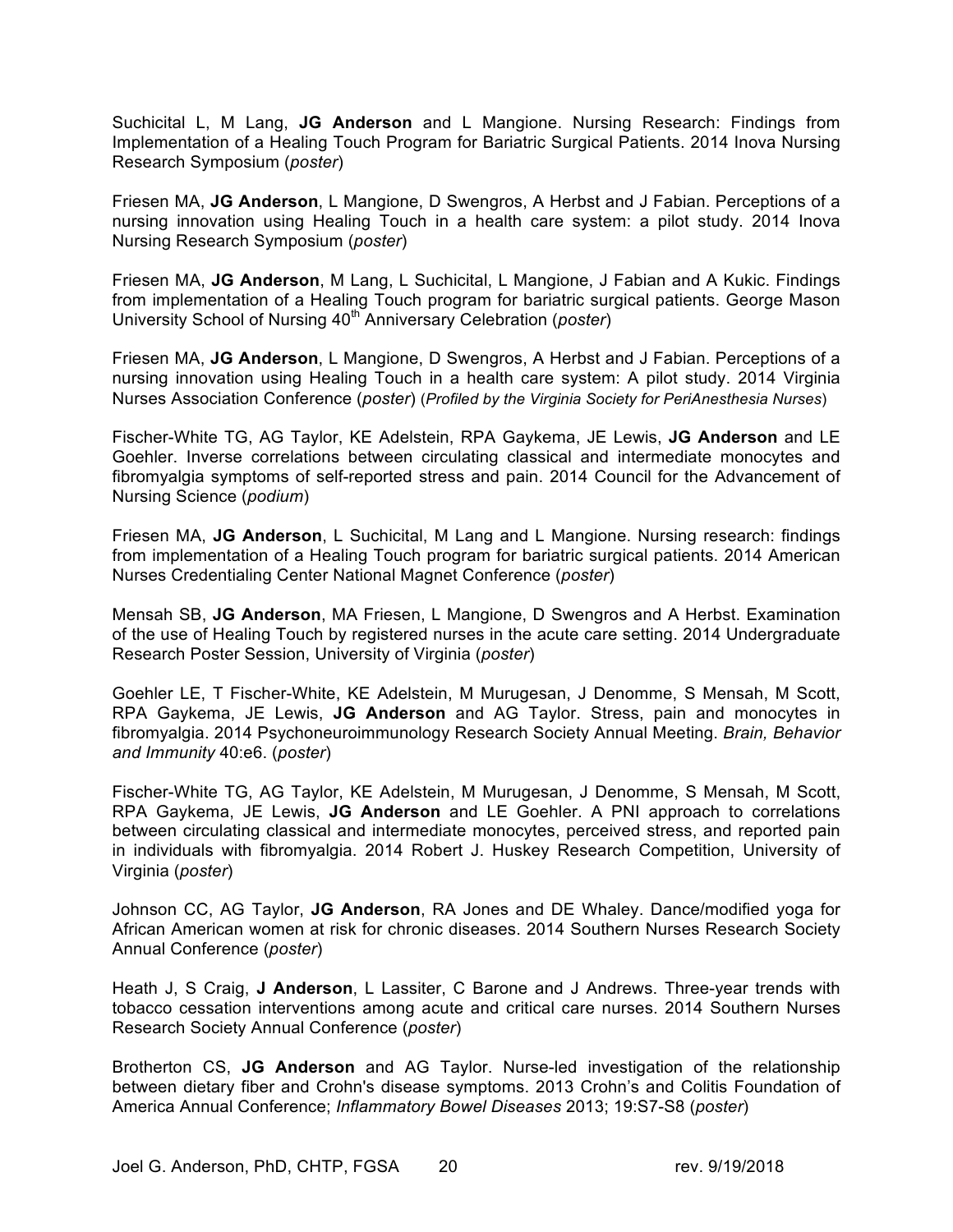Craig S, L Lassiter, **JG Anderson** and J Heath. Professional development factors and tobacco cessation interventions among acute and critical care nurses. Sigma Theta Tau 2013 (*poster*)

Taylor AG, A Snyder, **JG Anderson**, CJ Brown, JJ Densmore and C Bourguignon. Gentle massage improves disease- and treatment-related symptoms in patients with AML.  $9<sup>th</sup>$ International Conference of the Society for Integrative Oncology, Albuquerque, NM, October 8, 2012 (*poster*)

Brotherton CS, AG Taylor and **JG Anderson**. Can a high fiber diet improve bowel function and health-related quality of life in Crohn's disease? Experimental Biology 2012. *FASEB Journal* 26:1b338. (*poster*)

Albrecht TA, **JG Anderson**, L Duska and AG Taylor. A complementary care study combining flaxseed oil, caffeine, fasting, and exercise in women diagnosed with advanced ovarian cancer: A case study. 15<sup>th</sup> International Symposium on Palliative and Supportive Oncology 2012 (*poster*)

Taylor AG, **JG Anderson**, TA Albrecht, S Modesitt and P Taylor. The effect of combining flaxseed oil, caffeine, fasting, and exercise on tumor burden in women diagnosed with stage III or IV ovarian cancer: a pilot study. Oncology Nursing Society 2011 (*poster*)

Fordahl SC, **JG Anderson**, D Milatovic, M Aschner and KM Erikson. The effect of manganese exposure on endogenous markers of oxidative stress in astrocytes. Experimental Biology 2009 (*poster*)

Williams BB, BK Vadodaria, **JG Anderson**, GF Kwakye, D Li, HL Tanner, KM Erikson and AB Bowman. The Huntington's disease mutation leads to an alteration in manganese transport or storage. Society of Toxicology 2009 (*poster*)

Williams BB, BK Vadodaria, **JG Anderson**, GF Kwakye, D Li, HL Tanner, KM Erikson and AB Bowman. Exploring gene-environment interactions in Huntington's disease to elucidate the molecular pathways of neurodegeneration. Society for Neuroscience 2008 (*poster*)

Williams BB, BK Vadodaria, H Tanner, **JG Anderson**, KM Erikson and AB Bowman. Geneenvironment interactions between the Huntington's disease gene and manganese exposure. INC 2008 (*poster*)

Fordahl SC, **JG Anderson**, PT Cooney and KM Erikson. Manganese exposure alters GABA and norepinephrine gene expression in the developing rat brain. UNCG Research Symposium 2008 (*poster*)

Weaver T, C Colyer, **J Anderson** and K Erikson. Using capillary electrophoresis with laserinduced fluorescence detection to measure neurotransmitters as markers of manganese toxicity. Pitt Con 2007 (*poster*)

Weaver T, **JG Anderson**, KM Erikson and CL Colyer. Using capillary electrophoresis with laserinduced fluorescence detection to measure neurotransmitters as markers of manganese toxicity. TCDG 2006 (*poster*)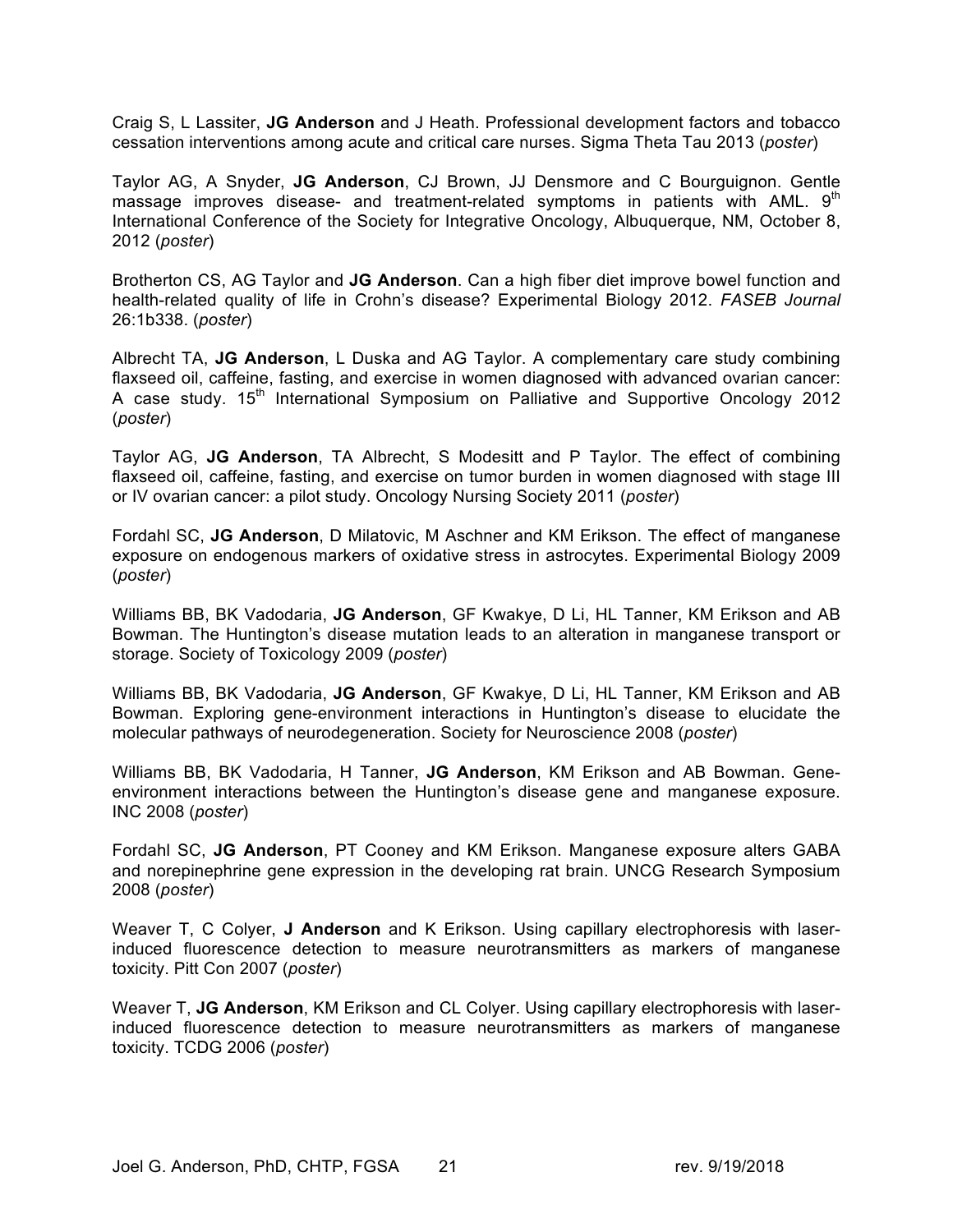Zhang N, **JG Anderson**, KM Erikson, JC Gore, MJ Avison and M Aschner. Changes in dietary iron levels affect brain manganese accumulation and distribution. Society of Toxicology 2006. *Neurotoxicology* 27:1164. (*poster*)

Miyatake LA, V Fitsanakis, D Milatovic, **J Anderson**, KM Erikson, M McDonald and M Aschner. Utilization of behavioral testing, atomic absorption spectroscopy (AAS) and isoprostane analysis to determine the effects of brain manganese (Mn) accumulation in male C57BL/6J mice. Society of Toxicology 2006. *Neurotoxicology* 27:1188-1189. (*poster*)

Au C, **JG Anderson**, KM Erikson, R Nass and M Aschner. Effects of manganese chloride on three isoforms of divalent metal transporter knockouts in *Caenorhabditis elegans*. Society of Toxicology 2006 (*poster*)

Fitsanakis VA, N Zhang, **JG Anderson**, KM Erikson, JC Gore and M Aschner. Determination of brain manganese accumulation using magnetic resonance imaging (MRI) and atomic absorption spectroscopy. Society of Toxicology 2006 (*poster*)

Fitsanakis VA, N Zhang, **JG Anderson**, KM Erikson, JC Gore and M Aschner. Use of magnetic resonance imaging (MRI) to determine brain manganese deposition in male Sprague-Dawley rats. INC 2005 (*poster*)

Hess SM, A Mounce, R Sequeira, **JG Anderson**, AW Blackstock and GJ Lesser. The *in vitro* cytotoxic and radiation sensitizing effects of docetaxel (Taxotere) and a novel taxane RPR116258 on glioblastoma cell lines. American Association for Cancer Research 2005 (*poster*)

Hess SM, C Shaw, **J Anderson** and E Shaw. DNA damage and cytotoxicity of therapeutic grade essential oils. *Journal of Cancer and Integrative Medicine* 2004; 1(2):41. (*poster*)

Hess SM, **J Anderson** and U Bierbach. The effect of the novel drugs ACRAMTU and PT-ACRAMTU on glioblastoma cells. American Association for Cancer Research 2002 (*poster*)

Hess SM, J Butler, **J Anderson** and AW Blackstock. The effect of BBR3464 on colon cancer cells. Radiation Research 2002 (*poster*)

Smith H, **J Anderson**, K Lockett, MC Hall and JJ Hu. DNA damage and repair in prostate cancer cases and controls using the comet assay. American Association for Cancer Research 2001 (*poster*)

Lockett K, MC Hall, FM Torti, DL McCullough, SD Cramer, HW Mohrenweiser, **J Anderson**, TR Smith, K Lohman and JJ Hu. Amino acid substitution variants of DNA repair genes and prostate cancer susceptibility. American Association for Cancer Research 2001 (*poster*)

Lockett K, MC Hall, FM Torti, DL McCullough, SD Cramer, HW Mohrenweiser, **J Anderson**, TR Smith, K Lohman and JJ Hu. Prostate cancer risk and amino acid substitution variants of DNA repair genes. Society of Toxicology 2001 (*poster*)

Hu JJ, MC Hall, FM Torti, DL McCullough, SD Cramer, HW Mohrenweiser, **J Anderson**, TR Smith, K Lohman and B Zheng. Genetic polymorphisms of DNA repair in human prostate cancer risk. American Association for Cancer Research 2000 (*poster*)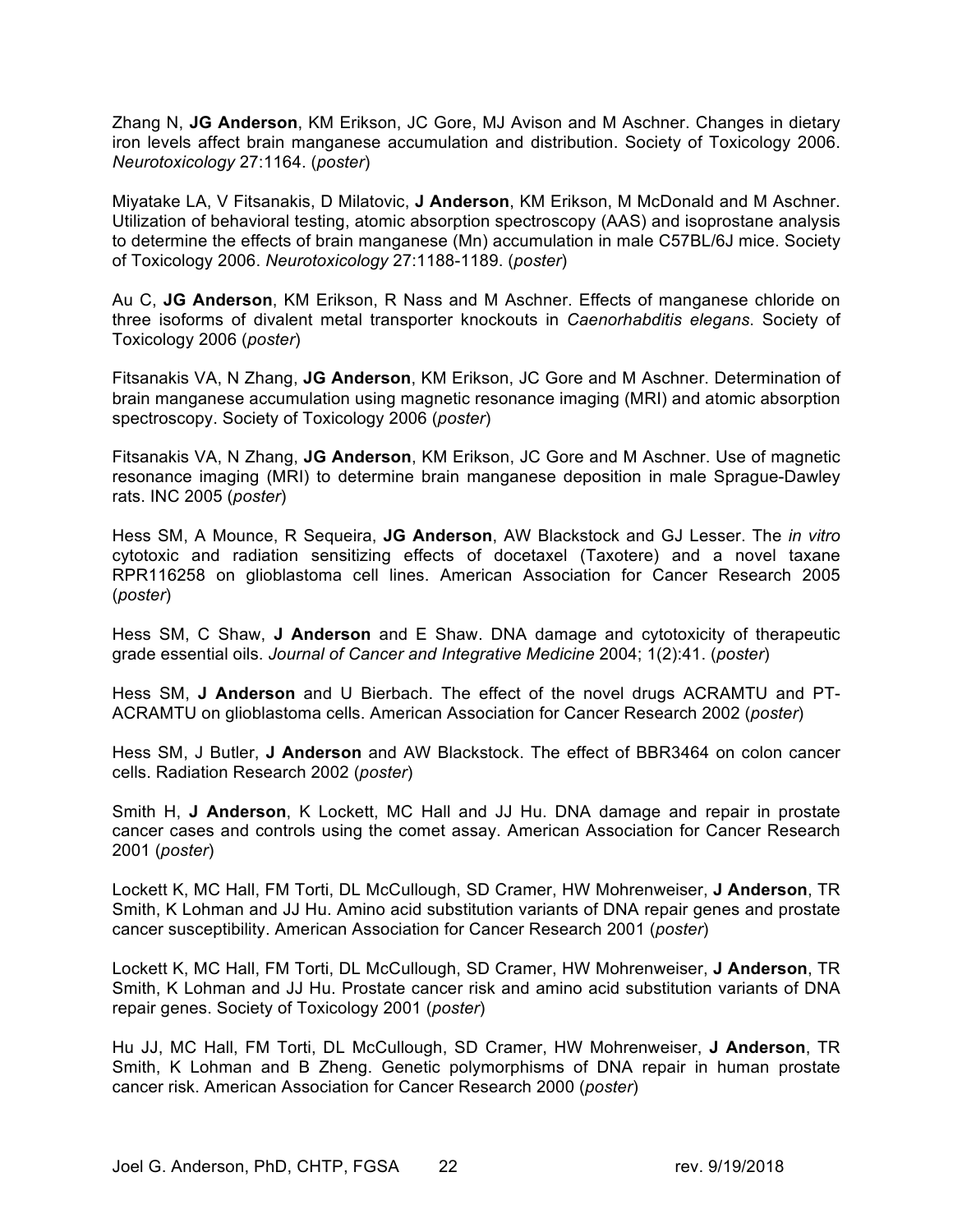# **TEACHING EXPERIENCE**

# **Course Instructor**

| Aging in the 21 <sup>st</sup> Century ( <i>University of Tennessee</i> )                                                                                                             | <b>Fall 2018</b>       |
|--------------------------------------------------------------------------------------------------------------------------------------------------------------------------------------|------------------------|
| Statistical Methods for Health Care Research (University of Tennessee)                                                                                                               | <b>Fall 2018</b>       |
| Advanced Statistical Methods for Health Care Research<br>(University of Tennessee)                                                                                                   | Spring 2018-2019       |
| Statistics for Evidenced-Based Practice in Nursing<br>(University of Tennessee)                                                                                                      | Fall 2017; Summer 2018 |
| Advanced Quantitative Research Methods (University of Tennessee)                                                                                                                     | Spring 2017, 2019      |
| Quantitative Research Methods (University of Tennessee)                                                                                                                              | <b>Fall 2016</b>       |
| Statistical Methods for Healthcare Research I (University of Virginia)                                                                                                               | Fall 2012-2015         |
| Statistical Methods for Healthcare Research II (University of Virginia)                                                                                                              | Spring 2013-2016       |
| Statistical Methods for Healthcare Research III (University of Virginia)                                                                                                             | Fall 2012-2015         |
| Lecturer                                                                                                                                                                             |                        |
| Health and Health Care Policy (University of Tennessee)<br>Guest lecture on social media for graduate nursing course                                                                 | <b>Fall 2017</b>       |
| Pathophysiology (University of Tennessee)<br>Guest lecture on nutrition for undergraduate nursing course                                                                             | <b>Fall 2017</b>       |
| Quantitative Research Methods (University of Tennessee)<br>Guest lecture on randomization in clinical trials for graduate nursing course                                             | Fall 2017-2018         |
| Public Health Aspects of Aging (University of Tennessee)<br>Guest lecture on the epidemiology of Alzheimer's disease and related dementias for<br>undergraduate public health course | Spring 2017            |
| Scholarly Inquiry (University of Tennessee)<br>Guest lecture on research program development for graduate nursing course                                                             | Fall 2016; Spring 2017 |
| Pediatric Nurse Practitioner (University of Tennessee)<br>Guest lecture on complementary and integrative medicine for graduate nursing course                                        | Fall 2016-2018         |
| Clinical Nursing Leader in the Health Care System (University of Virginia)<br>Guest lecture on leadership in a diverse workforce in health care for graduate nursing<br>course       | Spring 2016            |
| Foundations of Nursing Research (University of Virginia)<br>Guest lecture on program of research for undergraduate nursing course                                                    | Spring 2015            |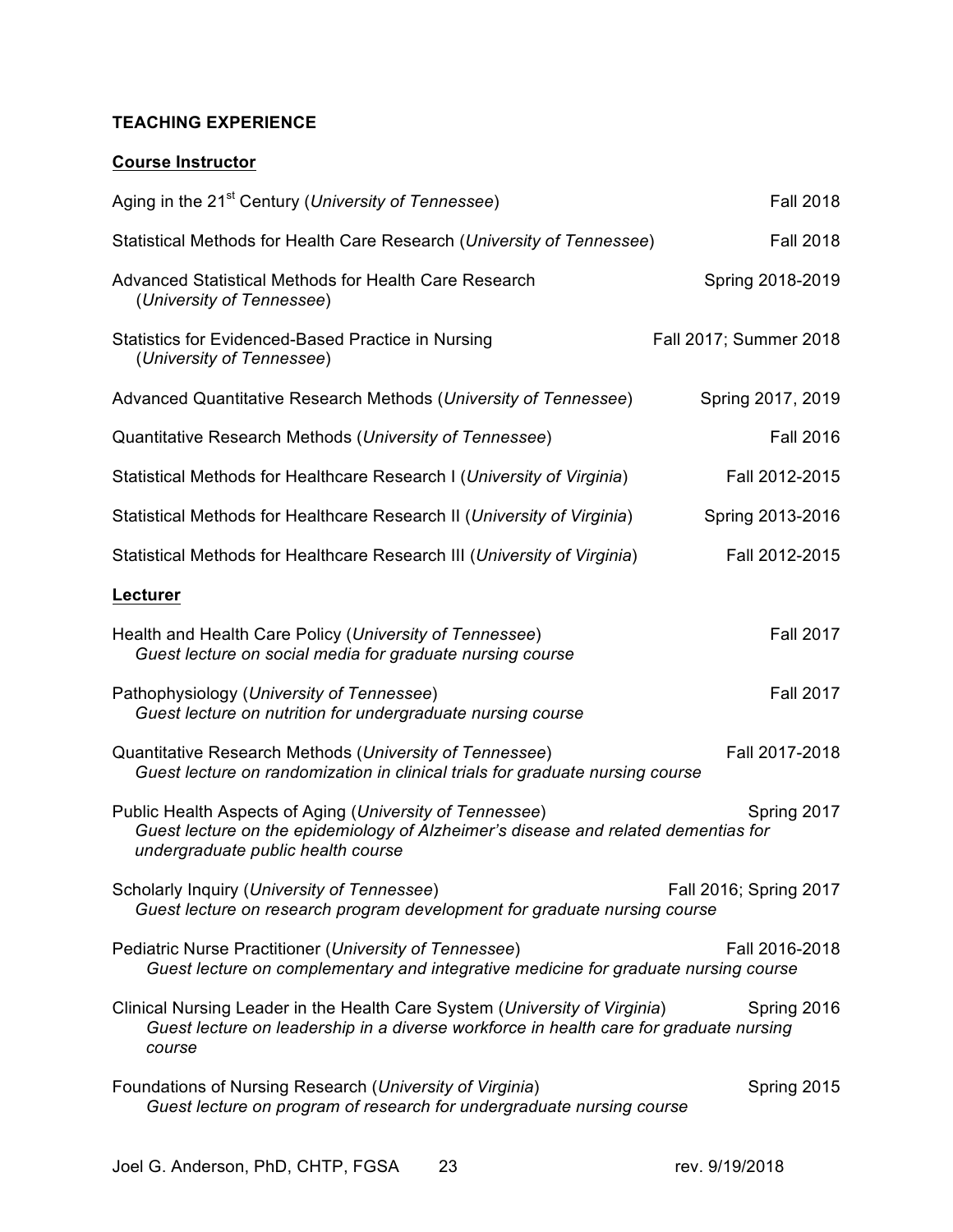| Immunocompetence in Vulnerable Populations (University of Virginia) January Term 2015-2016<br>Guest lecture on psychoneuroimmunology for graduate nursing course                                                      |                             |
|-----------------------------------------------------------------------------------------------------------------------------------------------------------------------------------------------------------------------|-----------------------------|
| Clinical Nurse Leader Capstone Practicum (University of Virginia)<br>Guest lecture on mind-body therapies for graduate nursing course                                                                                 | Spring 2014                 |
| Trends and Issues in Clinical Nursing Practice (University of Virginia)<br>Guest lecture on complementary and integrative medicine for undergraduate nursing<br>course                                                | Fall 2013, 2015             |
| Exploring Culture and Healthcare Access Issues (University of Virginia)<br>Guest lecture on LGBT health disparities for interprofessional undergraduate nursing<br>course                                             | Spring 2013, 2016           |
| Proposal Writing Seminar I (University of Virginia)<br>Guest lecture on formulating research questions and specific aims for graduate nursing<br>course                                                               | Spring 2013                 |
| Research and Biostatistical Processes for Healthcare (University of Virginia) Spring 2013-2014<br>Guest lecture on interpretation of statistical methods and results for graduate nursing course                      |                             |
| Scientific Progress in Nursing (University of Virginia)<br>Guest lecture on research program development for graduate nursing course                                                                                  | Fall 2012-2015              |
| Statistical Methods for Healthcare Research II-lab (University of Virginia)                                                                                                                                           | Spring 2012                 |
| Statistical Methods for Healthcare Research III-lab (University of Virginia)                                                                                                                                          | <b>Fall 2011</b>            |
| Psychiatric-Mental Health Nursing (University of Virginia)<br>Guest lecture on stress reduction and mind-body therapies for undergraduate nursing course                                                              | <b>Fall 2011</b>            |
| Psychiatric Nursing (Piedmont Virginia Community College)<br>Guest lecture on stress reduction and mind-body therapies for undergraduate nursing course                                                               | <b>Fall 2011</b>            |
| Introduction to Resilience in Nursing (University of Virginia)<br>Guest lecture on stress reduction and resiliency using mind-body techniques for<br>undergraduate nursing course                                     | Spring 2010-2014; Fall 2015 |
| Complementary and Alternative Practices and Products (University of Virginia) Fall 2009-2014<br>Guest lectures on non-pharmacological therapies in clinical research for interprofessional<br>graduate nursing course |                             |
| Current Topics in Nutrition: The Mediterranean Diet (UNC-Greensboro)<br>Lectures, course development and course management as part of an independent study                                                            | Spring 2007                 |
| <b>Graduate Teaching Assistant</b>                                                                                                                                                                                    |                             |
| Introduction to Nutrition (UNC-Greensboro)                                                                                                                                                                            | Fall 2004; Spring 2005      |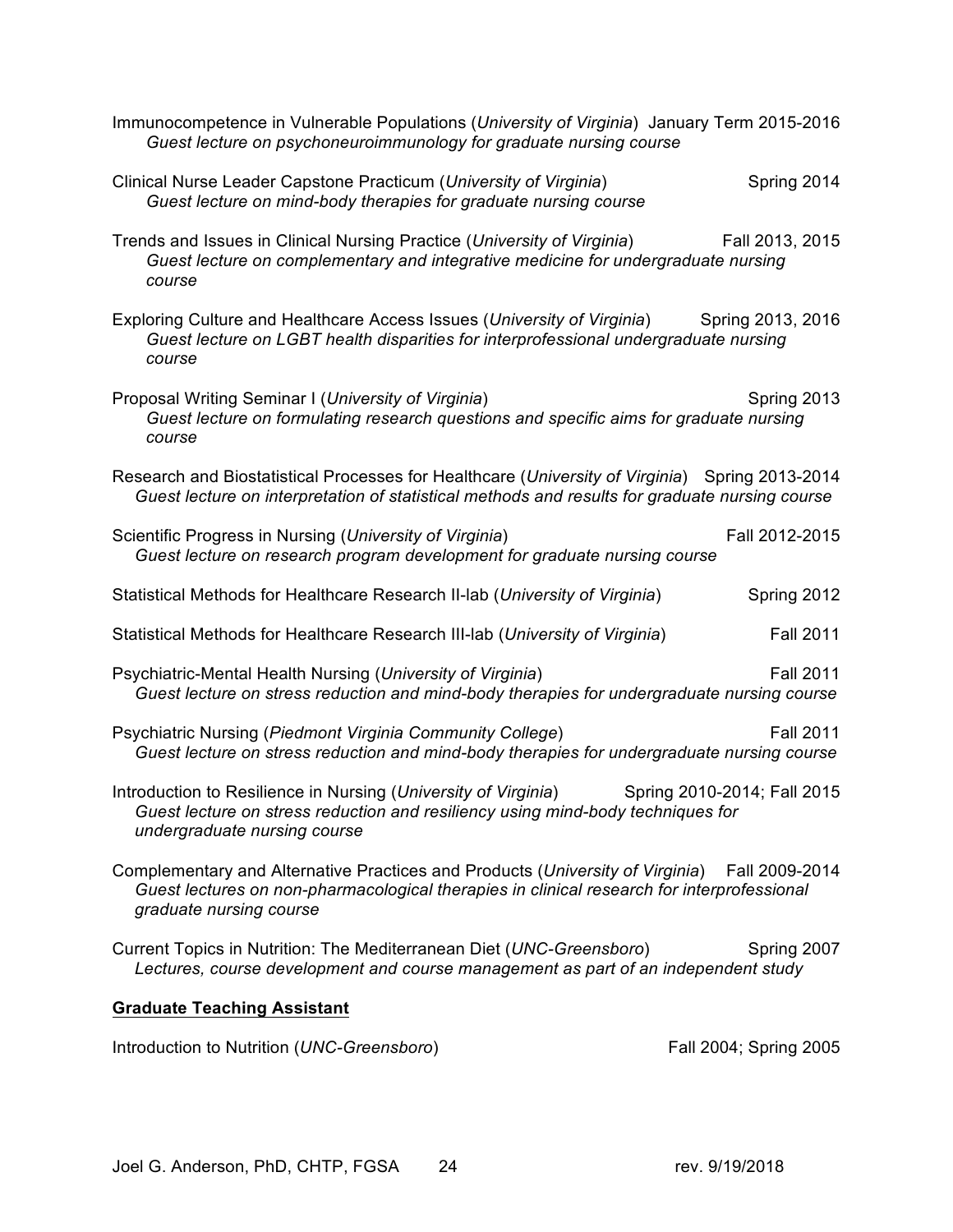## **UNDERGRADUATE STUDENT SUPERVISION**

#### **University of Tennessee Undergraduate Research Mentorship:**

| Abigail Anderson (Biology), "Leveraging Twitter to understand family perspectives<br>of dementia caregiving"                                                        | <b>Fall 2017</b> |
|---------------------------------------------------------------------------------------------------------------------------------------------------------------------|------------------|
| University of Tennessee College of Nursing Honors Program Mentorship:                                                                                               |                  |
| Starla M. Smith, "Coping strategies of persons with fibromyalgia as examined<br>through blogs"                                                                      | 2016-2018        |
| University of Virginia School of Nursing Distinguished Majors Mentorship:                                                                                           |                  |
| Sylvanus B. Mensah, "Factors that determine an individual's prolonged<br>use of complementary therapies and how these can be applicable<br>to healthcare providers" | 2014-2015        |

#### **MASTERS STUDENT SUPERVISION**

# **University of Tennessee College of Nursing:**

| Erin Pidkowicz, "Use of complementary and integrative therapies<br>by LGBT older adults"                          | <b>Fall 2018</b> |
|-------------------------------------------------------------------------------------------------------------------|------------------|
| Chelsea Morrison, "Risk factors for chronic disease among LGBT older adults"                                      | <b>Fall 2018</b> |
| Joshua Carico, "How family is defined in the context of dementia caregiving"                                      | Spring 2018      |
| Kristina Mullin, "How family is defined in the context of dementia caregiving"                                    | Spring 2018      |
| William Payne, "Leveraging Twitter to understand family perspectives<br>of dementia caregiving"                   | <b>Fall 2017</b> |
| Amanda Loughlin, "Exploring the psychosocial impact on dementia family<br>caregiving on dignity and personhood"   | <b>Fall 2017</b> |
| Alexis Eppes, "Expression of suicidal and homicidal ideation among family<br>caregivers of persons with dementia" | <b>Fall 2017</b> |
| DOCTORAL STUDENT SUPERVISION                                                                                      |                  |
| <b>University of Tennessee College of Nursing:</b>                                                                |                  |
| Advisor, Natalie Owsley                                                                                           | 2018-present     |
| Advisor, W. Travis McCall                                                                                         | 2017-present     |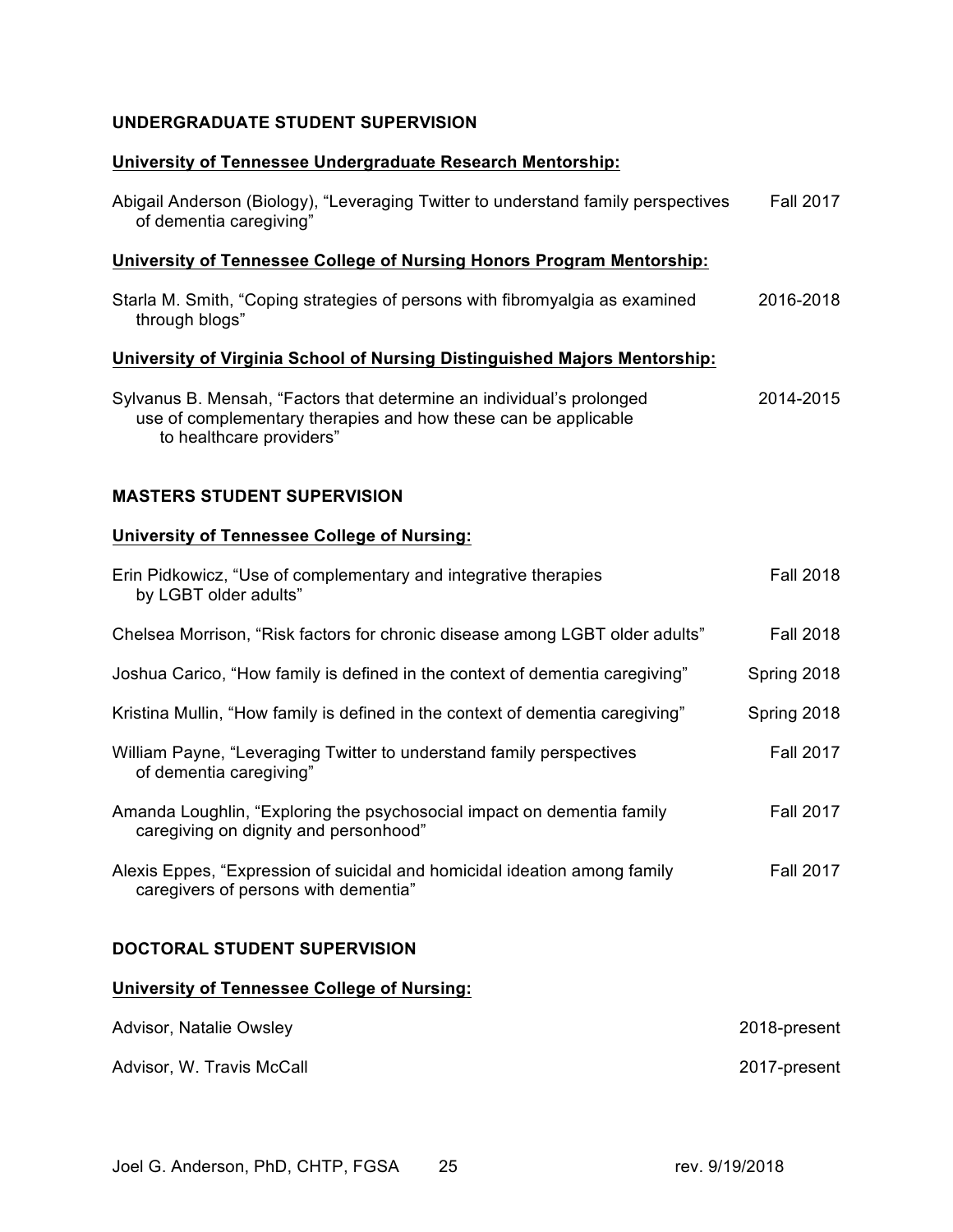| Dissertation Chair, Shadé Adigun<br>"Health care utilization among immigrant populations in the United States"                                                                                                                      | 2017-present          |
|-------------------------------------------------------------------------------------------------------------------------------------------------------------------------------------------------------------------------------------|-----------------------|
| Dissertation Committee Member, Jennifer Shearer<br>"Long term effects of neonatal abstinence syndrome on intellectual<br>and developmental outcomes"                                                                                | 2017-present          |
| <b>University of Virginia School of Nursing:</b>                                                                                                                                                                                    |                       |
| Dissertation Committee Member, Maheswari Murugesan<br>"Yoga as an intervention in patients with heart failure"                                                                                                                      | 2015-2016             |
| Dissertation Committee Member, Lisa Letzkus<br>"Storming: Autonomic instability and muscle over-activity following severe<br>pediatric brain injury"                                                                                | 2014-2016             |
| Dissertation Committee Member, Tamara Fischer-White<br>"Efficacy and potential mechanisms of restorative yoga in reducing<br>symptoms of fibromyalgia"                                                                              | 2013-2015             |
| Dissertation Committee Member, Emily Evans<br>"Nurse-patient interaction: characterizing support for women<br>experiencing depression during pregnancy"                                                                             | 2013-2014             |
| Dissertation Committee Member, D. Todd Smith<br>"Triage training, instrument development, and communications:<br>A mixed methods evaluation to analyze safety, throughput, and outcomes correlation<br>in the emergency department" | 2013-2014             |
| Dissertation Committee Member, Candace Johnson<br>"Dance/Modified yoga: A health strategy for African-American women<br>at risk for chronic diseases"                                                                               | 2012-2013             |
| Dissertation Committee Member, Juliane Milburn<br>"Intrapartum Pain Management in Hispanic Women"                                                                                                                                   | 2012-2014             |
| University of Virginia School of Medicine Generalist Scholars Program Mentorship:                                                                                                                                                   |                       |
| Vaishnavi Lanka, "Effects of Healing Touch on surgical outcomes<br>in patients following orthopedic surgery"                                                                                                                        | 2016                  |
| <b>FUNDED RESEARCH SUPPORT</b>                                                                                                                                                                                                      |                       |
| Family quality of life among LGBT caregivers of persons with dementia: A pilot study                                                                                                                                                |                       |
| (PI: Anderson)<br>Office of Research Services, College of Nursing,<br>University of Tennessee                                                                                                                                       | August 2018-June 2019 |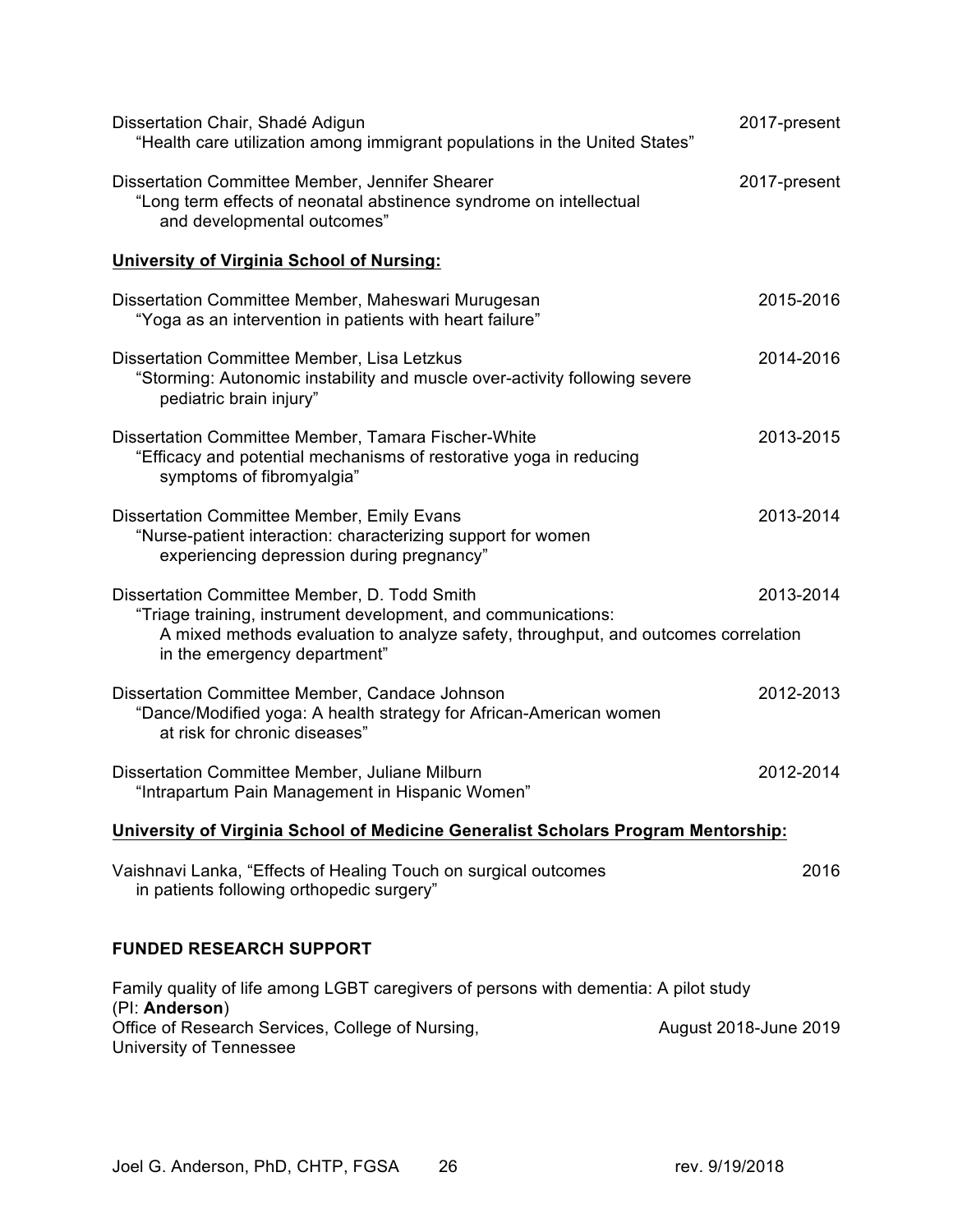| Listening to Family Caregivers: A Comprehensive Caregivers' Needs Assessment in<br>Co-occurrence of Diabetes and Dementia<br>(PI: Abdoli) |                            |  |
|-------------------------------------------------------------------------------------------------------------------------------------------|----------------------------|--|
| Sigma Theta Tau, Gamma Chi Chapter, University of Tennessee<br>Co-Investigator                                                            | April 2018-March 2019      |  |
| Listening to Family Caregivers: A Comprehensive Caregivers' Needs Assessment in<br>Co-occurrence of Diabetes and Dementia<br>(PI: Abdoli) |                            |  |
| Community Engagement Incentive Grant, University of Tennessee<br>Co-Investigator                                                          | April 2018-March 2019      |  |
| Healthy IDEAS for Congregate Meals in Knox County<br>(PI: Community Action Council Office on Aging)<br>Humana Foundation<br>Consultant    | September 2017-June 2018   |  |
| Supporting Family Caregivers with Technology for Dementia Home Care (FamTechCare)                                                         |                            |  |
| (PI: Williams)<br>National Institute of Nursing Research<br>5R01NR014737-02<br>Consultant                                                 | January 2017-July 2018     |  |
| Development of a Biobehavioral and Genetics Laboratory<br>(PI: Hardy)                                                                     |                            |  |
| Scholarly and Research Incentive Fund,<br>Office of Research and Engagement, University of Tennessee<br>Co-Investigator                   | October 2016-June 2017     |  |
| iRemember: Phase I Development of an App for Support of Patients with Dementia and Their<br><b>Families</b>                               |                            |  |
| (Pls: Anderson and Li)<br>Kavli Foundation                                                                                                | September 2016-May 2017    |  |
| Cranial Electrotherapy for Military Beneficiaries with Restless Legs Syndrome                                                             |                            |  |
| (PI: Yost)<br><b>Tri-service Nursing Research Program</b><br>Co-investigator and Data Manager                                             | March 2013-February 2017   |  |
| <b>Effects of Healing Touch on Surgical Outcomes</b><br>(PI: Friesen)                                                                     |                            |  |
| Inova Health System Foundation<br>Consultant                                                                                              | February 2016-January 2017 |  |
| ENGAGE-IL: Enhancement of Geriatric Care for All through Training and Empowerment: An<br>Interprofessional Imperative<br>(PI: Gruss)      |                            |  |
| <b>Health Resources and Services Administration</b><br>U1QHP28730<br>Consultant                                                           | August 2016-December 2016  |  |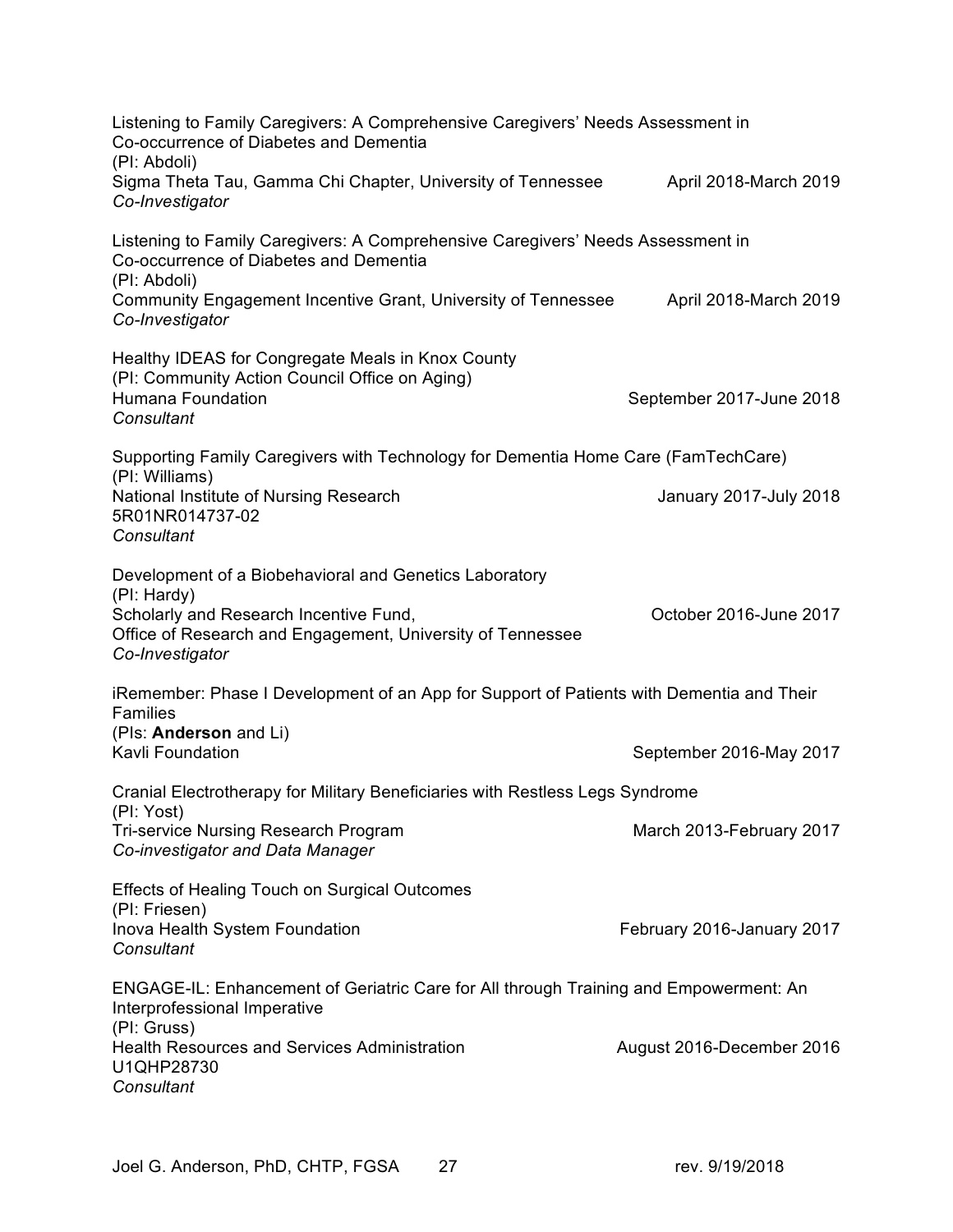| Issues in Transitions of Care among Vulnerable Older Adult Populations<br>(Pls: Rose and Williams)<br>Change AGEnts Action Community Grant, John A. Hartford Foundation<br>Co-investigator | July 2015-June 2016        |  |
|--------------------------------------------------------------------------------------------------------------------------------------------------------------------------------------------|----------------------------|--|
| Effects of Healing Touch in the Critical Care Environment<br>(PI: Davis)<br><b>American Nurses Foundation</b><br>Consultant                                                                | September 2014-August 2015 |  |
| Family Caregiving in Dementia: A Scoping Study<br>(PI: Rose)<br>Office of Nursing Research, University of Virginia<br>Co-investigator                                                      | July 2014-June 2015        |  |
| Examination of the Use of Healing Touch by Registered Nurses in the Acute Care Setting                                                                                                     |                            |  |
| (PI: Anderson)<br>Office of Nursing Research, University of Virginia                                                                                                                       | July 2014-June 2015        |  |
| Examination of the Use of Healing Touch by Registered Nurses in the Acute Care Setting                                                                                                     |                            |  |
| (Pls: Friesen and Anderson)<br>Epsilon Zeta Chapter, Sigma Theta Tau International                                                                                                         | June 2014-May 2015         |  |
| Family Quality of Life in Dementia among African American Families                                                                                                                         |                            |  |
| (PI: Williams)<br>Office of Nursing Research, University of Virginia<br>Co-investigator and Data Manager                                                                                   | June 2014-May 2015         |  |
| Effects of a Healing Touch Intervention on Patient Outcomes in Persons Undergoing Bariatric<br>Surgery: A Pilot Study                                                                      |                            |  |
| (PI: Anderson)<br>Office of Nursing Research, University of Virginia                                                                                                                       | June 2013-May 2014         |  |
| Efficacy and Potential Mechanisms of Restorative Yoga in Reducing Symptoms of Fibromyalgia                                                                                                 |                            |  |
| (PI: Taylor)<br>Center for Contemplative Sciences, University of Virginia<br>Co-investigator and Data Manager                                                                              | June 2013-May 2015         |  |
| The Effects of Healing Touch on Patient-Reported Outcomes in Health Care                                                                                                                   |                            |  |
| (Pls: Anderson and Friesen)<br>Inova Health System Foundation Research Grant                                                                                                               | January 2013-December 2013 |  |
| Assessing Immune Cell Populations in Fibromyalgia: A Preliminary Proof-of-Concept Study<br>(PI: Taylor)                                                                                    |                            |  |
| Center for the Study of Complementary and Alternative<br>Therapies, University of Virginia<br>Co-investigator and Data Manager                                                             | November 2012-October 2013 |  |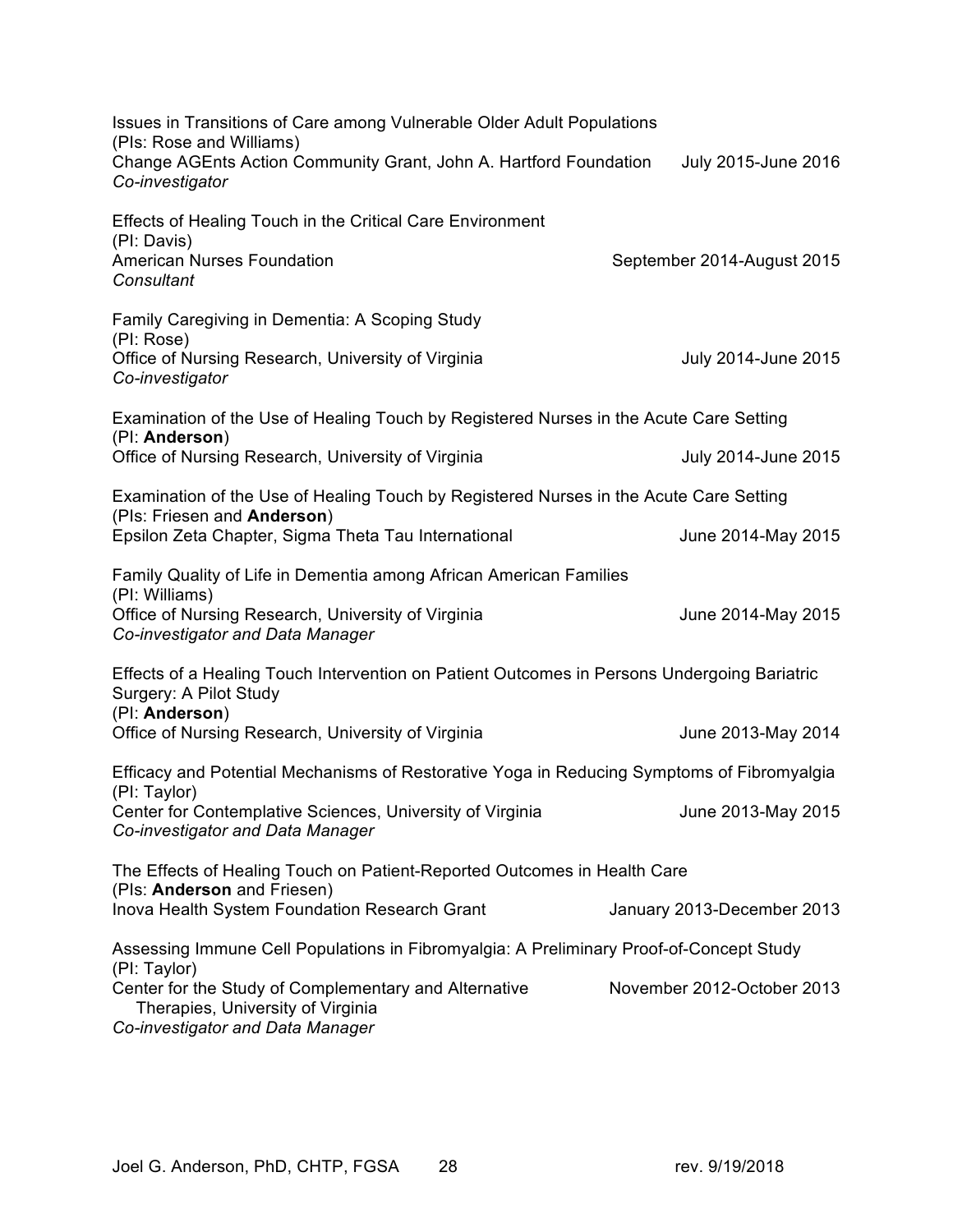| A Descriptive Study of the Nutrition-Related Concerns of Caregivers of Individuals with<br>Dementia                                                                        |                             |
|----------------------------------------------------------------------------------------------------------------------------------------------------------------------------|-----------------------------|
| (Pls: Taylor and Rose)<br>Office of Nursing Research, University of Virginia<br>Co-investigator and Study Coordinator                                                      | July 2012-June 2015         |
| Qigong as a Novel Intervention to Reduce Frequency of Seizures and Enhance Health-Related<br>Quality of Life in Persons with Epilepsy: A Feasibility Study<br>(PI: Taylor) |                             |
| Center for Nursing Research, University of Virginia<br>Co-investigator                                                                                                     | October 2011-September 2013 |
| Training Program in Complementary and Alternative Medicine<br>(PI: Taylor)                                                                                                 |                             |
| National Center for Complementary and Alternative Medicine<br>5-T32-AT000052<br>Postdoctoral fellowship                                                                    | July 2009-June 2012         |
| Neurotoxicology of Dietary Iron/Manganese Interactions<br>(PI: Erikson)                                                                                                    |                             |
| National Institute of Environmental Health Sciences<br>ES013791-01<br>Predoctoral fellowship                                                                               | August 2005-May 2009        |
|                                                                                                                                                                            |                             |

# **HONORS, AWARDS, AND HONOR SOCIETIES**

| Fellow, Gerontological Society of America                                                             | 2018             |
|-------------------------------------------------------------------------------------------------------|------------------|
| Faculty Marshall, Chancellor's Investiture, University of Tennessee                                   | <b>Fall 2017</b> |
| Undergraduate Research Award, University of Tennessee ( <i>mentor</i> )                               | <b>Fall 2017</b> |
| Honoree, Top 20 Nursing Professors on Twitter                                                         | 2017             |
| Wellness Warrior Award, University of Tennessee                                                       | 2017             |
| Summer Undergraduate Research Internship, University of Tennessee ( <i>mentor</i> )                   | 2017             |
| Visiting International Academic Fellow, University of Exeter                                          | 2017             |
| University of Virginia Health System Martin Luther King, Jr., Award                                   | 2016             |
| Taylor Summer Stipend, School of Nursing, University of Virginia                                      | 2015             |
| Scholarly Dissemination Award, School of Nursing, University of Virginia                              | 2014             |
| Jeanette Lancaster Endowment Fund of Faculty Excellence,<br>School of Nursing, University of Virginia | 2014, 2015       |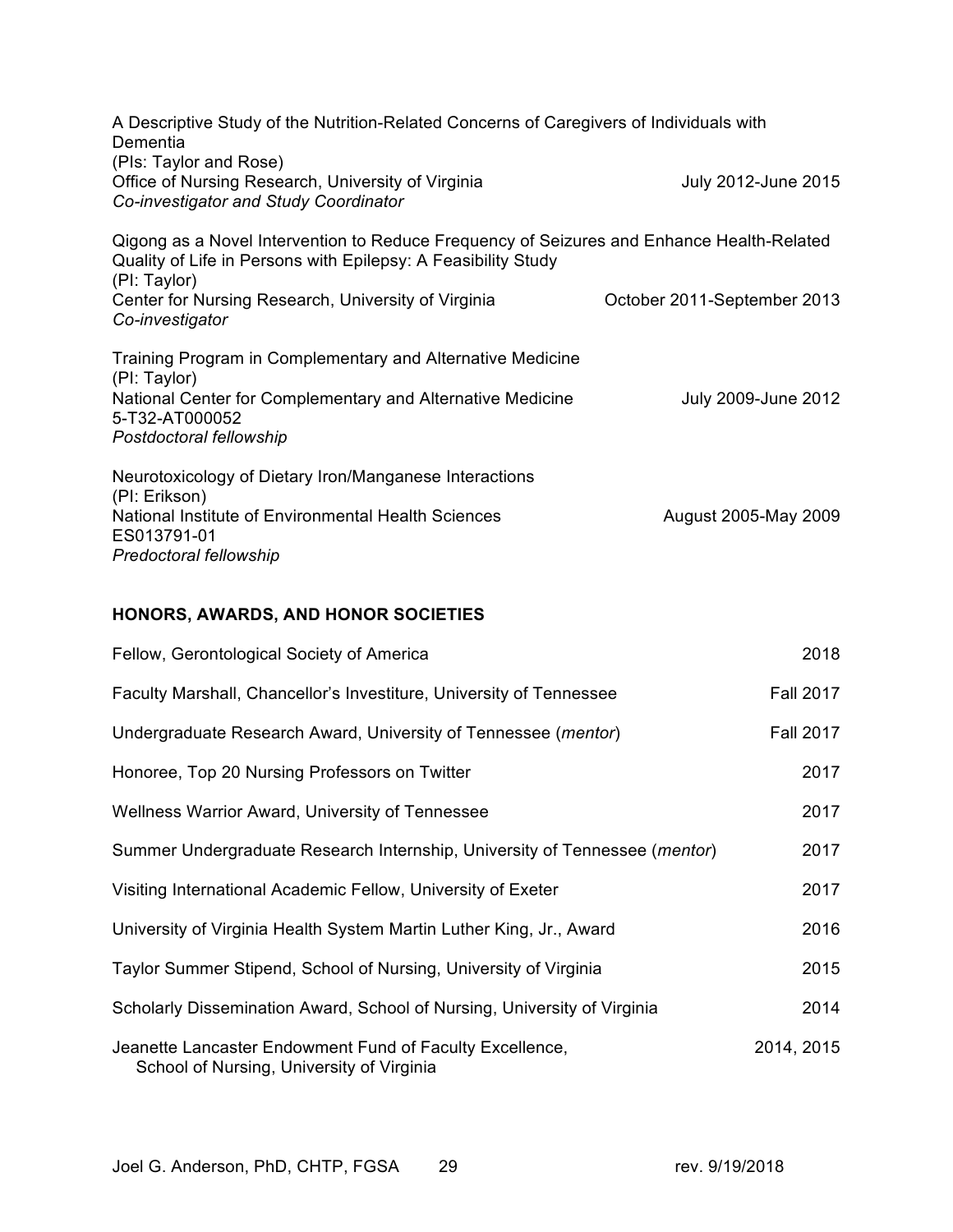| Honoree, 100 Inspiring Nursing Professors to Watch in 2014,<br>Online LPN to RN                                                                                                | 2014         |
|--------------------------------------------------------------------------------------------------------------------------------------------------------------------------------|--------------|
| Susan McDonald Nursing Student Research Award, School of Nursing,<br>University of Virginia (mentor)                                                                           | 2013         |
| Oscar and Ruth Lanford Research Award, School of Nursing, University of Virginia                                                                                               | 2013         |
| Office of Nursing Research Travel Award, School of Nursing, University of Virginia                                                                                             | 2012         |
| Roberts Scholar, School of Nursing, University of Virginia                                                                                                                     | 2012-2014    |
| Fellow, 12 <sup>th</sup> Annual Summer Institute on Randomized Behavioral Clinical Trials,<br>Office of Behavioral and Social Sciences Research, National Institutes of Health | 2012         |
| Fellow, 6 <sup>th</sup> Annual Mary Frances Picciano Dietary Supplement Research Practicum,<br>Office of Dietary Supplements, National Institutes of Health                    | 2012         |
| Finalist, 2 <sup>nd</sup> Annual Presidential Poster Competition, University of Virginia                                                                                       | 2012         |
| John C. Lockhart Scholarship, UNC-Greensboro                                                                                                                                   | 2008         |
| Graduate Student Travel Award, Society of Toxicology                                                                                                                           | 2008         |
| Sigma Xi Scientific Research Society                                                                                                                                           | 2007-present |
| Outstanding Graduate Student in Nutrition Award, UNC-Greensboro                                                                                                                | 2006         |
| Edith S. Hinshaw Endowed Scholarship Fund, UNC-Greensboro                                                                                                                      | 2006         |
| Sarah and David Stedman Fund, UNC-Greensboro                                                                                                                                   | 2006         |
| School of Human Environmental Sciences Travel Award, UNC-Greensboro                                                                                                            | 2006-2009    |
| Graduate Student Association Travel Award, UNC-Greensboro                                                                                                                      | 2005-2009    |
| Kappa Omicron Nu Honor Society                                                                                                                                                 | 2005-present |
| Rev. and Mrs. G.D. Albanese Scholarship, UNC-Greensboro                                                                                                                        | 2005; 2007   |
| University Scholarship, UNC-Wilmington                                                                                                                                         | 1998         |
| University Honors Scholar, UNC-Wilmington                                                                                                                                      | 1995-1999    |
| Samuel Oscar Brown Memorial Scholarship                                                                                                                                        | 1995         |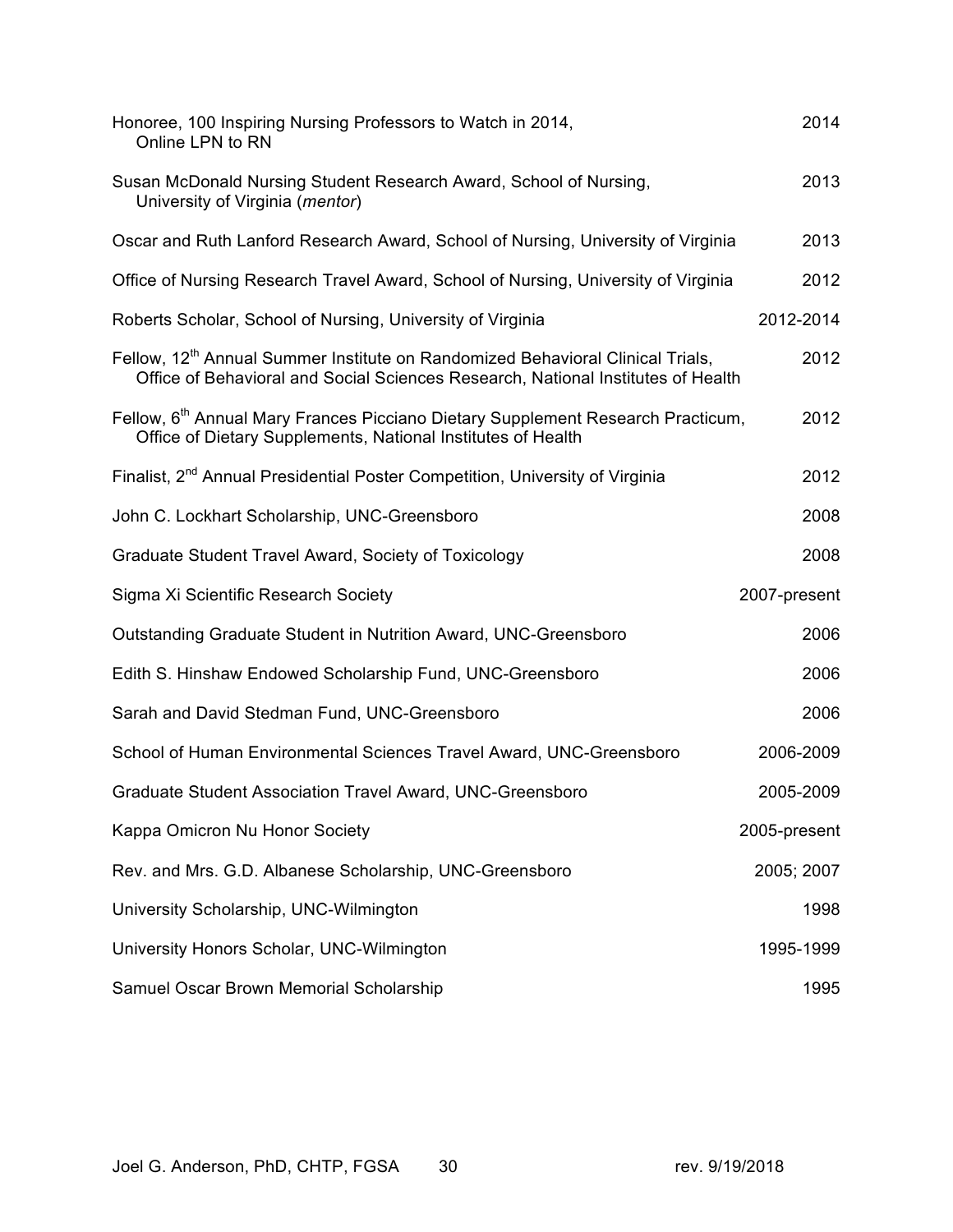## **PROFESSIONAL MEMBERSHIPS**

| <b>International Family Nursing Association</b>                                                     | 2015-present |
|-----------------------------------------------------------------------------------------------------|--------------|
| National Hartford Center for Gerontological Nursing Excellence                                      | 2014-present |
| International Dementia Scholars Collaborative                                                       | 2011-present |
| Gerontological Society of America                                                                   | 2011-present |
| <b>Healing Beyond Borders</b>                                                                       | 2010-present |
| Society for Health Psychology                                                                       | 2018-2019    |
| Society for the Psychology of Sexual Orientation and Gender Diversity                               | 2018-2019    |
| <b>American Society for Nutrition</b>                                                               | 2004-2016    |
| Southern Gerontological Society                                                                     | 2015-2016    |
| Southern Nursing Research Society                                                                   | 2014-2016    |
| Council for the Advancement of Nursing Science                                                      | 2012-2015    |
| <b>American Holistic Nurses Association</b>                                                         | 2012-2015    |
| National Organization of Gay and Lesbian Scientists and Technical<br>Professionals                  | 2009-2012    |
| <b>National Postdoctoral Association</b>                                                            | 2009-2012    |
| Society of Toxicology                                                                               | 2007-2009    |
| North Carolina Society of Toxicology                                                                | 2007-2009    |
| American Association for the Advancement of Science                                                 | 2005-2009    |
| <b>PROFESSIONAL SERVICE</b>                                                                         |              |
| Co-Host, Shut Up and Write Tuesdays-North America, Twitter Writing Group                            | 2018-present |
| Member, Communications Committee, National Hartford Center<br>for Gerontological Nursing Excellence | 2017-present |

Member, Communications Committee, International Family Nursing Association 2016-present *Blog Editor 2016-present*

Reviewer, Department of Defense Congressionally Directed Medical 2015-present Research Programs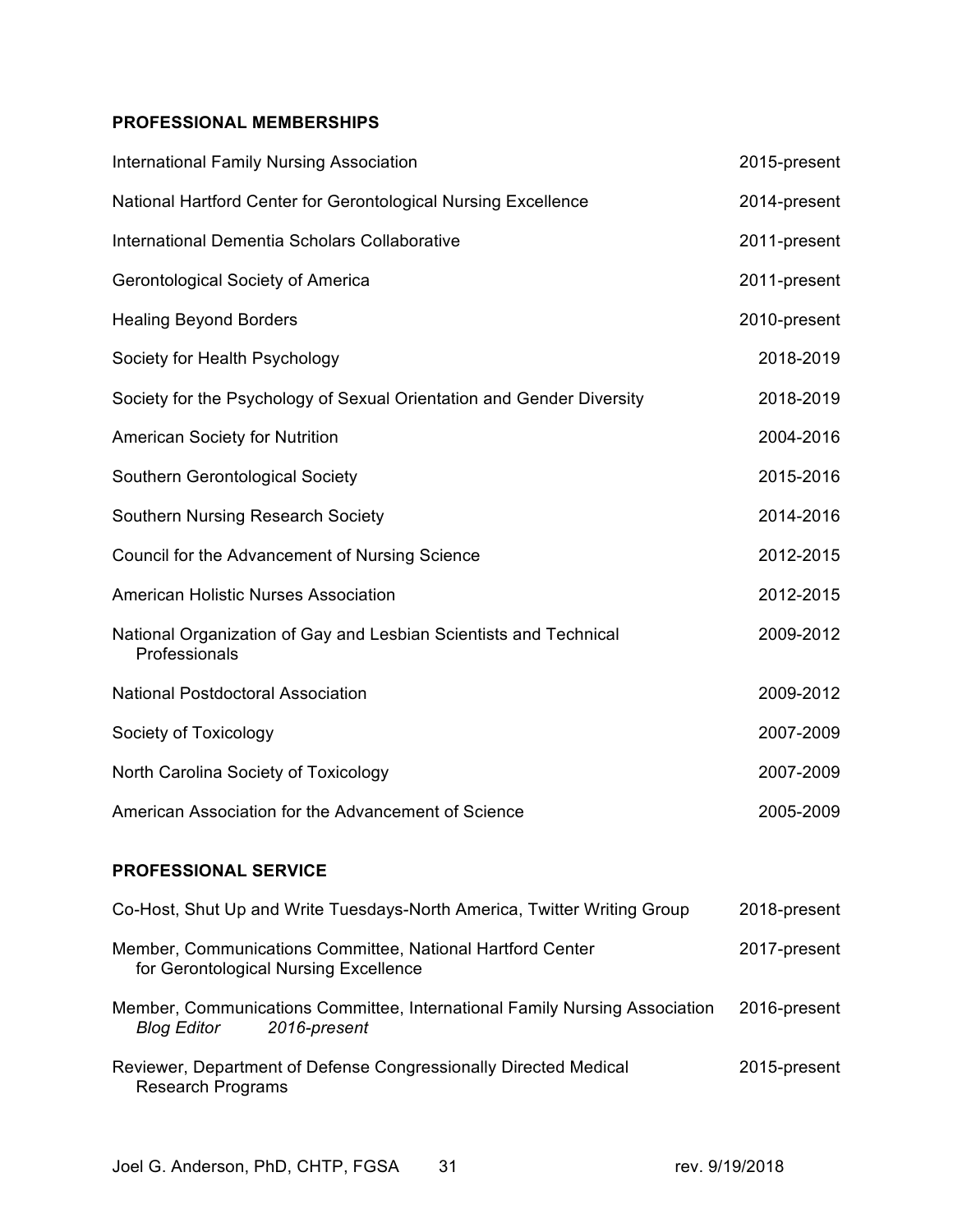| Secretary, International Dementia Scholars Collaborative                                                                                                                                                                                                                                                                                                                |                                                                                               |                                                                                               | 2013-present                                                                                                   |
|-------------------------------------------------------------------------------------------------------------------------------------------------------------------------------------------------------------------------------------------------------------------------------------------------------------------------------------------------------------------------|-----------------------------------------------------------------------------------------------|-----------------------------------------------------------------------------------------------|----------------------------------------------------------------------------------------------------------------|
| Member, Board of Directors, Healing Beyond Borders<br>President<br>Member, Executive Committee<br><b>Vice President</b><br><b>Research Director</b><br>Member, Research Committee<br>Secretary<br>Member, Conference Planning Committee                                                                                                                                 | 2017-present<br>2016-present<br>2016-2017<br>2012-2017<br>2011-2017<br>2014-2016<br>2013-2018 |                                                                                               | 2012-present                                                                                                   |
| Member, Health Sciences Section, Gerontological Society of America<br>Member, Nursing Care of Older Adults Interest Group<br>Member, Alzheimer's Disease Research Interest Group<br>Member, Rainbow Research Interest Group<br>Member, Technology and Aging Research Interest Group<br><b>Conference Abstract Peer Reviewer</b><br><b>Session Chair, Annual Meeting</b> |                                                                                               | 2011-present<br>2011-present<br>2016-present<br>2016-present<br>2014-2016; 2018<br>2014; 2016 | 2011-present                                                                                                   |
| Ex Officio Member, Healing Touch Steering Committee, Inova Health System                                                                                                                                                                                                                                                                                                |                                                                                               |                                                                                               | 2015-2018                                                                                                      |
| Volunteer, Southern Nursing Research Society Annual Meeting                                                                                                                                                                                                                                                                                                             |                                                                                               |                                                                                               | 2016                                                                                                           |
| Member, Local Arrangements Committee,<br>Southern Gerontological Society Conference                                                                                                                                                                                                                                                                                     |                                                                                               |                                                                                               | 2015-2016                                                                                                      |
| Reviewer, Tri-Service Nursing Research Program                                                                                                                                                                                                                                                                                                                          |                                                                                               |                                                                                               | 2015-2016                                                                                                      |
| Reviewer, Wellcome Trust/Department of Biotechnology India Alliance Fellowship                                                                                                                                                                                                                                                                                          |                                                                                               |                                                                                               | 2015                                                                                                           |
| Member, Early Career Nutrition Interest Group, American Society for Nutrition<br>2012-2014<br>Member, Executive Board<br>American Society for Nutrition Postdoctoral Research Award<br><b>Selection Committee</b><br>2013-2014                                                                                                                                          |                                                                                               |                                                                                               | 2012-2015                                                                                                      |
| Judge, Spirit of Innovation Challenge, Conrad Foundation                                                                                                                                                                                                                                                                                                                |                                                                                               |                                                                                               | 2011-2014                                                                                                      |
| Guest Editor, Special Issue, Journal of Family Nursing                                                                                                                                                                                                                                                                                                                  |                                                                                               |                                                                                               | 2018-2019                                                                                                      |
| Invited Member, Review Panel, Research in Gerontological Nursing                                                                                                                                                                                                                                                                                                        |                                                                                               |                                                                                               | 2018-2021                                                                                                      |
| Reviewer, Journal of Family Nursing<br>Reviewer, Explore: The Journal of Science and Healing<br>Reviewer, Journal of Alternative and Complementary Medicine<br>Reviewer, Evidence-Based Complementary and Alternative Medicine<br>Reviewer, EBioMedicine<br>Reviewer, Nursing Open<br>Reviewer, Springer Publishing<br>Reviewer, PLOS One                               |                                                                                               |                                                                                               | 2016-present<br>2012-present<br>2011-present<br>2010-present<br>2018<br>2015, 2017, 2018<br>2017<br>2015, 2017 |
| Reviewer, Alternative Therapies in Health and Medicine                                                                                                                                                                                                                                                                                                                  |                                                                                               |                                                                                               | 2010-2012, 2016                                                                                                |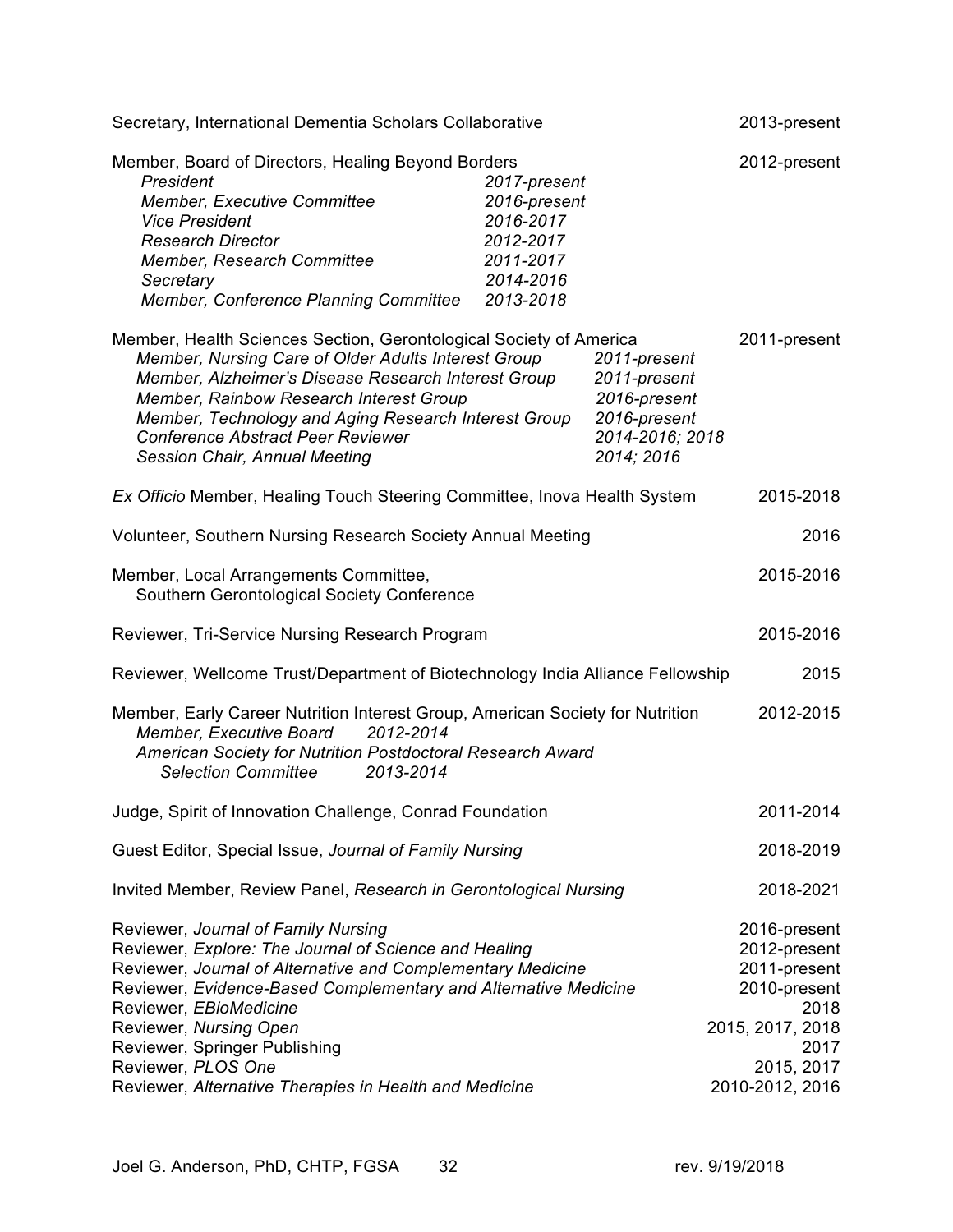| Reviewer, Quality in Ageing and Older Adults                | 2016      |
|-------------------------------------------------------------|-----------|
| Reviewer, Journal of Traditional and Complementary Medicine | 2016      |
| Reviewer, Arthritis Care & Research                         | 2016      |
| Reviewer, BMC Complementary and Alternative Medicine        | 2014-2015 |
| Reviewer, Oncology Nursing Forum                            | 2012-2015 |
| Reviewer, Pain Management Nursing                           | 2015      |
| Reviewer, Complementary Therapies in Clinical Practice      | 2015      |
| Reviewer, Advances in Mind-Body Medicine                    | 2015      |
| Reviewer, Nutritional Neuroscience                          | 2015      |
| Reviewer, Nutrients                                         | 2015      |
| Reviewer, Aging and Mental Health                           | 2015      |
| Reviewer, Journal of Transcultural Nursing                  | 2015      |
| Reviewer, Wolters Kluwer Health Publishing                  | 2014      |
| Reviewer, SAGE Open                                         | 2014      |
| Reviewer, Public Health Frontier                            | 2014      |
| Reviewer, Journal of Virological Methods                    | 2013      |
| Reviewer, Current Neuropharmacology                         | 2013      |
| Reviewer, American Journal of Cardiology                    | 2012      |
| Reviewer, Integrative Cancer Therapies                      | 2011-2012 |
| Reviewer, Western Journal of Nursing Research               | 2011      |
| Reviewer, Quality of Life Research                          | 2010      |
| Reviewer, Stress and Health                                 | 2009      |

## **UNIVERSITY SERVICE**

# **University of Tennessee**

| Co-Chair, Chancellor's Commission for LGBT People, University Tennessee                          | 2018-2019    |
|--------------------------------------------------------------------------------------------------|--------------|
| Ex Officio Member, Chancellor's Commission for Women, University of Tennessee                    | 2018-2019    |
| Ex Officio Member, Chancellor's Commission for Blacks, University of Tennessee                   | 2018-2019    |
| Ex Officio Member, Council for Diversity and Interculturalism,<br>University of Tennessee        | 2018-2019    |
| Member, Faculty Senate, University of Tennessee                                                  | 2018-2021    |
| Member, Diversity and Inclusion Committee, Faculty Senate,<br>University of Tennessee            | 2018-2021    |
| Judge, Exhibition of Undergraduate Research and Creative Achievement,<br>University of Tennessee | 2017-present |
| Member, Neuroscience Network of East Tennessee (NeuroNET),<br>University of Tennessee            | 2016-present |
| Member, Be Well Initiative, University of Tennessee                                              | 2016-present |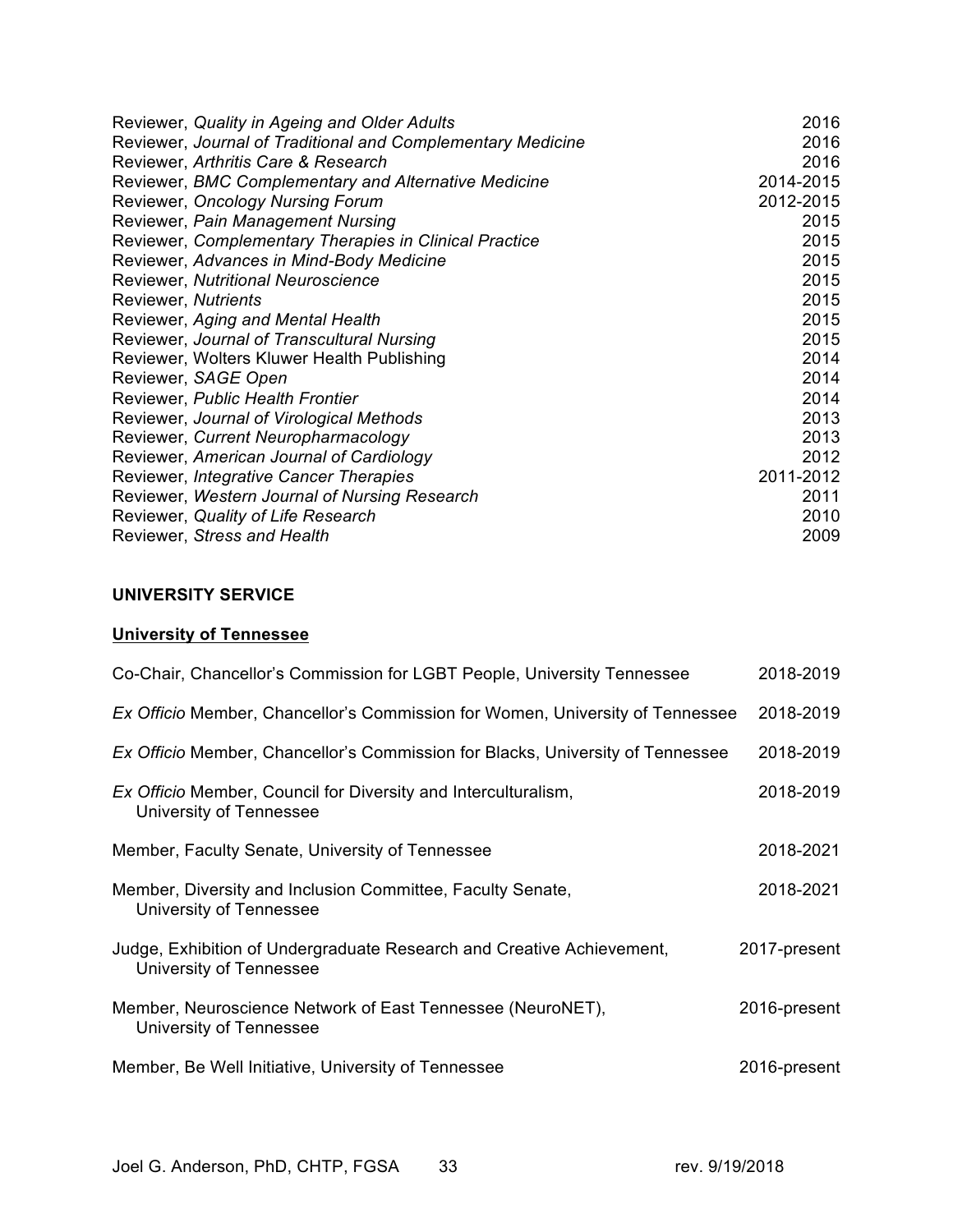| Judge, 3-Minute Thesis Competition, University of Tennessee                                                                                                                                       | 2018            |
|---------------------------------------------------------------------------------------------------------------------------------------------------------------------------------------------------|-----------------|
| Member, Faculty Mentorship Program, University of Tennessee                                                                                                                                       | 2018            |
| <b>University of Tennessee College of Nursing</b>                                                                                                                                                 |                 |
| Coordinator, Faculty Writing Group, College of Nursing, University of Tennessee                                                                                                                   | 2016-present    |
| Graduate Advisory Council, College of Nursing, University of Tennessee                                                                                                                            | 2016-present    |
| Graduate Student Affairs Committee, College of Nursing, University of Tennessee<br>Co-Chair<br>2016-2018                                                                                          | 2016-2019       |
| Scholarship and Awards Committee, College of Nursing, University of Tennessee<br>2016-2018<br>Chair                                                                                               | 2016-2019       |
| Appeals Committee, College of Nursing, University of Tennessee                                                                                                                                    | 2018-2019       |
| PhD Faculty Diversity and Inclusion Task Force, College of Nursing,<br><b>University of Tennessee</b>                                                                                             | 2017            |
| Council of Chairs, College of Nursing, University of Tennessee                                                                                                                                    | 2016-2018       |
| Faculty Search Committee, College of Nursing, University of Tennessee                                                                                                                             | 2016-2018       |
| <b>University of Tennessee Medical Center</b>                                                                                                                                                     |                 |
| Member, Care Coordination Committee, Pat Summitt Clinic                                                                                                                                           | 2017-present    |
| Member, Research Committee, Pat Summitt Clinic                                                                                                                                                    | 2017-present    |
| <b>University of Virginia</b>                                                                                                                                                                     |                 |
| Consultant, DataFest, Data Science Institute, University of Virginia                                                                                                                              | 2016            |
| University Committee on Information Technology, University of Virginia                                                                                                                            | 2014-2016       |
| Quantitative Reasoning Undergraduate Competency<br>Assessment Committee, University of Virginia                                                                                                   | 2013-2015       |
| Reviewer, Scientific Reasoning Assessment Examinations, University of Virginia                                                                                                                    | 2013            |
| Martin Luther King, Jr., Celebration Planning Committee, University of Virginia<br>Martin Luther King, Jr., University of Virginia Health System Award<br>2012-2016<br><b>Selection Committee</b> | 2011-2016       |
| Judge, Robert J. Huskey Graduate Research Exhibition,<br>University of Virginia                                                                                                                   | 2011-2013, 2016 |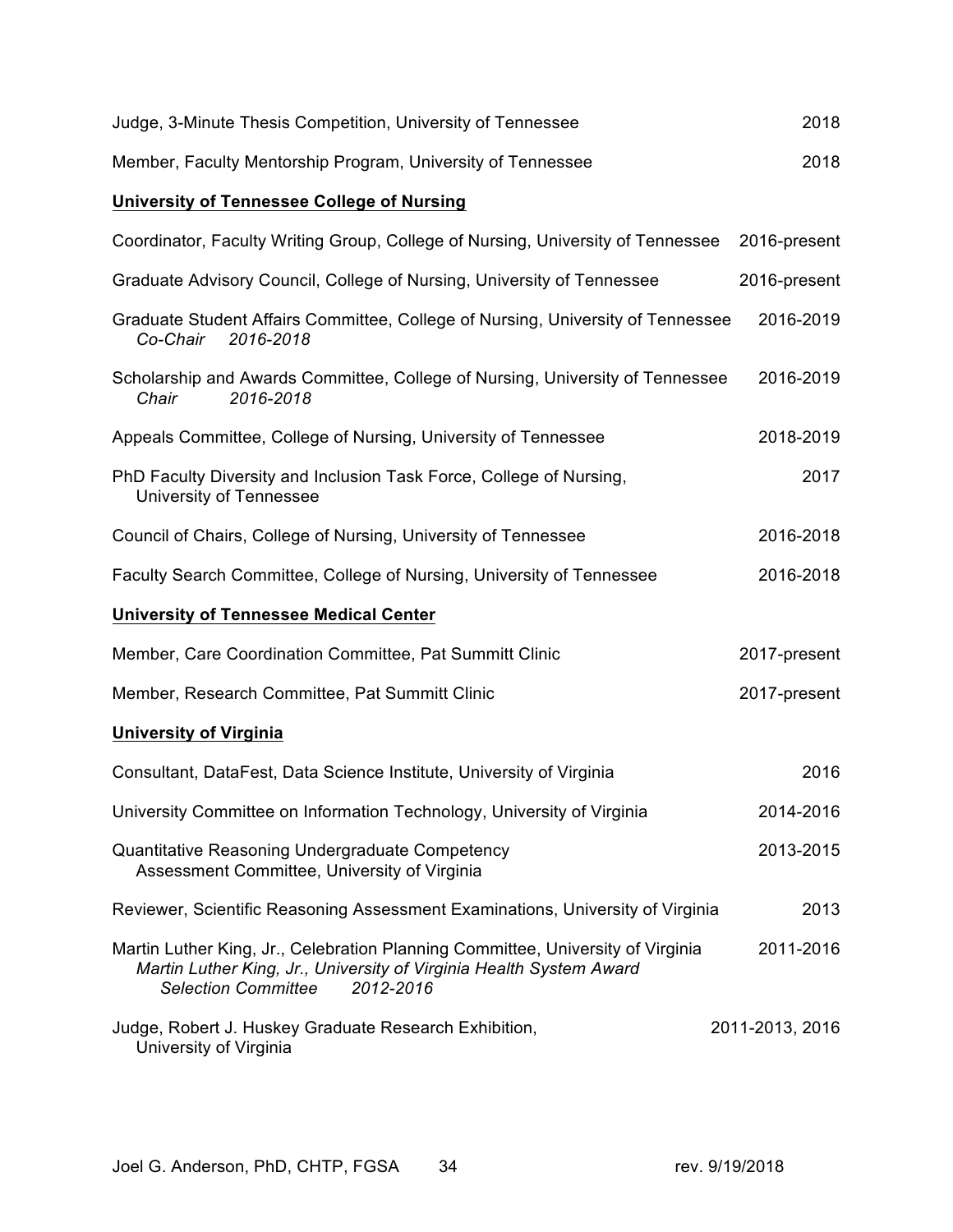# **University of Virginia School of Nursing**

| Faculty Ally, Inclusion, Diversity and Excellence Achievement Initiative,<br>School of Nursing, University of Virginia                           | 2016      |
|--------------------------------------------------------------------------------------------------------------------------------------------------|-----------|
| McDonald Travel Award Selection Committee, School of Nursing,<br>University of Virginia                                                          | 2015-2016 |
| Faculty Ambassador, Compassionate Care Initiative, School of Nursing,<br>University of Virginia                                                  | 2014-2016 |
| PhD Admissions Committee, School of Nursing, University of Virginia                                                                              | 2013-2016 |
| Research Committee, School of Nursing, University of Virginia                                                                                    | 2013-2016 |
| Diversity Committee, School of Nursing, University of Virginia<br>Summer Task Force on Diversity<br>2011                                         | 2009-2011 |
| <b>University of Virginia Health System</b>                                                                                                      |           |
| Mentor, Cells to Society, School of Medicine, University of Virginia                                                                             | 2013-2014 |
| Professional Nursing Service Organization Research Committee,<br>University of Virginia Health System                                            | 2013-2014 |
| <b>University of North Carolina-Greensboro</b>                                                                                                   |           |
| Inclusive Community Initiative Task Force, UNC-Greensboro                                                                                        | 2008-2009 |
| Ashby Dialogues, Sustainability and the Future of Food, UNC-Greensboro                                                                           | 2008-2009 |
| Faculty Senate, Graduate Student Association delegate, UNC-Greensboro                                                                            | 2008-2009 |
| University Sustainability Committee, UNC-Greensboro<br><b>Dining Services Working Group</b>                                                      | 2007-2009 |
| Provost's Student Advisory Committee, UNC-Greensboro                                                                                             | 2007-2009 |
| <b>Biochemistry Tutor, UNC-Greensboro</b>                                                                                                        | 2005      |
| <b>Graduate Student Association, UNC-Greensboro</b><br><b>Finance Committee</b><br>2006-2007                                                     | 2004-2009 |
| Nutrition Graduate Student Association, UNC-Greensboro<br>President<br>2007-2009<br>2006-2007<br><b>Vice-President</b><br>2005-2006<br>Secretary | 2004-2009 |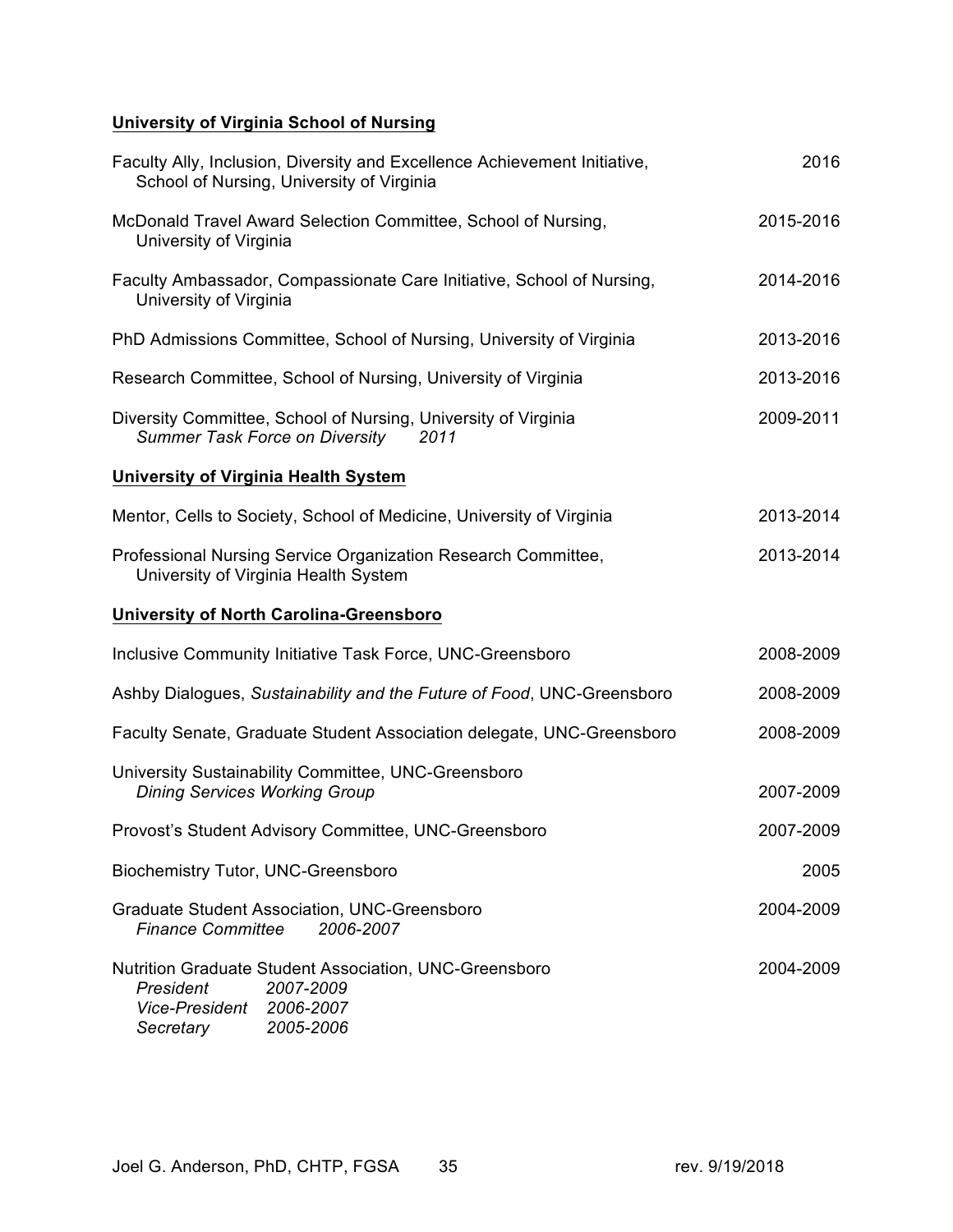# **Wake Forest University School of Medicine**

|                                                 | Center for Excellence, Research, Teaching and Learning<br>Wake Forest University School of Medicine (mentor)                   | 2002-2004        |
|-------------------------------------------------|--------------------------------------------------------------------------------------------------------------------------------|------------------|
|                                                 | Gay Straight Alliance, Wake Forest University Baptist Medical Center                                                           | 2002-2004        |
| <b>Medical Center</b><br><b>Gallery Curator</b> | Visual and Performing Arts Committee, Wake Forest University Baptist<br>2002-2004                                              | 2001-2004        |
|                                                 | PROFESSIONAL DEVELOPMENT ATTENDED                                                                                              |                  |
| for Gerontological Nursing Excellence           | Leadership Conference, National Hartford Center                                                                                | November 2018    |
|                                                 | Savvy Caregiving Training, Pat Summitt Clinic,<br>University of Tennessee Medical Center                                       | August 2018      |
| University of Tennessee                         | Designing and Teaching an Online Nursing Course,<br>College of Nursing Summer Boot Camp, Office of Institutional Technology,   | June-July 2018   |
|                                                 | Healing Touch Instructor Training, Healing Beyond Borders                                                                      | January 2018     |
| for Gerontological Nursing Excellence           | Leadership Conference, National Hartford Center                                                                                | <b>July 2017</b> |
|                                                 | Program Funding and Grants Administration, NIH Regional Seminar                                                                | May 2017         |
|                                                 | Gender Identity Workshop, University of Tennessee                                                                              | March 2017       |
|                                                 | Social Media as a Research Recruitment Tool, Office of Research and<br><b>Engagement, University of Tennessee</b>              | February 2017    |
| Unpacking Curriculum with Cultural Objects,     | McClung Museum of Natural History and Culture, University of Tennessee                                                         | February 2017    |
| <b>Gerontological Society of America</b>        | Development of Evidence-Based Practices: Expanding the Reach<br>To Lesbian, Gay, Bisexual and Transgender (LGBT) Older Adults, | November 2016    |
| University of Tennessee                         | Neuroscience Network of East Tennessee (NeuroNET) Retreat,                                                                     | November 2016    |
|                                                 | Strategies and Tactics for Recruiting to Improve Diversity and Excellence<br>Faculty Search Workshop, University of Tennessee  | August 2016      |
|                                                 | Kavli Neuroscience Workshop, University of Tennessee                                                                           | August 2016      |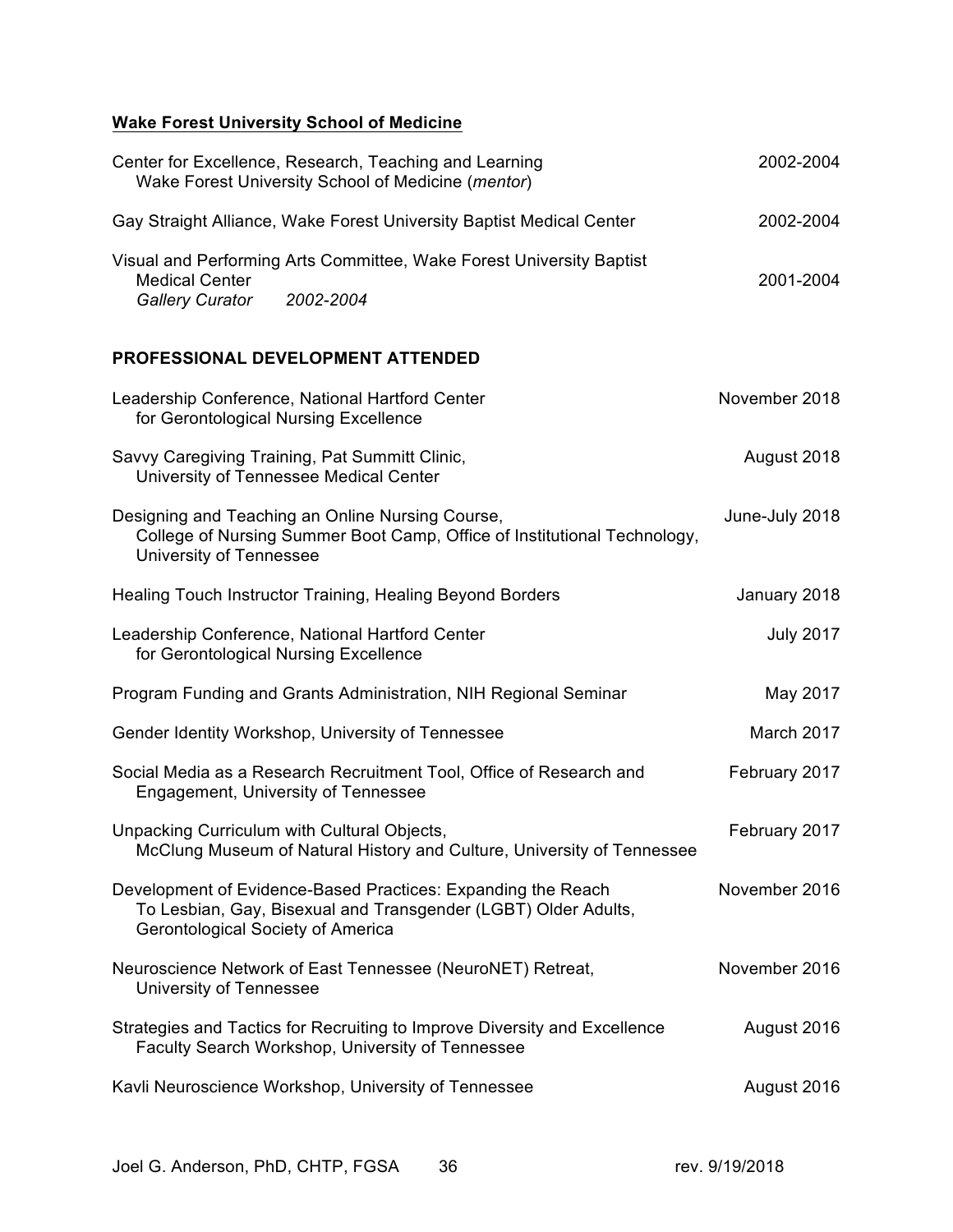| New Faculty Teaching Institute, University of Tennessee<br><b>Teaching and Learning Center</b>                               | August 2016      |
|------------------------------------------------------------------------------------------------------------------------------|------------------|
| Leadership Conference, National Hartford Center<br>for Gerontological Nursing Excellence                                     | November 2015    |
| Contemplative Learning and Inquiry Across Disciplines Reading Roundtable,<br>University of Virginia Teaching Resource Center | <b>Fall 2014</b> |
| Innovation in Pedagogy Summit, University of Virginia Teaching Resource Center                                               | May 2014         |
| Quantitative Collaborative CAFÉ, University of Virginia                                                                      | September 2013   |
| Habits of Highly Productive Writers, University of Virginia Teaching Resource<br>Center                                      | May 2013         |
| Innovation in Pedagogy Summit, University of Virginia Teaching Resource Center                                               | May 2013         |
| January Teaching Workshop, University of Virginia Teaching Resource Center                                                   | January 2013     |
| Contemplative Practices in Teaching, University of Virginia Teaching<br><b>Resource Center</b>                               | November 2012    |
| Art of Perception Faculty Development Workshop, University of Virginia<br>School of Nursing                                  | October 2012     |
| Science Education in the 21 <sup>st</sup> Century, University of Virginia Teaching<br><b>Resource Center</b>                 | September 2012   |
| August Teaching Workshop, University of Virginia Teaching Resource Center                                                    | August 2012      |
| Course Design Institute, University of Virginia Teaching Resource Center                                                     | May 2012         |
| Big Data Summit, University of Virginia                                                                                      | May 2012         |
| Building Student Scholarly Writing Faculty Workshop, University of Virginia<br>School of Nursing                             | April 2012       |
| Promoting and Assessing Student's Higher Order Learning, University of Virginia<br><b>Teaching Resource Center</b>           | March 2012       |
| Multilevel Model Workshop, University of Virginia School of Nursing                                                          | March 2012       |
| January Teaching Workshop, University of Virginia Teaching Resource Center                                                   | January 2012     |
| Proposal Writing Workshop, University of Virginia School of Nursing                                                          | December 2011    |
| August Teaching Workshop, University of Virginia Teaching Resource Center                                                    | August 2011      |
| Statistical Modeling Workshop, North Carolina State University                                                               | August 2011      |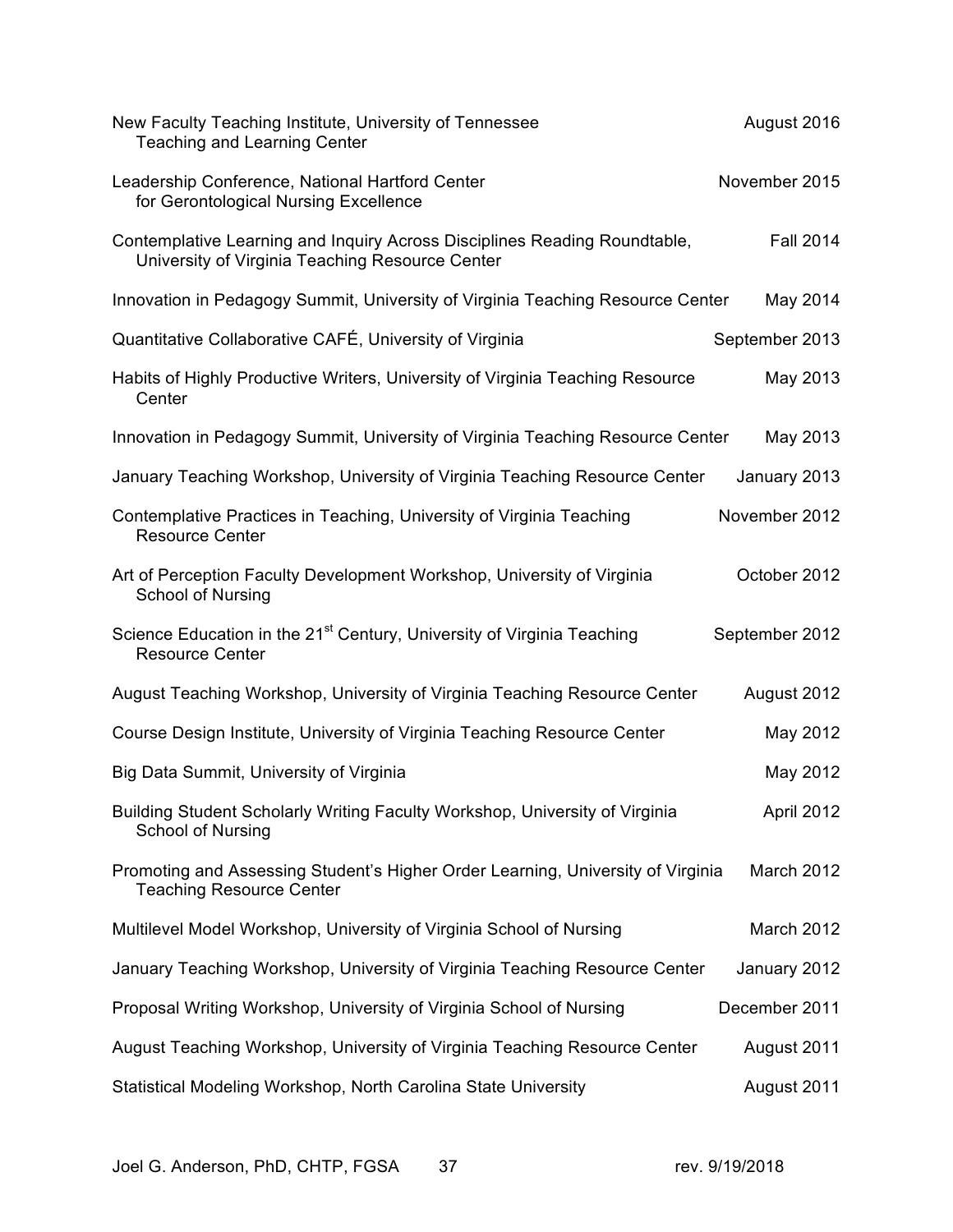| Syllabus Design Workshop, University of Virginia Teaching Resource Center                                                              | March 2011    |
|----------------------------------------------------------------------------------------------------------------------------------------|---------------|
| Writing Workshop, University of Virginia School of Nursing                                                                             | January 2011  |
| Control/Comparison Groups for Trials of Non-Pharmacologic Interventions,<br>National Center for Complementary and Alternative Medicine | April 2010    |
| Education Network to Advance Cancer Clinical Trials Healthcare Provider<br>Training Program, University of Virginia                    | February 2010 |
| Creating Excitement and Overcoming Apathy in the Classroom,<br>University of Virginia Teaching Resource Center                         | January 2010  |
| Writing Workshop, University of Virginia School of Nursing                                                                             | January 2010  |
| Safe Space Training, University of Virginia LGBT Resource Center                                                                       | October 2009  |
| Teaching Portfolio Workshop, University of Virginia Teaching Resource Center                                                           | August 2009   |
|                                                                                                                                        |               |

# **COMMUNITY SERVICE**

| <b>Pat Summitt Foundation</b>                                                                                                                    | 2018-present |
|--------------------------------------------------------------------------------------------------------------------------------------------------|--------------|
| Alzheimer's Association: Mid-South Chapter                                                                                                       | 2018-present |
| <b>American Civil Liberties Union</b>                                                                                                            | 2017-present |
| <b>Red Bird Mission Health Fair</b>                                                                                                              | 2017         |
| Inova Health System Healing Touch Mentorship Group                                                                                               | 2014-2016    |
| Alzheimer's Association: Central and Western Virginia Chapter                                                                                    | 2013-2016    |
| Blue Ridge Shenandoah Healing Touch Practice Group                                                                                               | 2010-2016    |
| Healthcare Access Roadshow (organizer)                                                                                                           | 2013         |
| <b>Charlottesville Area Community Foundation</b><br>2010-2013<br>Member, Future Fund<br>2010-2011<br><b>Member, Future Fund Grants Committee</b> | 2010-2015    |
| Albemarle Housing Improvement Project                                                                                                            | 2011-2012    |
| ACCEPT (All Charlottesville Caring for Every Person Together)<br>2010-2011<br><b>Chair, Resources Committee</b>                                  | 2010-2012    |
| Virginia Piedmont Regional Science Fair (judge)                                                                                                  | 2010-2012    |
| University of Virginia Health Sciences Pain Clinic Support Group (guest speaker)                                                                 | 2009         |